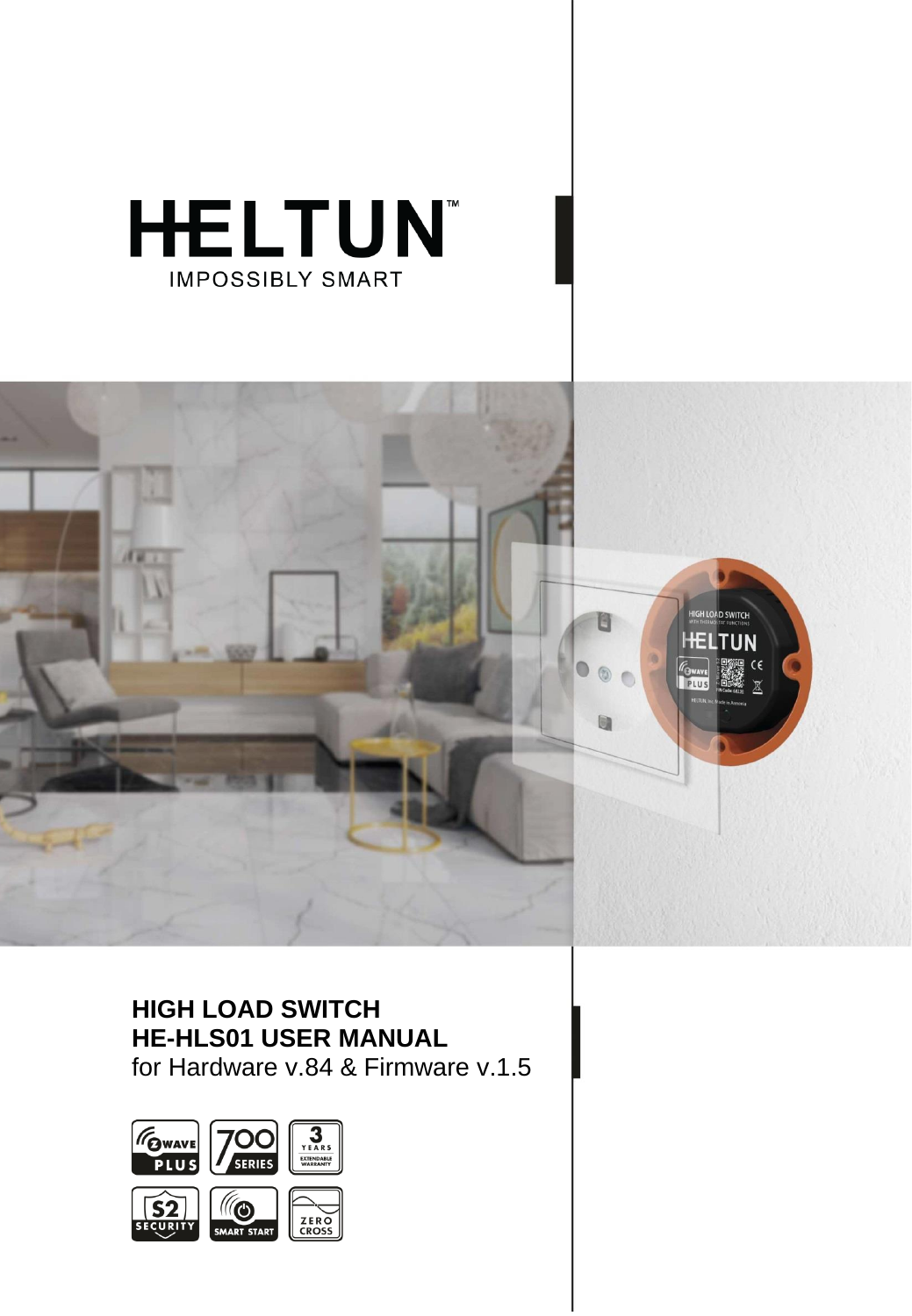<span id="page-1-0"></span>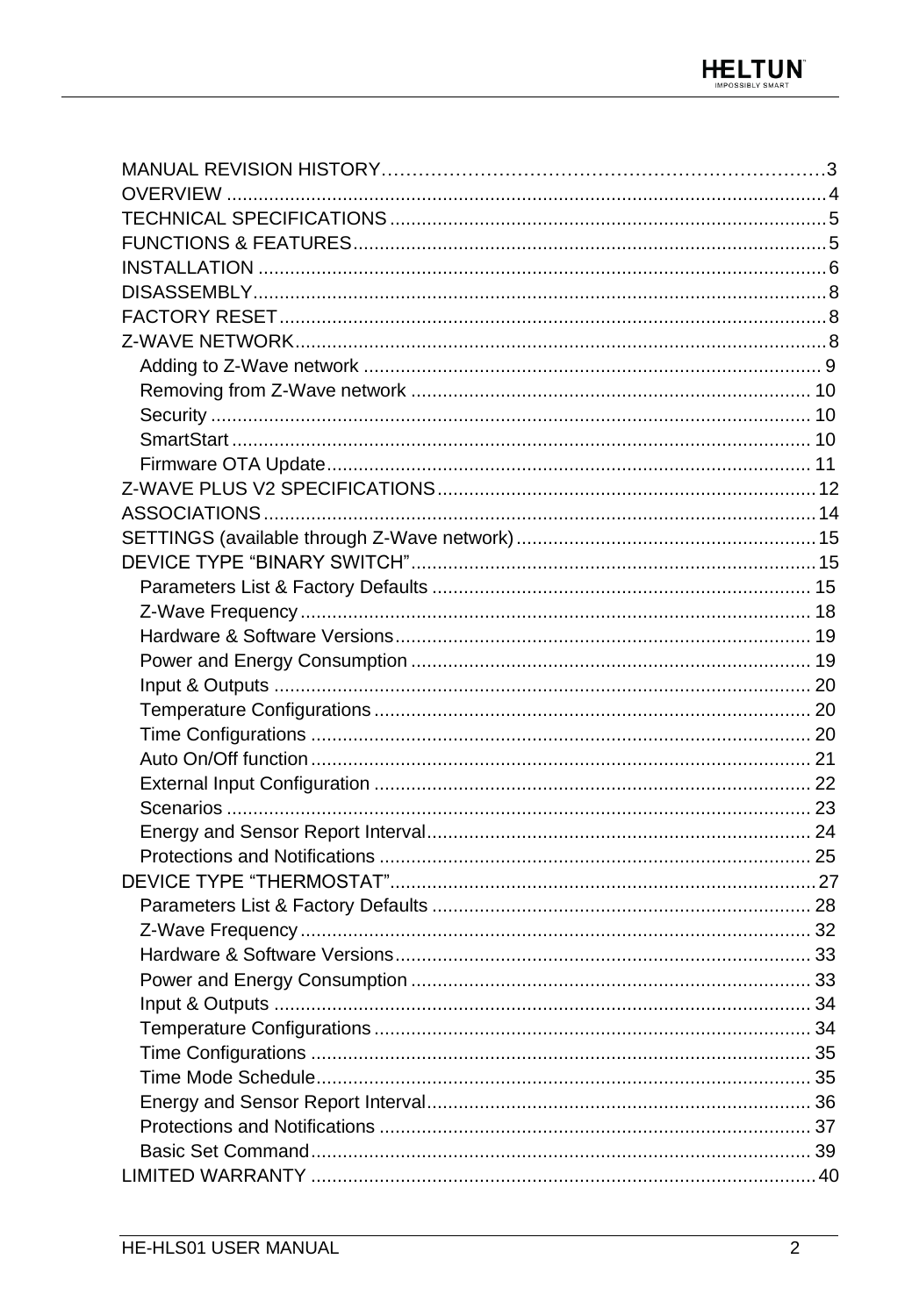# MANUAL REVISION HISTORY

## **October 2021**

- **Firmware V1.5 -** Added "**Parameter 66 – [Retore Relay State](#page-22-1)**"
- **Firmware V1.5 –** [Changed the default values for overvoltage and voltage drop](#page-25-0)  [protections](#page-25-0)
- **Firmware V1.3 -** Added "**Parameter 46 – [Hold Mode Duration for External Input S1](#page-21-1)**"
- **Firmware V1.3 -** Max supported Nodes for each Association Group increased to 5
- **Firmware V1.2 -** Added "**Parameter 159 – [Load On Notification](#page-25-1)**"
- **Firmware V1.2 -** Added "**Parameter 160 – [Load Off Notification](#page-25-2)**"

Detailed Changelog & OTA update files can be found at [support.heltun.com](https://www.heltun.com/support)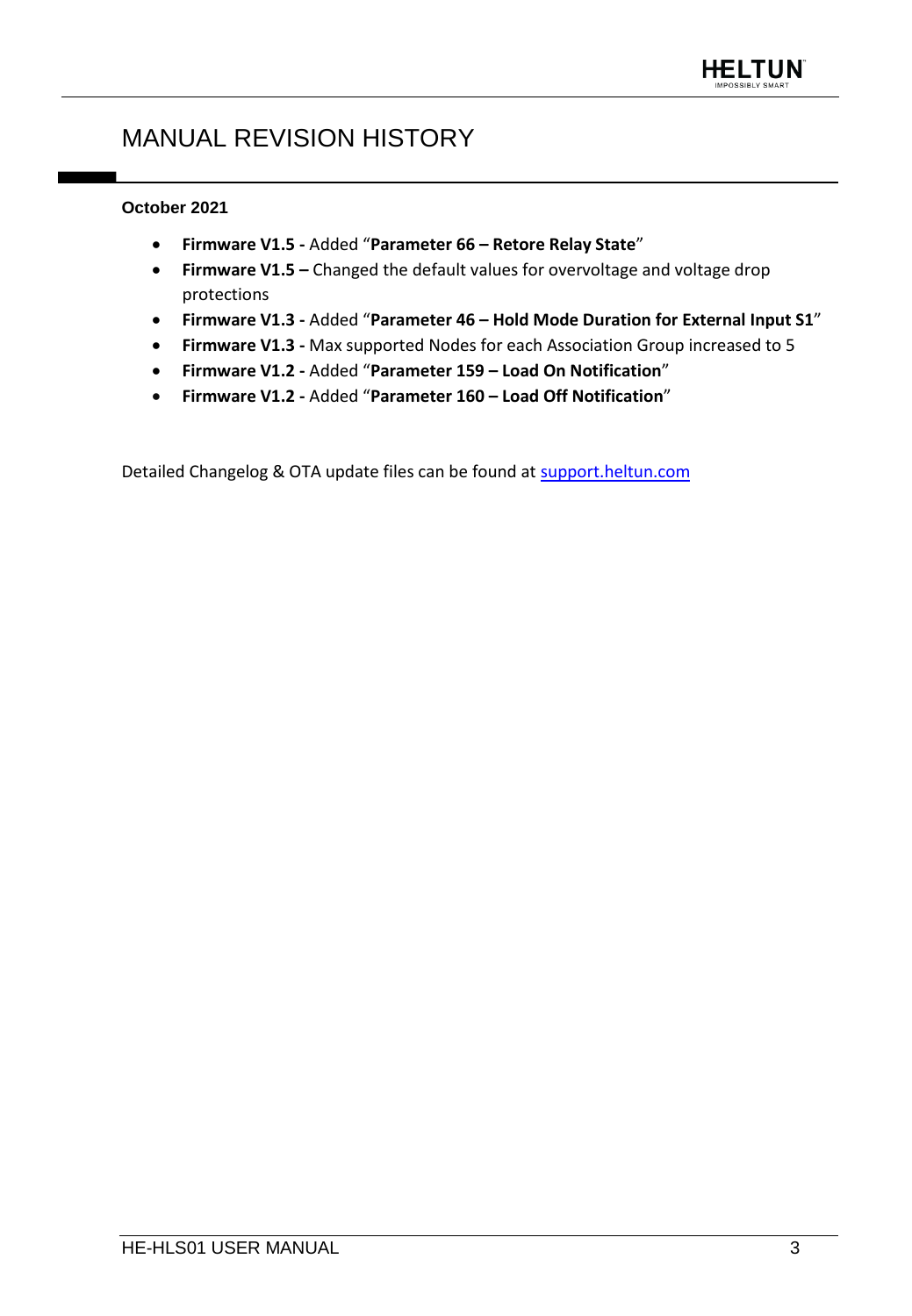# <span id="page-3-0"></span>**OVERVIEW**

The HELTUN HE-HLS01 High Load Switch with Thermostat Functions brings incredible capabilities to any connected device: saving energy, wireless control of connected devices, and absolute comfort and convenience for your home. It fits easily behind outlets or switches in standard electrical junction boxes or in a circuit breaker panel connected to entire banks of lights or outlets making them 'Impossibly Smart' with over-the-Internet monitoring, control, and advanced programmability.

## **Full thermostat functions**

The High Load Switch provides Internet-connected thermostat functions where a local display and controls are not needed such as roof or driveway de-icing systems. An included NTC temperature sensor can be installed on the wall, under floorboards, on the roof, or under decking allowing accurate monitoring of ambient or radiant floor/roof system temperatures.

#### **Inputs & outputs**

It can also be connecting to external switches or systems—such as a light switch or alarm system, etc.— through a pilot wire to allow direct or pre-programmed control of connected devices using eight different modes.

#### **Know how much energy you use**

Determine how much energy is used by major appliances, entertainment systems, computers, small appliances, or entire lighting systems by monitoring how much energy has passed through the HE-HLS01 during any particular day, week, or month.

#### **Makes circuit breakers 'Impossibly Smart'**

Since the High Load Switch can handle up to 16 Amp loads, it is a perfect addition to your circuit breaker panel for monitoring and controlling groups of devices from the Internet through a Z-Wave™ gateway.

#### **Safety**

The High Load Switch adds safety to your home by protecting against overloads, overheat, sparks conditions, and it can even be configured to turn off an outlet if a family member leaves a high load device turned on for a long period of time, possibly preventing a fire.

#### **Enables scenarios triggered by time**

The High Load Switch has an onboard Real Time Clock (RTC) that enables scenarios where connected devices can be triggered on a schedule.

## **Based on the latest Z-Wave platform**

<span id="page-3-1"></span>The HE-HLS01 integrates a Z-Wave Plus™ v2 700 platform module allowing it to be used with Z-Wave home automation systems. The HE-HLS01 supports Z-Wave 'S0' and 'S2' security protocols, SmartStart technology, and can be connected (associated) to other Z-Wave devices, such as relays, motor controllers, dimmers, etc.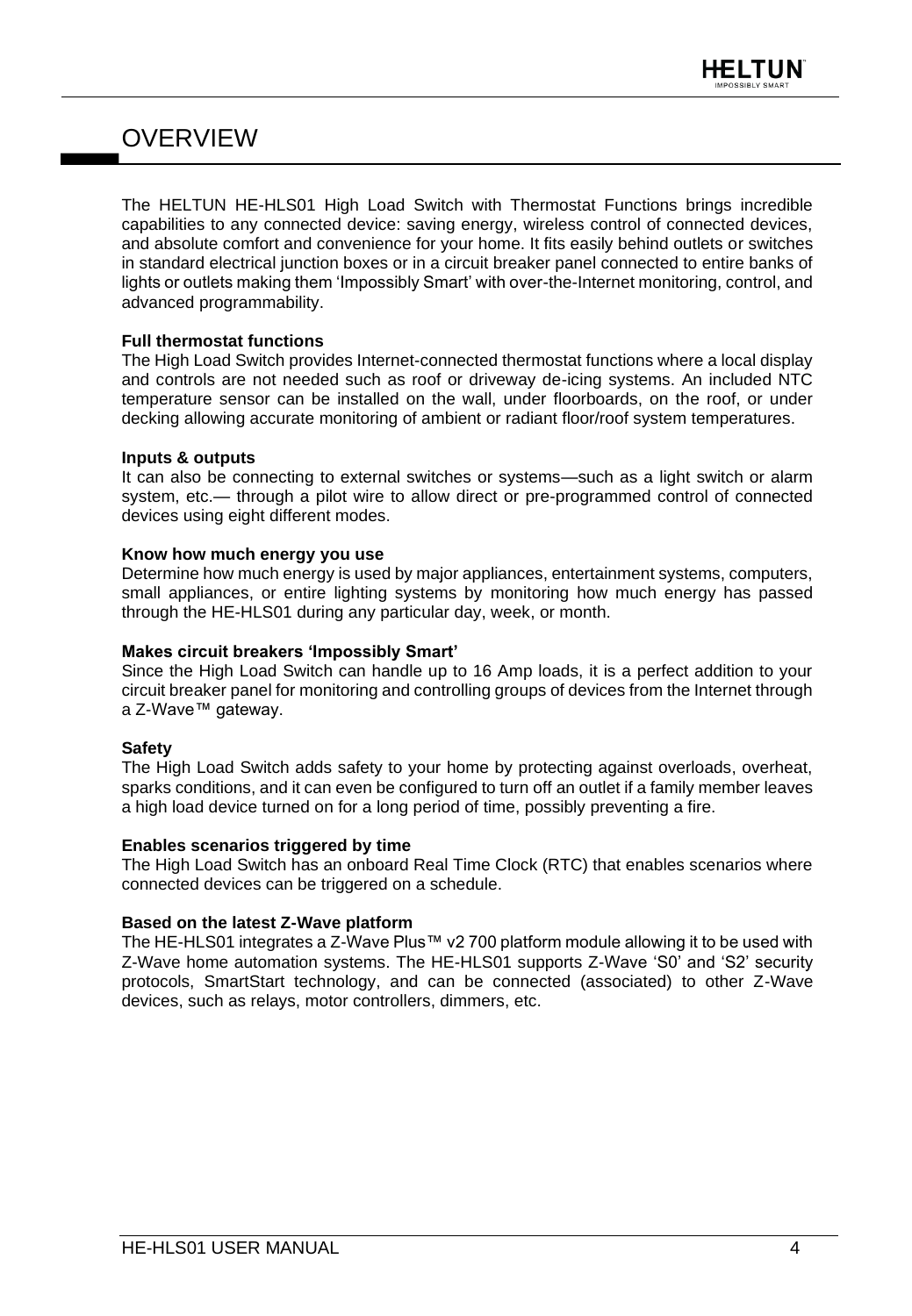# TECHNICAL SPECIFICATIONS

- Dimensions: 50mm (H) х 50mm (W) х 26mm (D)
- **■** Materials: Flame retardant plastic
- LED indicator for device status
- Operating temperature:  $0^{\circ}$ C to +50 $^{\circ}$ C
- Power supply: 85-265VAC 50Hz/60Hz, 24-48VDC
- Power consumption: 1W
- Active elements: Electromagnetic Relay Switch
- Maximum resistive load: 16А, 4000W @ 250VAC
- **HELTUN Advanced Zero-Cross relay** switching technology
- Relay lifetime: 100.000 switches
- <span id="page-4-0"></span>External floor temperature sensor

# FUNCTIONS & FEATURES

- NTC 10kΩ
- □ Measurement range: -20°C to +100°C
- □ Accuracy: ±0.5°C
- Device control
	- Through Z-Wave network
	- Directly with pilot wire
- Real-time energy consumption meter
- IP class: IP21
- Z-Wave Plus V2 SDK: V7.11
- Z-Wave module: ZGM130S
- Can be mounted to flush electrical junction box:
- round, square or rectangular type  $-$  min. depth 40

The functions and features of HE-HLS01 could be different depending on how the device is included in Z-Wave network. Depending on the number of button presses (two or four) during the inclusion process HE-HLS01 could function as either "Binary Switch" or "Thermostat". In case if the device is already included in Z-Wave network and there is a need to change the device type, it should be removed from network and re-included with the corresponding type.

## **COMMON FOR "BINARY SWITCH" AND "THERMOSTAT" DEVICE TYPES**

- Options for Inclusion/Exclusion to/from Z-Wave network
	- **Non-Secure**<br>Reference
	- S0 Secure
	- □ S2 Unauthorized, S2 Authorized with Key
- Association control of devices in zwave network
- 8 safety functions:
	- **Overheat** protection & notification
	- **Temperature Rise protection &** notification
	- **Over-current** protection & notification
	- **Over-load** protection & notification
	- **Over-voltage** protection & notification
	- **Voltage drop** protection & notification
	- **Spark & Surge** protection & notification
- **Device Failure** notification
- External control input
- Periodic measurements from:
	- □ External temperature sensor
	- Energy consumption meter
- Can be used with different NTC-sensors (range: 1kΩ to 100kΩ)
- Calibration of External NTC Temperature Sensor
- Zero-cross relay switching
- NO/NC relay mode
- LED indicator blinking function (for easy identification among other Z-Wave devices)
- Real-time and cumulative energy usage to 0.1kW accuracy
- **Factory reset function**
- SmartStart technology for quick addition to Z-Wave networks
- Encrypted OTA (Over The Air) firmware update feature
- Z-Wave Frequency change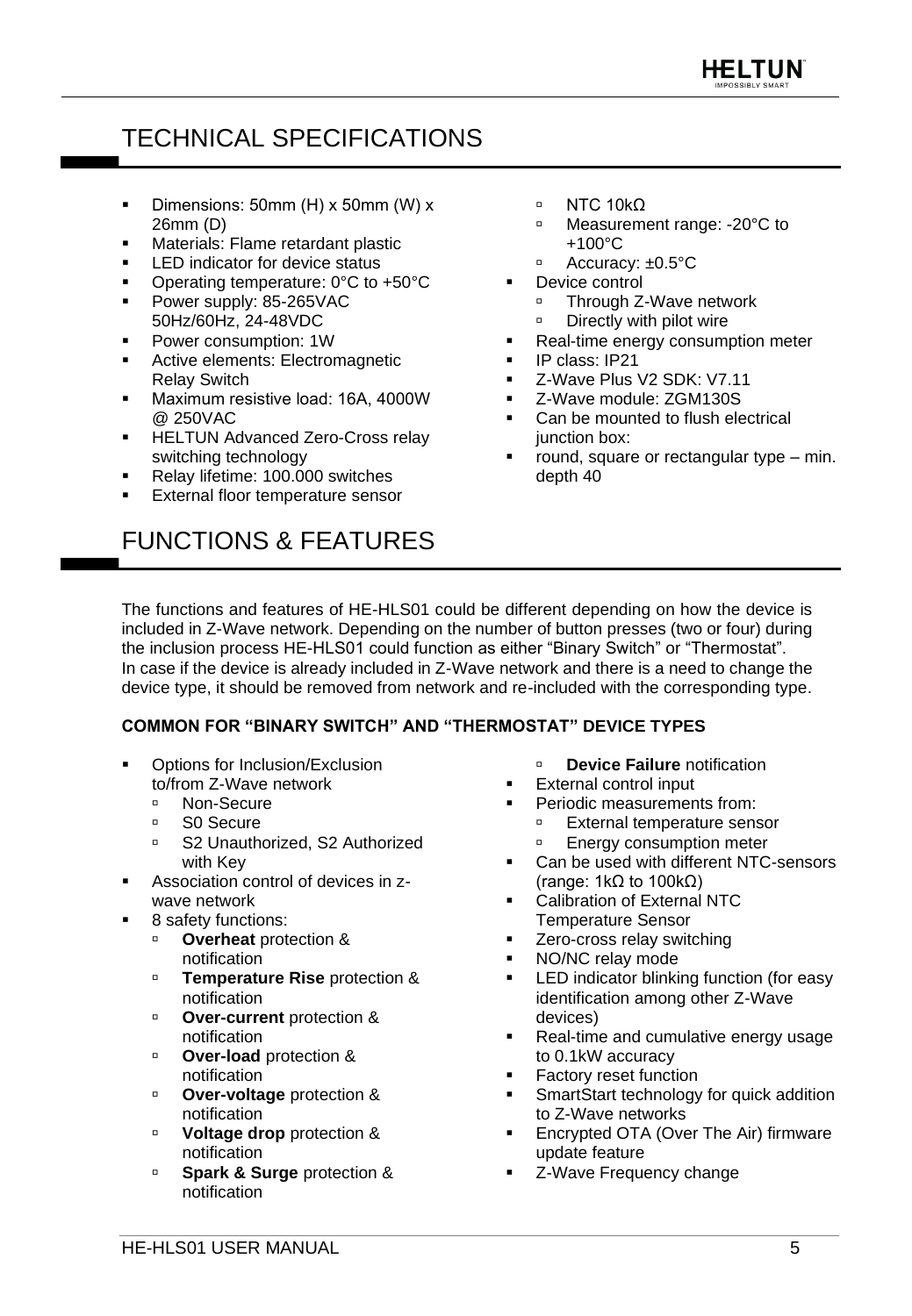### **"BINARY SWITCH" DEVICE TYPE**

- Auto On/Off function
	- □ Switch output Off if there is no consumption
	- □ Switch output On when the load is reconnected

#### **"THERMOSTAT" DEVICE TYPE**

- 6 operational modes with individual temperature set points:
	- **Heat** Most comfort mode
	- **Auto** Time schedule mode
	- **Dry** Fast floor drying mode
	- **Energy Saving** Power efficient mode
	- **Away** Vacation mode
	- **Off** Thermostat Off (IDLE) mode
- 4-time schedules for 7 days of the week:
	- **Morning**
- Time limit for high load
- Timer mode for relay control
- 10 scenarios for relay control
	- **Day**
	- **Evening**
	- **Night**
- Additional safety function: □ Load Failure notification
- Can be used with different NTCsensors (range: 1kΩ to 100kΩ)
- Temperature set intervals: 1.0°C to 110.0°C
- Temperature scale selection (Celsius or Fahrenheit)
- Temperature hysteresis selection range: 0.2°C to 10.0°C

# <span id="page-5-0"></span>INSTALLATION

The HELTUN HE-HLS01 High Load Switch must be installed by a licensed electrician in a manner that conforms to local regulations and building codes. Provide these instructions to the licensed electrician who is installing the HE-HLS01.



**WARNING:** ELECTRICAL POWER MUST BE SWITCHED OFF DURING INSTALLATION.

- 1. FIRST ENSURE THE POWER IS OFF at the main circuit breaker, and then test the wires with a probe or multimeter to verify.
- 2. Insert the power and load wires to the correct HE-HLS01 terminals by inserting a small Phillips-head screwdriver in the slot beneath each terminal and unscrew to open.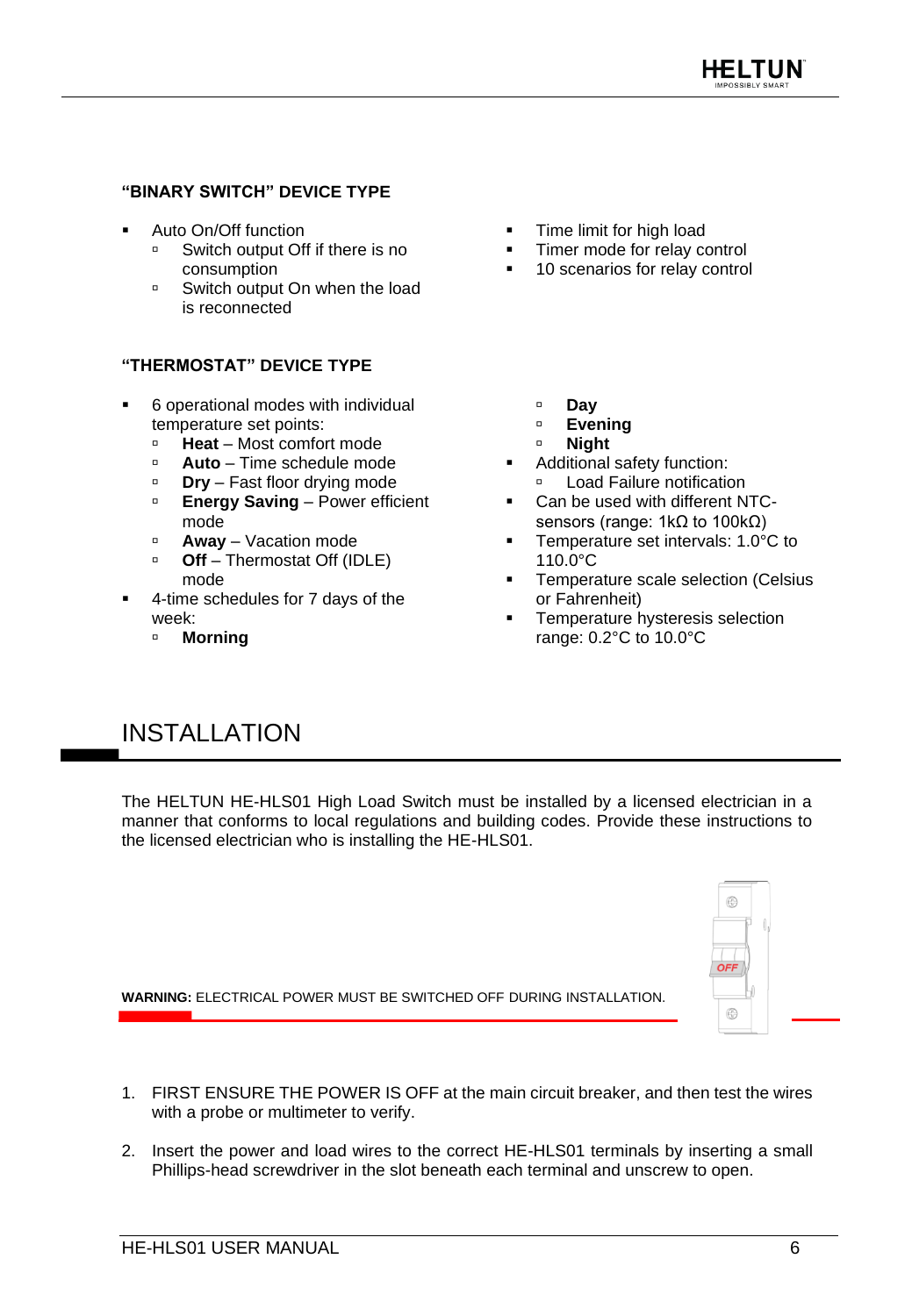Follow connection diagrams 1 (or 2 or 3 or 4) and the instructions below:

- **Power wires:** for AC power (85-265VAC) connect Line & Neutral lead wires to L & N terminals labeled "IN". For DC power (24-48VDC) connect "+" wire to terminal N and "–" wire to terminal L.
- **Load wires:** connect Line & Neutral wires to L & N terminals labeled with "heating element" graphic
- ≡ **Note:** it is possible to connect Neutral wire from load directly to your neutral line (Connection diagrams 2 or 4).
- ≡ **Note:** HELTUN recommends installing cord terminals (electric wire ferrules) on the ends of wires before connecting them to the HE-HLS01 outputs (various colors terminals are included).
- ≡ **Note:** Zero-Cross technology is unavailable if the device is DC (24-48VDC) powered. Tighten wires using Phillips screwdriver in slot beneath each wire.



*Connection diagram 1 Connection diagram 2*

- 3. If using the HE-HLS01 for radiant floor heating, connect the NTC temperature sensor wire to the terminals labeled "NTC." A 10 kΩ NTC sensor is included inside the HE-HLS01 packaging, but any NTC sensor can be used.
	- ≡ **Note:** If an NTC sensor other than 10 kΩ is used, you must change the sensor resistance value in Parameter 10.
- 4. If you will be using an external device to select modes for the HE-HLS01 (such as a security system or wall switch), connect wires from the external device's dry contacts to the two HE-HLS01 terminals labeled "S1" & "Sx".

Two different connection methods for external control are possible:

- Connect S1 to Sx through dry contact switch (Connection diagrams 1 or 2)
- Connect S1 to electric network Line through dry contact switch (Connection diagrams 3 or 4)
- ≡ **Note:** In case of using "Connection Diagram 3 or 4", it is MANDATORY to connect S1 terminal to the same wire connected to terminal N on the device (labeled as "IN") through dry contacts of an external device (like wall switch).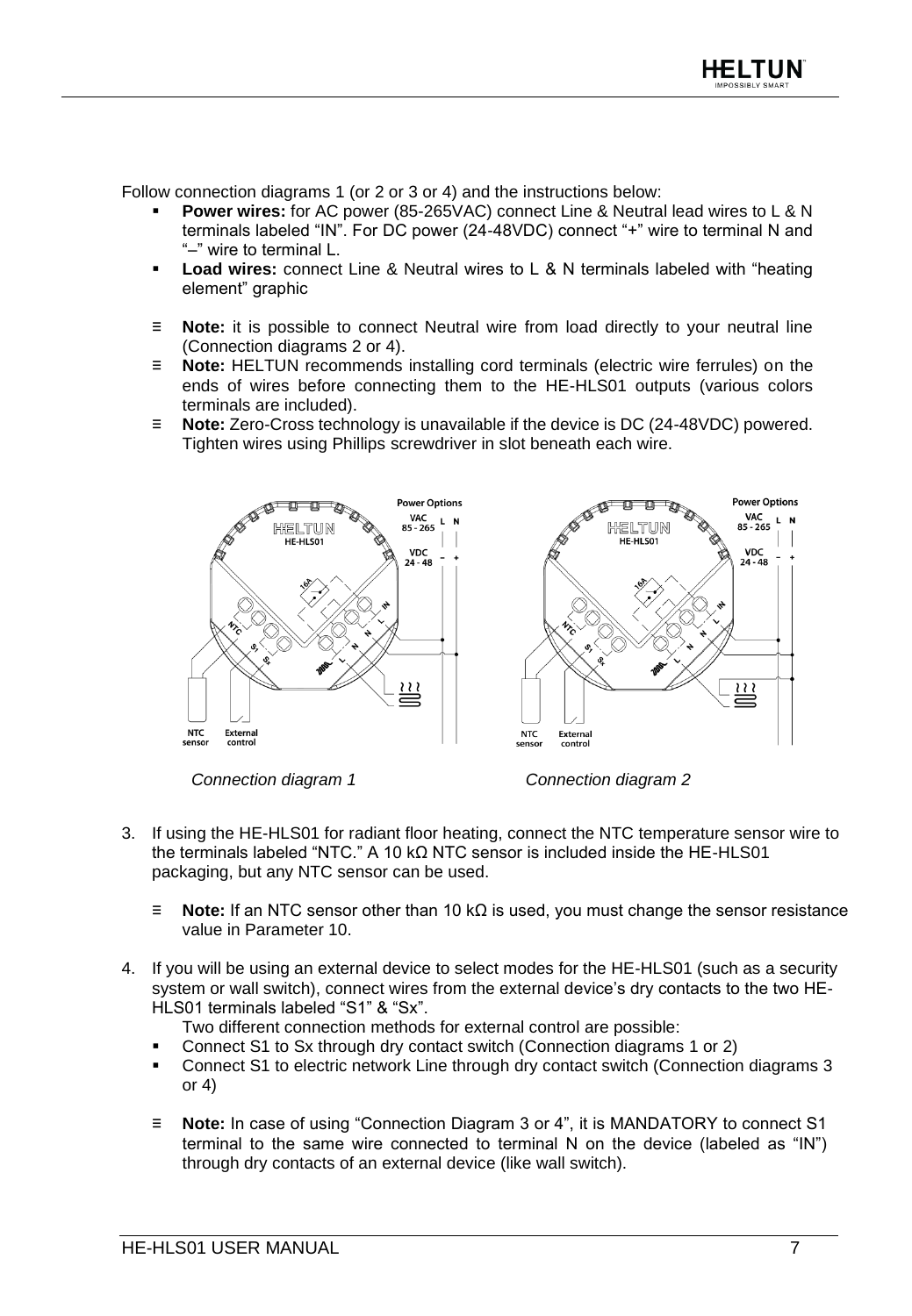



5. Switch On the main power at the circuit breaker. The HE-HLS01 will start up with the original default factory settings and the LED indicator will blink red slowly meaning the device is excluded from a Z-Wave network.

# <span id="page-7-0"></span>**DISASSEMBLY**

- 1. ENSURE POWER IS SWITCHED OFF at the main circuit breaker AND THE LED INDICATOR IS OFF.
- 2. Disconnect the wires by inserting a small Phillips-head screwdriver into the slot beneath each wire and unscrewing to release.

# <span id="page-7-1"></span>FACTORY RESET

To reset the HE-HLS01 to factory defaults, press and hold the service button for six seconds. If successful, the LED indicator will blink white for two seconds then the device will reboot. The factory reset will change all the Parameters to their original factory default values and will also Exclude the device from any Z-Wave network.

≡ **Note:** Please use this procedure only when the network primary controller is missing or otherwise inoperable.

# <span id="page-7-2"></span>Z-WAVE NETWORK

The HE-HLS01 may be operated in any Z-Wave network with other Z-Wave-certified devices from other manufacturers. The HELTUN HE-HLS01 will act as a 'repeater' (i.e. 'range extender') for other devices regardless of manufacturer or brand to increase the reliability of the overall network.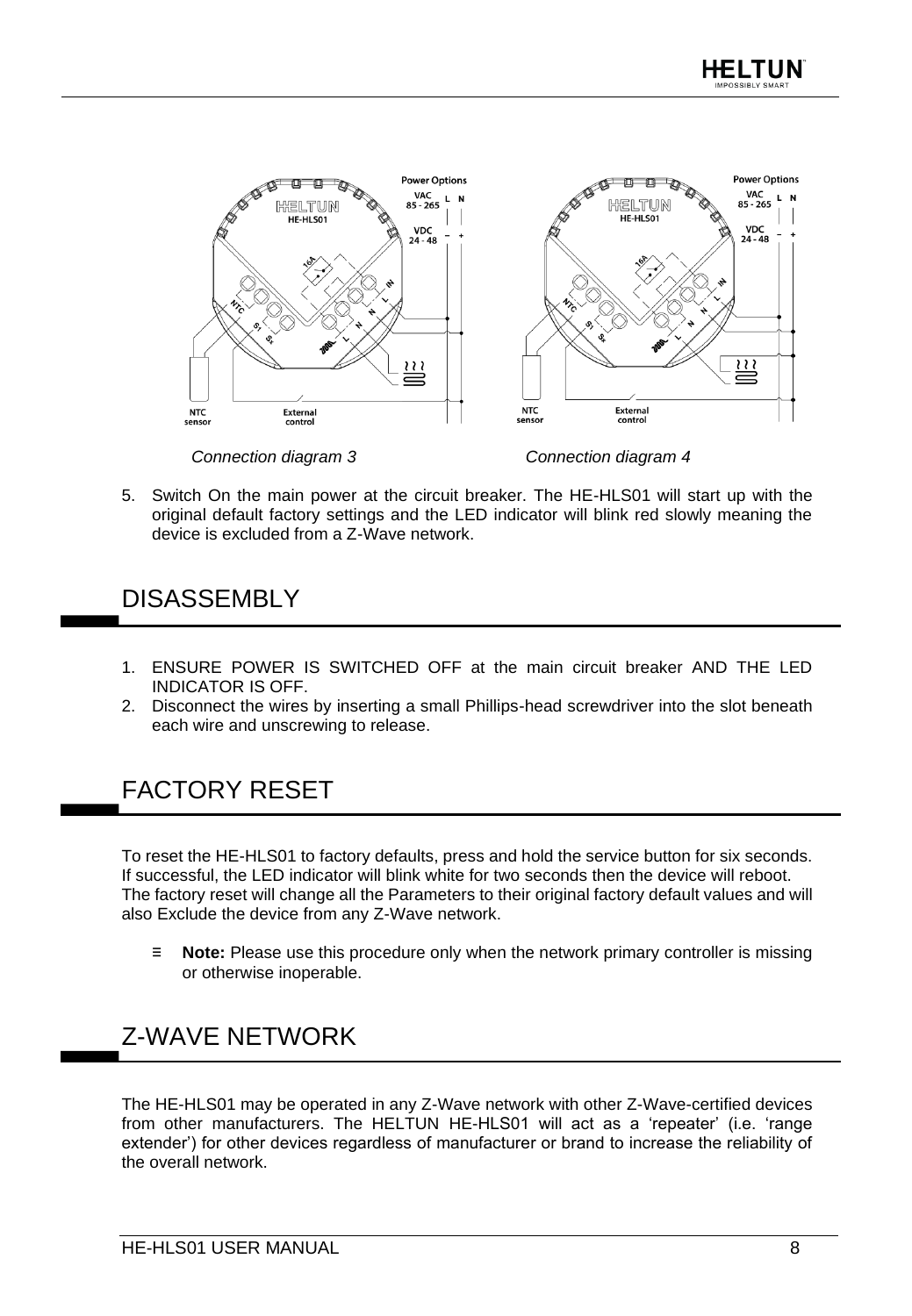# <span id="page-8-0"></span>Adding to Z-Wave network

To add the HE-HLS01 to an existing Z-Wave network (i.e. "inclusion"), do the following:

- 1. Ensure the HE-HLS01 is Powered On and the LED indicator blinks red slowly (i.e. it is excluded).
- 2. Start the Inclusion Mode from the gateway/controller.
- 3. To start the inclusion process on the HE-HLS01:
	- a) if you want to use the device as a "Binary Switch", double-press the service button on the device (with no more than a one-second interval between presses).
	- b) if you want to use the device as a "Thermostat", press four times the service button on the device (with no more than a one-second interval between presses).
- 4. The LED indicator will blink green quickly.
- 5. If the inclusion has been successful, the LED indicator will turn green for three seconds then continue slowly blinking green while the HE-HLS01 device type is "Binary Switch" and turn blue for three seconds then continue slowly blinking blue while the device type is "Thermostat".
- 6. If the inclusion was not successful, the LED indicator will turn red for three seconds then continue slowly blinking red continuously while the HE-HLS01 is Powered On. In that case repeat the inclusion process (2-5) above

<span id="page-8-1"></span>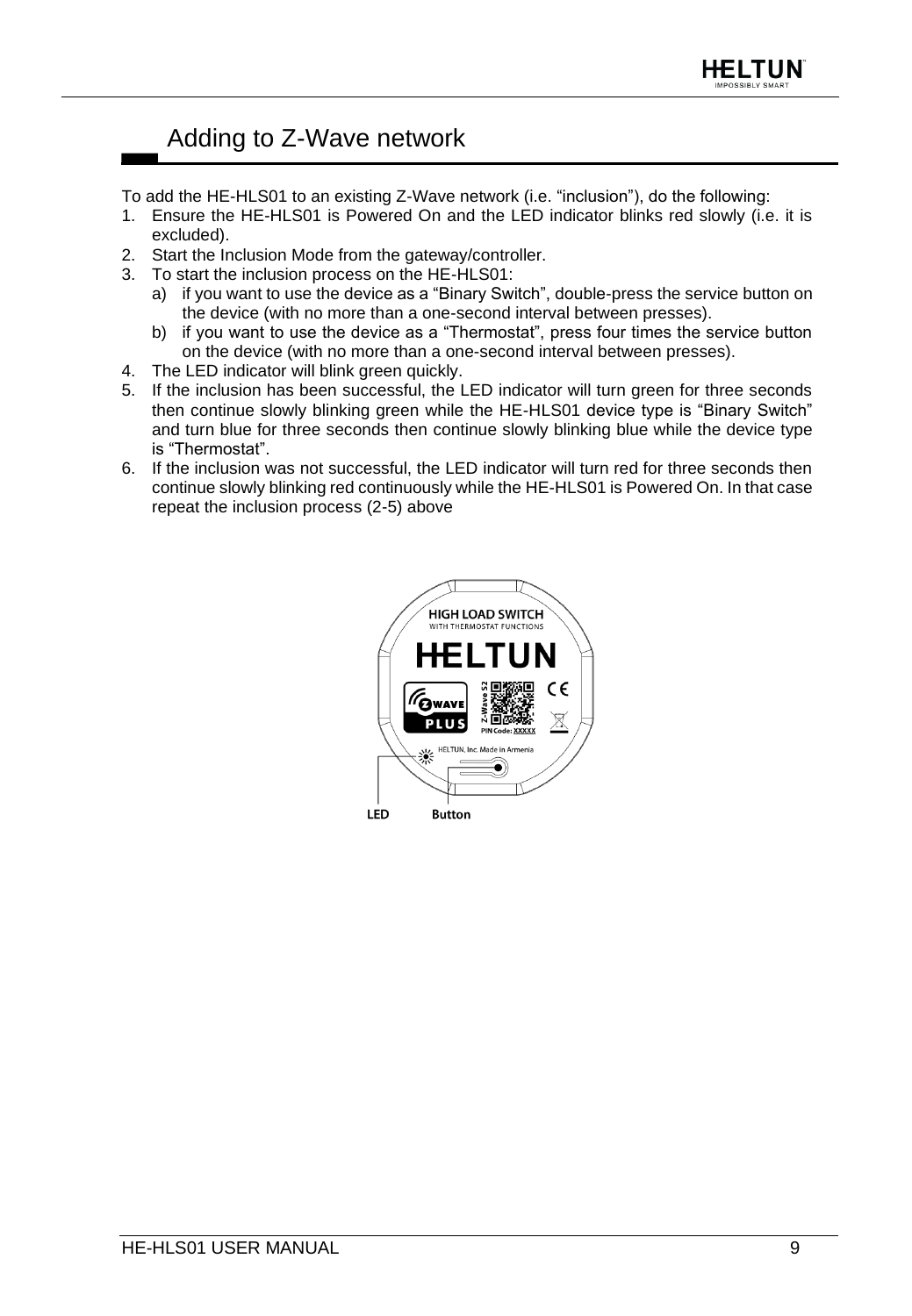# Removing from Z-Wave network

To remove the HE-HLS01 from a Z-Wave network (i.e. "Exclusion"), do the following:

- 1. Ensure the HE-HLS01 is Powered On and the LED indicator blinks green or blue slowly (i.e. it is included in a Z-Wave network).
- 2. Start the Exclusion Mode from the gateway/controller.
- 3. To start the exclusion process on the HE-HLS01, double-press the service button on the device (with no more than a one-second interval between presses).
- 4. The LED indicator will blink red quickly.
- 5. If the exclusion has been successful, LED indicator will turn red for three seconds then continue slowly blinking red continuously while the HE-HLS01 is Powered On.
- 6. If the exclusion was not successful, the LED indicator will turn green or blue for three seconds then continue slowly blinking green or blue continuously while the HE-HLS01 is Powered On. In that case repeat the exclusion process (2-5) above.

**Note**: If the HE-HLS01 has previously been part of a Z-Wave network and not Excluded since (the LED indicator blinks green or blue slowly), Inclusion is not possible without first performing an Exclusion or Factory Reset procedure.

## <span id="page-9-0"></span>Security

S0, S2 unauthorized, and S2 authorized Inclusion Modes are supported. If you use the S2 authorized Inclusion Mode, the security key should be used during the inclusion process. Security key is the first 5 digits of DSK (device DSK is printed on the rear of the device plus on the Security Card included in the packaging, see Figures 2 & 3).

≡ **Note:** Be sure to save this key. Without the key, it is impossible to perform an inclusion in S2 authorized mode.

# <span id="page-9-1"></span>**SmartStart**

SmartStart-enabled products can be added to a Z-Wave network by scanning the Z-Wave QR Code shown on the product (see Figures 1 & 3) with gateways/controllers that provide for SmartStart inclusion. In this case, no further action will be required and the SmartStart product will be added automatically within ten minutes of being turned on in the vicinity of a network.

To add the HE-HLS01 to the Z-Wave network using **SmartStart:**

- 1. Input the High Load Switch DSK to the controller's Node Provisioning List (or scan the QR code)
- 2. Power on the device.
- 3. Wait for the adding process to complete.
- 4. Successful adding will be confirmed by a message on the Z-Wave controller and the LED indicator on HE-HLS01 will turn green for three seconds then continue to slowly blink green continuously while the device is Powered On.
	- ≡ **Note:** The device QR code and DSK are printed on the front and rear of the HE-HLS01 plus on the additional Security Card included in the packaging (see Figures 1, 2 & 3).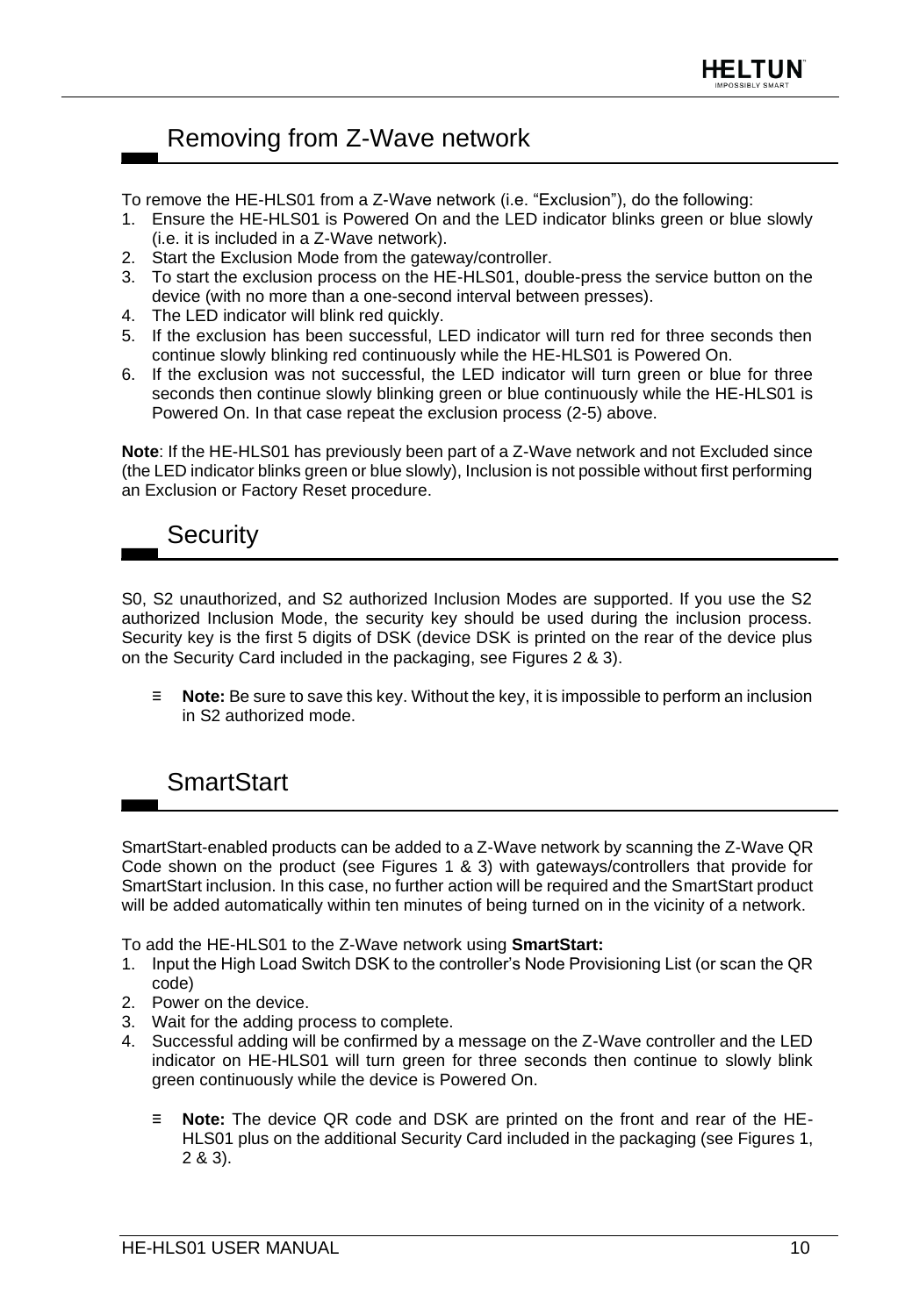

≡ **Note:** During SmartStart inclusion the device will be included to the gateway as a binary switch. If you want to use the device as a thermostat, use manual inclusion process.



*Figure 1 Figure 2 Figure 3*

# <span id="page-10-0"></span>Firmware OTA Update

To wirelessly update the HE-HLS01 firmware, follow these steps:

- 1. Check the device current firmware version in the gateway/controller.
- 2. Start the process from the Z-Wave gateway/controller.
- 3. Download the latest firmware that corresponds to the HE-HLS01 (see <http://support.heltun.com/> )
- 4. Set the main controller in Firmware OTA ("over-the-air") Update Mode (see the gateway/controller manual).
- 5. As soon as the Firmware update begins, the LED indicator will sequentially blink red→green→blue (this will take a few minutes).
- 6. When the Firmware has updated, the LED will turn blue for two seconds and then the HE-HLS01 will reboot.
- 7. When the update has been completed, the HE-HLS01 will return to normal operation.
- <span id="page-10-1"></span>8. If desired, verify the update was successful by checking firmware version from the gateway/controller.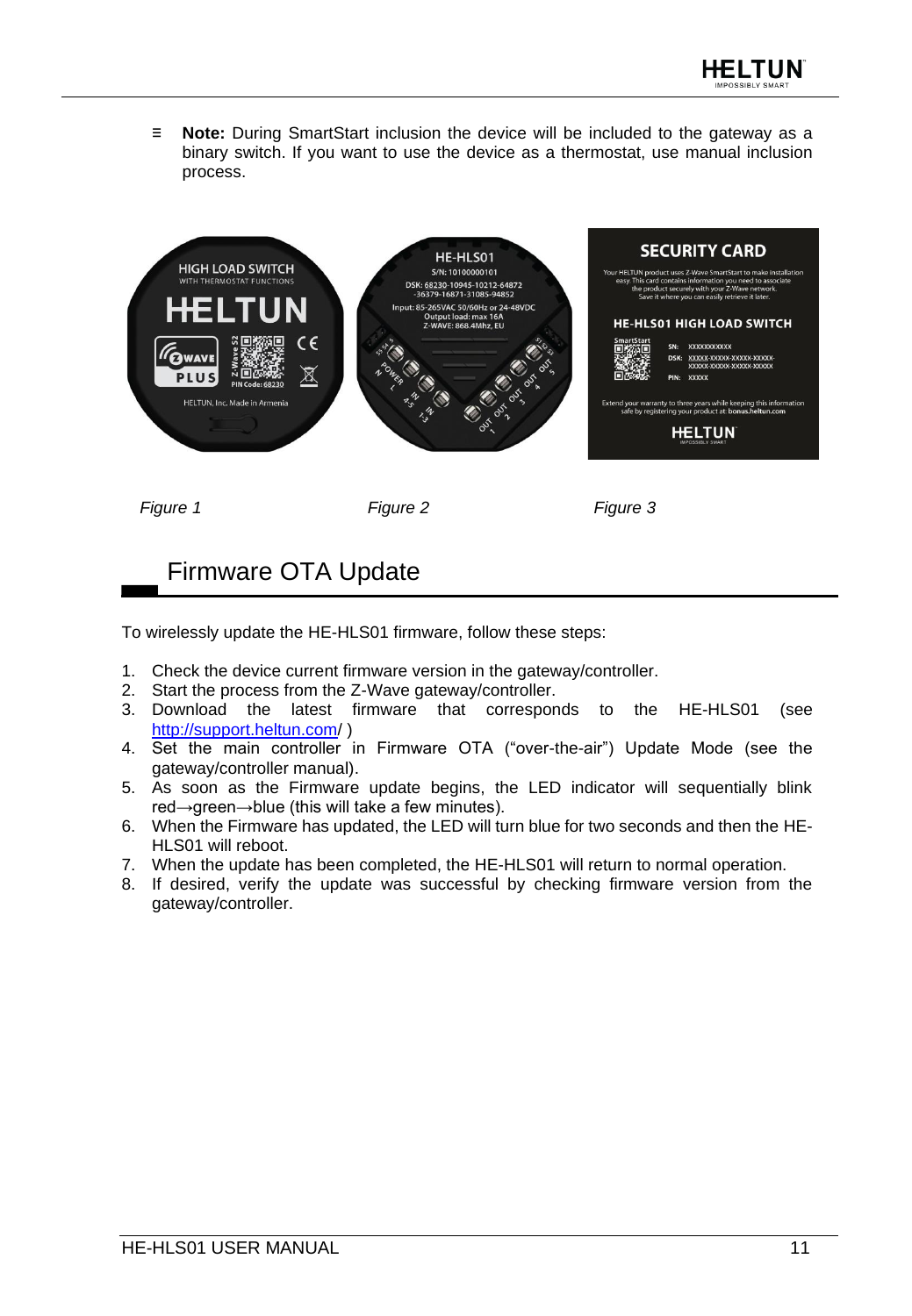# Z-WAVE PLUS V2 SPECIFICATIONS

Thermostat Generic Device Class: GENERIC\_TYPE\_THERMOSTAT Thermostat Specific Device Class: SPECIFIC\_TYPE\_THERMOSTAT\_GENERAL\_V2

Binary Switch Generic Device Class: GENERIC\_TYPE\_SWITCH\_BINARY Binary Switch Specific Device Class: SPECIFIC\_TYPE\_NOT\_USED

## **Supported Command Classes**

| <b>Command Class</b>                        | <b>Version</b>  | <b>Required Security Class</b>                                  | <b>Binary</b><br><b>Switch</b> | Thermostat |
|---------------------------------------------|-----------------|-----------------------------------------------------------------|--------------------------------|------------|
| Z-Wave Plus Info                            | V <sub>2</sub>  | none                                                            | V                              | $\vee$     |
| Association                                 | V2              | highest granted (S2 Authenticated,<br>S2 Unauthenticated or S0) | V                              | V          |
| <b>Association Group Info</b>               | V <sub>3</sub>  | highest granted (S2 Authenticated,<br>S2 Unauthenticated or S0) | V                              | V          |
| Multi Channel<br>Association                | V <sub>3</sub>  | highest granted (S2 Authenticated,<br>S2 Unauthenticated or S0) | $\vee$                         | $\vee$     |
| <b>Thermostat Operating</b><br><b>State</b> | V <sub>1</sub>  | highest granted (S2 Authenticated,<br>S2 Unauthenticated or S0) | X                              | V          |
| <b>Thermostat Mode</b>                      | V <sub>3</sub>  | highest granted (S2 Authenticated,<br>S2 Unauthenticated or S0) | X                              | V          |
| <b>Thermostat Setpoint</b>                  | V3              | highest granted (S2 Authenticated,<br>S2 Unauthenticated or S0) | X                              | V          |
| Switch Binary                               | V <sub>2</sub>  | highest granted (S2 Authenticated,<br>S2 Unauthenticated or S0) | $\vee$                         | X          |
| <b>Sensor Multilevel</b>                    | V <sub>11</sub> | highest granted (S2 Authenticated,<br>S2 Unauthenticated or S0) | V                              | $\vee$     |
| Meter                                       | V <sub>5</sub>  | highest granted (S2 Authenticated,<br>S2 Unauthenticated or S0) | V                              | $\vee$     |
| Clock                                       | V <sub>1</sub>  | highest granted (S2 Authenticated,<br>S2 Unauthenticated or S0) | $\vee$                         | $\vee$     |
| <b>Transport Service</b>                    | V <sub>2</sub>  | none                                                            | V                              | V          |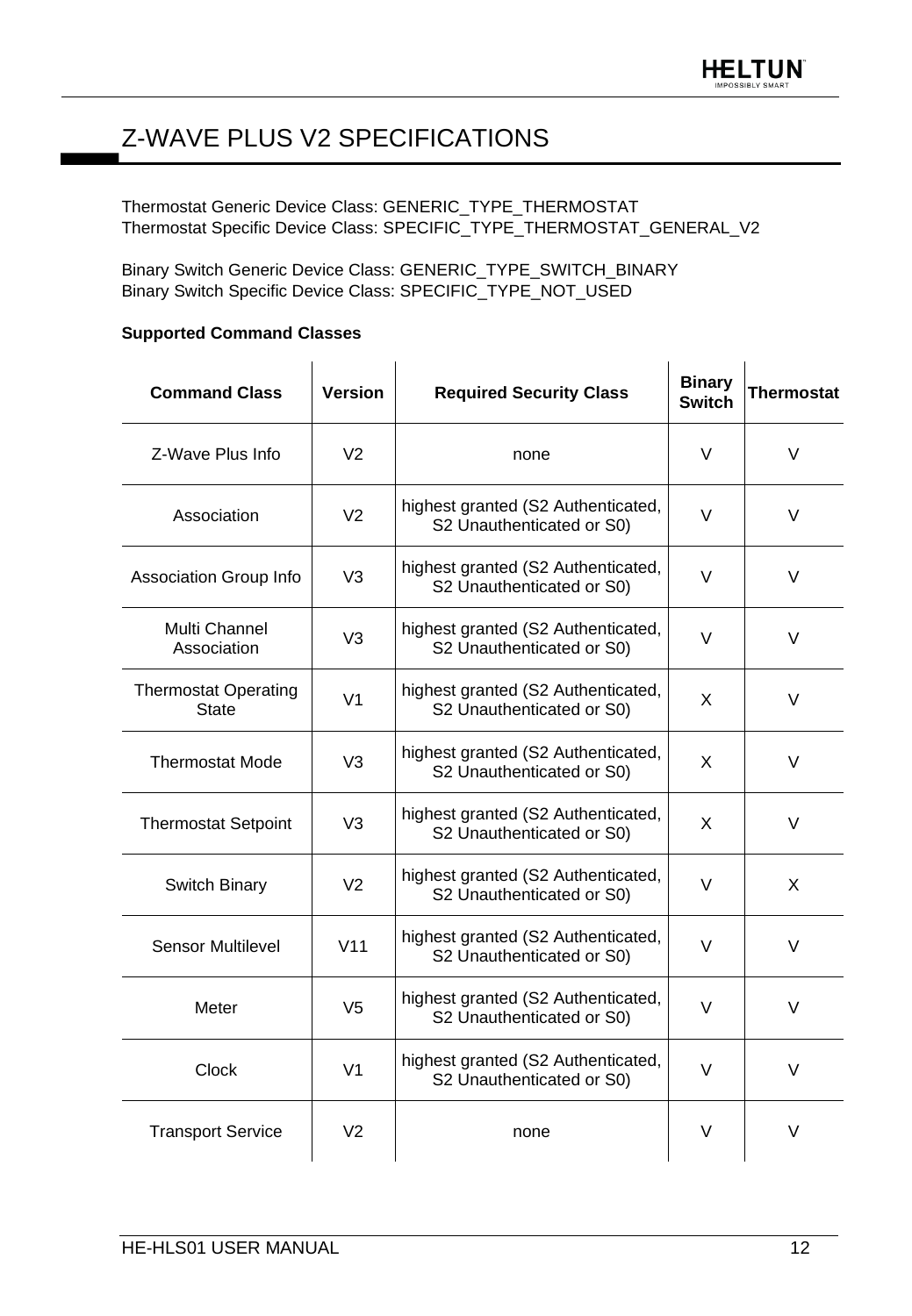

| Security 0                   | V <sub>1</sub> | none                                                            | $\vee$ | $\vee$ |
|------------------------------|----------------|-----------------------------------------------------------------|--------|--------|
| Security 2                   | V <sub>1</sub> | none                                                            | V      | $\vee$ |
| Version                      | V <sub>3</sub> | highest granted (S2 Authenticated,<br>S2 Unauthenticated or S0) | $\vee$ | $\vee$ |
| Manufacturer Specific        | V <sub>2</sub> | highest granted (S2 Authenticated,<br>S2 Unauthenticated or S0) | V      | $\vee$ |
| Device Reset Locally         | V <sub>1</sub> | highest granted (S2 Authenticated,<br>S2 Unauthenticated or S0) | $\vee$ | V      |
| Powerlevel                   | V <sub>1</sub> | highest granted (S2 Authenticated,<br>S2 Unauthenticated or S0) | V      | V      |
| Supervision                  | V <sub>1</sub> | none                                                            | V      | V      |
| Indicator                    | V <sub>3</sub> | highest granted (S2 Authenticated,<br>S2 Unauthenticated or S0) | $\vee$ | $\vee$ |
| Configuration                | V <sub>4</sub> | highest granted (S2 Authenticated,<br>S2 Unauthenticated or S0) | $\vee$ | $\vee$ |
| <b>Application Status</b>    | V1             | none                                                            | V      | $\vee$ |
| Firmware Update Meta<br>Data | V <sub>5</sub> | highest granted (S2 Authenticated,<br>S2 Unauthenticated or S0) | V      | $\vee$ |
| <b>Basic</b>                 | V <sub>2</sub> | highest granted (S2 Authenticated,<br>S2 Unauthenticated or S0) | $\vee$ | $\vee$ |
| Notification                 | V <sub>8</sub> | highest granted (S2 Authenticated,<br>S2 Unauthenticated or S0) | V      | V      |

## **Meter Command Class:**

| <b>Meter Type</b> | <b>Scale</b>        | <b>Rate Type</b> | <b>Precision</b> | <b>Size</b> |
|-------------------|---------------------|------------------|------------------|-------------|
| Electric [0x01]   | Electric_kWh [0x00] | Import [0x01]    | 2                | 4           |
| Electric [0x01]   | Electric_W [0x02]   | Import [0x01]    | 0                |             |
| Electric [0x01]   | Electric_V [0x04]   | Import [0x01]    | 0                |             |

## **Notification Types:**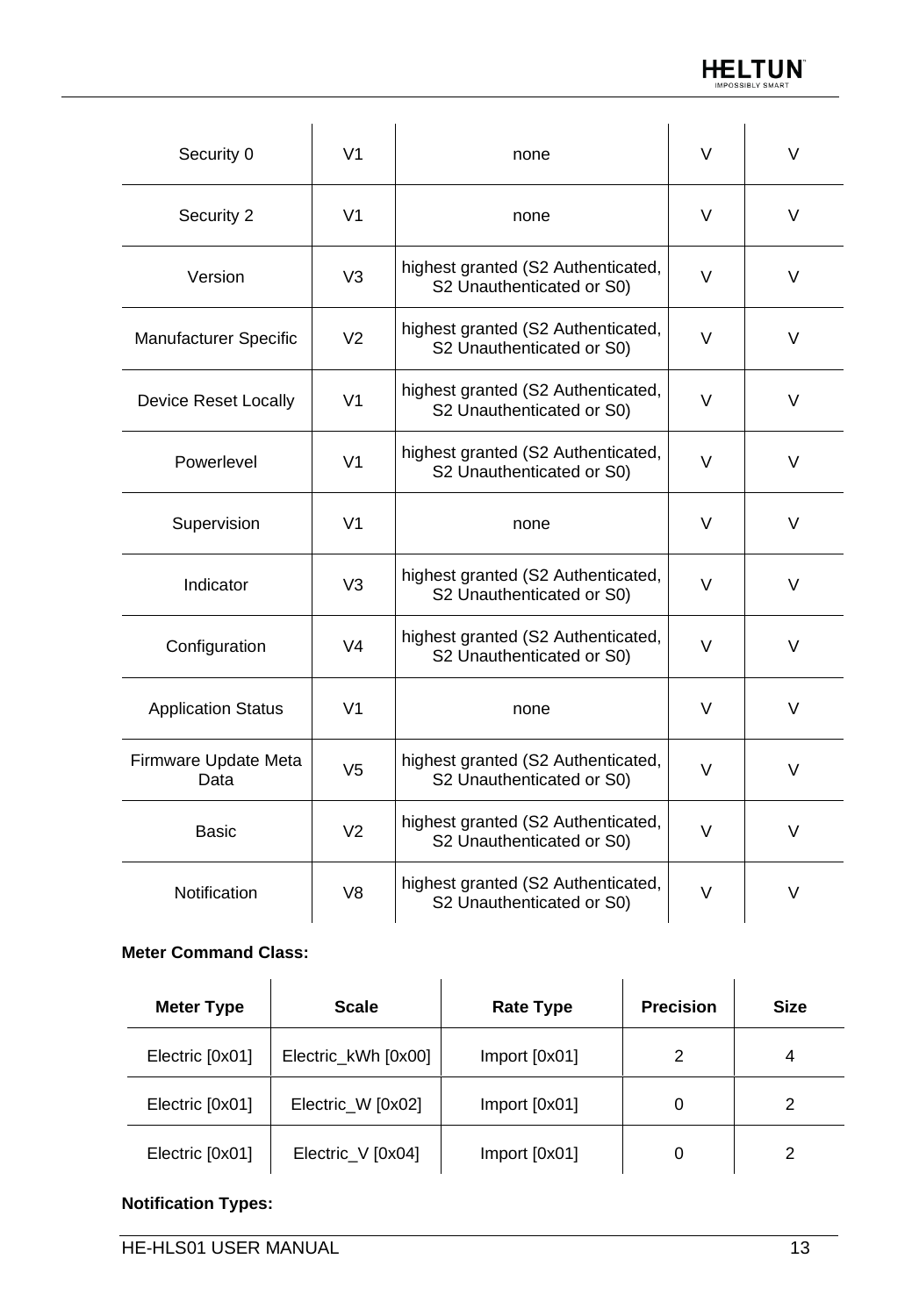| <b>Notification</b><br><b>Type</b> | <b>Event/State</b>                                                          | <b>Binary</b><br><b>Switch</b> | <b>Thermostat</b> |
|------------------------------------|-----------------------------------------------------------------------------|--------------------------------|-------------------|
|                                    | Overheat detected                                                           | V                              | V                 |
| <b>Heat Alarm</b>                  | Rapid temperature rise                                                      | V                              | V                 |
| System                             | System hardware failure (manufacturer<br>proprietary failure code provided) | V                              | V                 |
|                                    | AC mains disconnected                                                       | V                              | X                 |
|                                    | AC mains re-connected                                                       | V                              | X                 |
|                                    | Over-current detected                                                       | $\vee$                         | V                 |
| Power                              | Over-voltage detected                                                       | V                              | V                 |
| Management                         | Over-load detected                                                          | V                              | V                 |
|                                    | Surge detected                                                              | $\vee$                         | V                 |
|                                    | Voltage drop/drift                                                          | V                              | V                 |
|                                    | Load error                                                                  | X                              | V                 |

# <span id="page-13-0"></span>ASSOCIATIONS

Association enables the HE-HLS01 to control other Z-Wave devices over the network. An Association Group may include up to five other devices from different brands and/or manufacturers. The HE-HLS01 has four association groups:

**Group 1 – "Lifeline":** reports state of the device and used to communicate with the Z-Wave gateway. The group supports one Node.

≡ **Note:** It is not recommended to modify this group.

**Group 2 – "Relay Basic Set":** is assigned to the HE-HLS01 relay state. It sends a Basic Set command with value 255 (On) when relay goes to On state and sends 0 (Off) when relay goes to Off state. The group supports five Nodes.

**Group 3 – "S1 Basic Set":** is assigned to the HE-HLS01 external input state. It sends a Basic Set command with value 255 (On) when external input is shorted and sends 0 (Off) when input is open. The group supports five Nodes.

**Group 4 – "Temperature Sensor":** is assigned to the HE-HLS01 external temperature sensor and sends the sensor value when it changes. The group supports five Nodes.

The device also can receive Basic Set command via associations. In the "Binary Switch" mode the device will change the relay state according to the value in Basic Set command. In the "Thermostat" mode the device will change the operating mode according to the Parameter 171 value from Thermostat parameters list.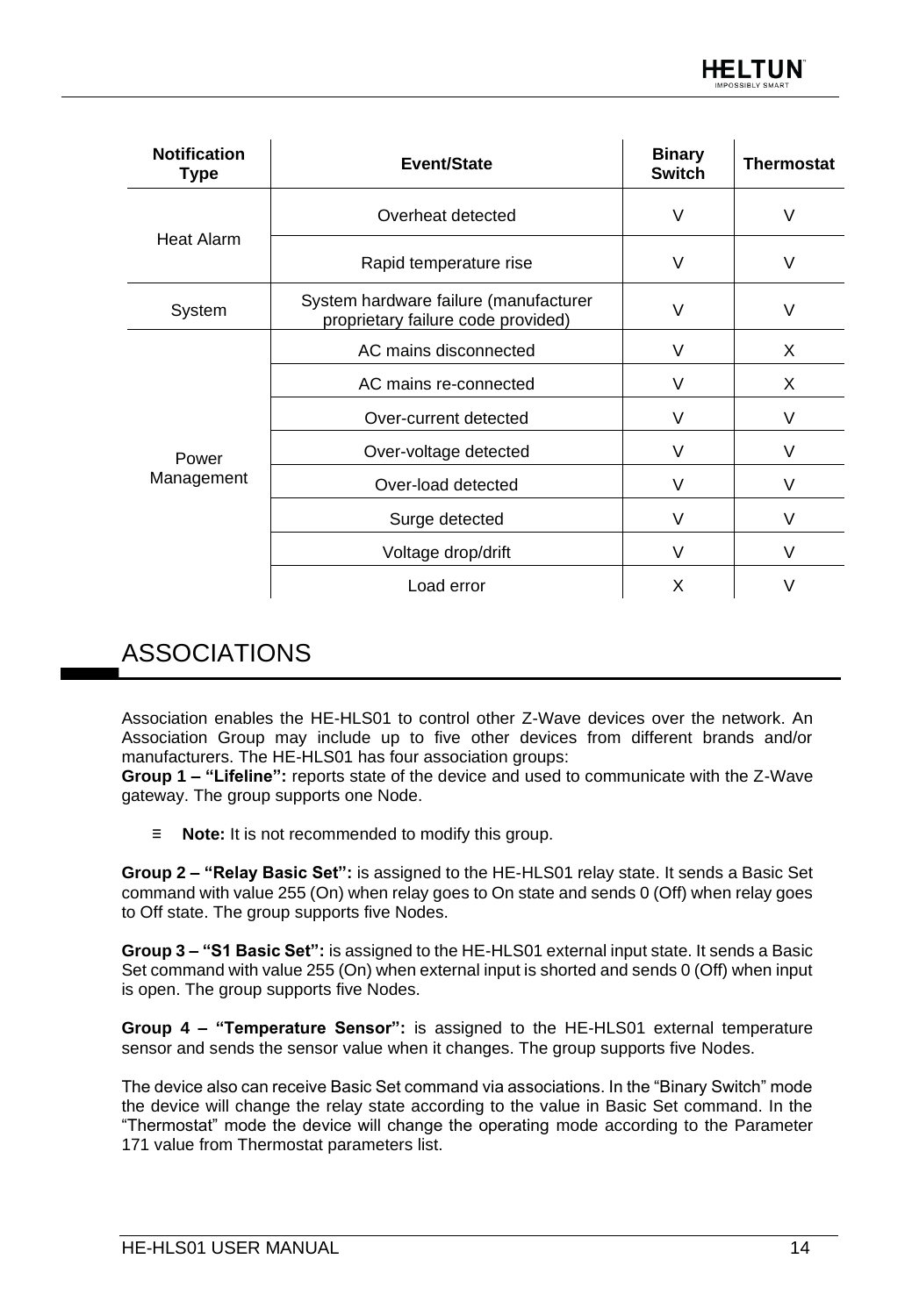# <span id="page-14-0"></span>SETTINGS (available through Z-Wave network)

All configuration parameters are accessed through Z-Wave COMMAND\_CLASS\_CONFIGURATION

# <span id="page-14-1"></span>DEVICE TYPE "BINARY SWITCH"

# <span id="page-14-2"></span>Parameters List & Factory Defaults

These parameters will take affect only in case if the device is included in the Binary Switch mode. For more information about the different inclusion modes see the section Z-Wave Network.

| Number         | <b>Size</b>                  | Description                                                                                                                          | Default<br>Value | <b>Available Values</b> |
|----------------|------------------------------|--------------------------------------------------------------------------------------------------------------------------------------|------------------|-------------------------|
| 1              | 1 byte                       | <b>Frequency Region</b><br>$0 = EU$ , $1 = US$ , $2 = ANZ$<br>$3 = HK$ , $4 = IN$ , $5 = IL$<br>$6 = RU, 7 = CN, 8 = JP$<br>$9 = KR$ | Read<br>Only     | 09                      |
| $\overline{2}$ | 1 byte                       | <b>Included Device Type</b><br>$1 = Binary Switch$<br>$2 =$ Thermostat                                                               | Read<br>Only     | 1, 2                    |
| 3              | 4 bytes                      | <b>Hardware and Software Versions</b>                                                                                                | Read<br>Only     | XXYYZZ                  |
| 4              | 4 bytes                      | Energy Consumption, kW                                                                                                               | Read<br>Only     | Total consumption       |
| $5 - 6$        | Reserved by the manufacturer |                                                                                                                                      |                  |                         |
| $\overline{7}$ | 1 byte                       | Relay output NO or NC mode                                                                                                           | 0                | 0, 1                    |
| $8 - 9$        |                              | Reserved by the manufacturer                                                                                                         |                  |                         |
| 10             | 1 byte                       | Floor Sensor Resistance, $k\Omega$                                                                                                   | 10               | 1100                    |
| $11 - 16$      | Reserved by the manufacturer |                                                                                                                                      |                  |                         |
| 17             | 1 byte                       | Temperature Sensor Calibration in °C,<br>value X 10, e.g. 1.5°C=15                                                                   | $\Omega$         | $-100100$ °C            |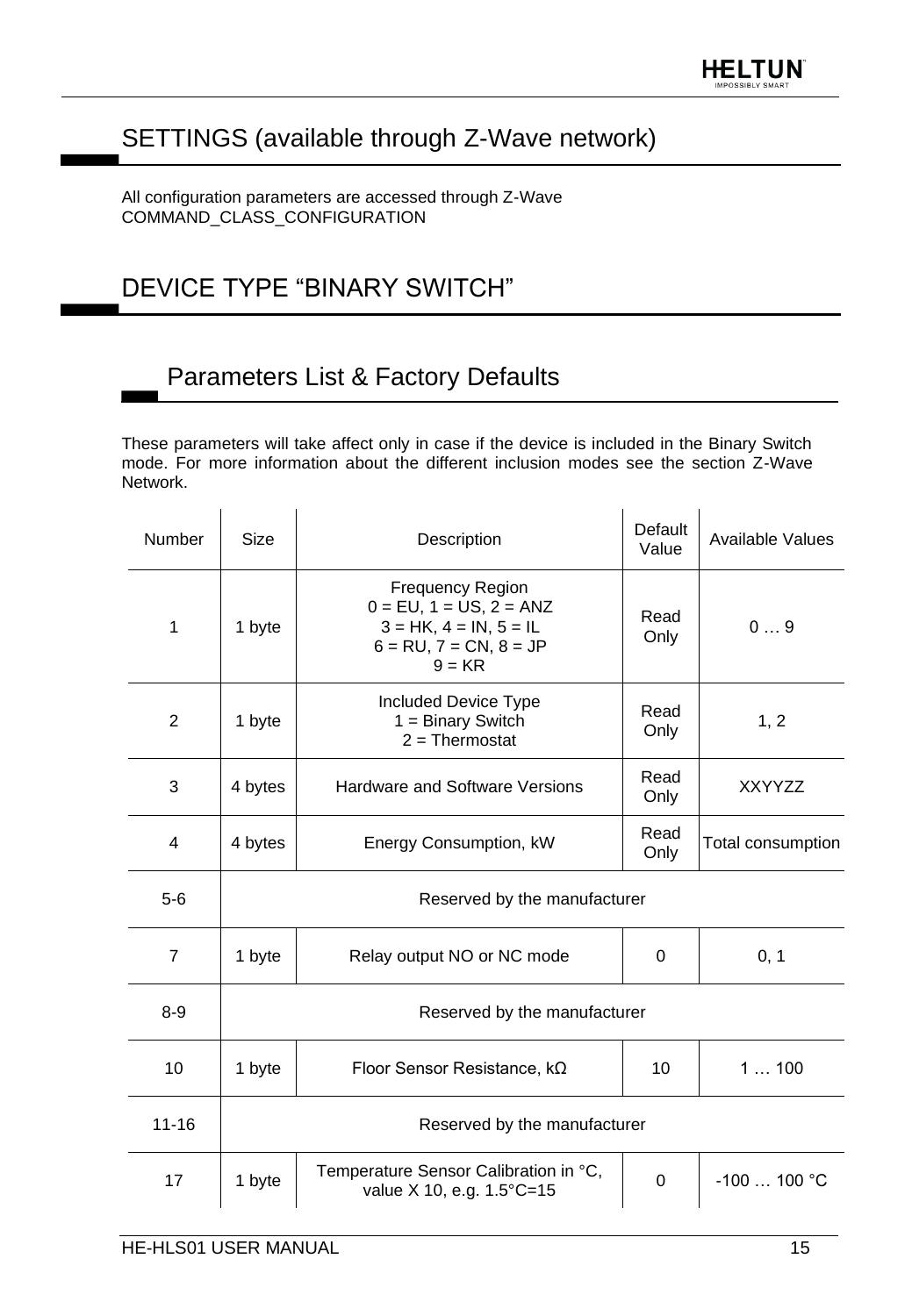| 18    |                              | Reserved by the manufacturer             |     |                        |  |
|-------|------------------------------|------------------------------------------|-----|------------------------|--|
| 19    | 1 byte                       | Time correction by controller            | 1   | 0, 1                   |  |
| 20    |                              | Reserved by the manufacturer             |     |                        |  |
| 21    | 1 byte                       | Week Day                                 | 1   | 1, 2, 3, 4, 5,<br>6, 7 |  |
| 22    | 2 bytes                      | Time: Hour and Minutes                   | 0   | 02359                  |  |
| 23    | 1 byte                       | Load Auto On/Off                         | 0   | 0, 1                   |  |
| 24    | 1 byte                       | Auto Off Timeout                         | 5   | 0120                   |  |
| 25    | 1 byte                       | <b>Auto ON Reconnect Timeout</b>         | 0   | 0120                   |  |
| 26    | 2 bytes                      | <b>Time Limited Load</b>                 | 0   | 0, 100  3500           |  |
| 27    | 2 bytes                      | High Load ON Time Limit                  | 0   | 01440                  |  |
| 28-40 | Reserved by the manufacturer |                                          |     |                        |  |
| 41    | 1 byte                       | S1 Input Hold Control Mode               | 2   | 0, 1, 2, 3             |  |
| 42-45 |                              | Reserved by the manufacturer             |     |                        |  |
| 46    | 1 byte                       | Hold Mode Duration for External Input S1 | 500 | 200  5000              |  |
| 47-50 | Reserved by the manufacturer |                                          |     |                        |  |
| 51    | 1 byte                       | S1 Input Click Control Mode              | 1   | 0, 1, 2, 3, 4, 5       |  |
| 52-65 | Reserved by the manufacturer |                                          |     |                        |  |
| 66    | 1 byte                       | Restore Relay State After Power Failure  | 0   | 0, 1                   |  |
| 67-70 | Reserved by the manufacturer |                                          |     |                        |  |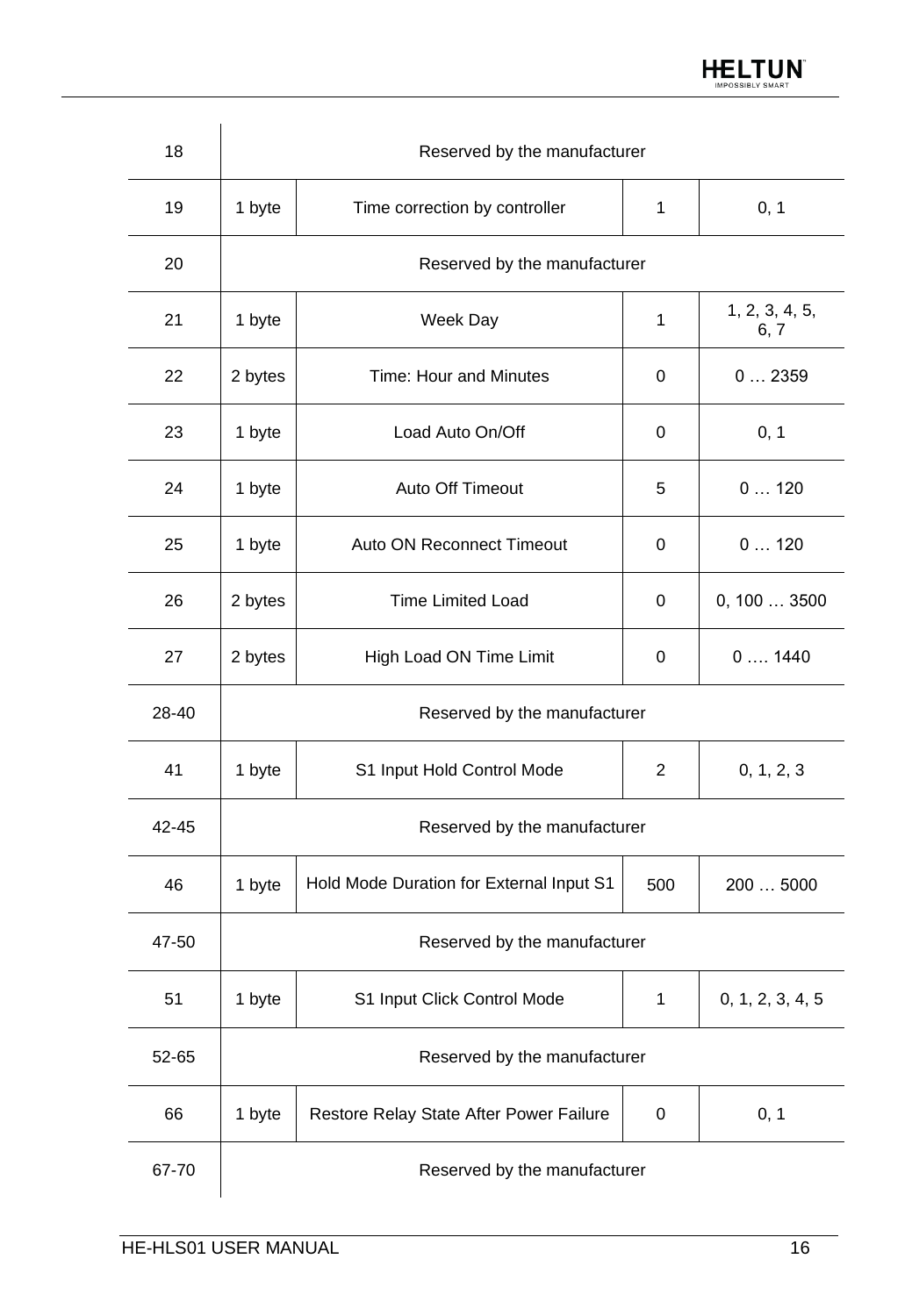| 71      | 2 bytes | <b>Relay Timer Duration</b>                                  | 0              | 043200                |
|---------|---------|--------------------------------------------------------------|----------------|-----------------------|
| 72-110  |         | Reserved by the manufacturer                                 |                |                       |
| 111     | 4 bytes | Relay control scenario 1                                     | 0              | 0, 1000000<br>1912359 |
| 112     | 4 bytes | Relay control scenario 2                                     | 0              | 0, 1000000<br>1912359 |
| 113     | 4 bytes | Relay control scenario 3                                     | 0              | 0, 1000000<br>1912359 |
| 114     | 4 bytes | Relay control scenario 4                                     | 0              | 0, 1000000<br>1912359 |
| 115     | 4 bytes | Relay control scenario 5                                     | 0              | 0, 1000000<br>1912359 |
| 116     | 4 bytes | Relay control scenario 6                                     | 0              | 0, 1000000<br>1912359 |
| 117     | 4 bytes | Relay control scenario 7                                     | 0              | 0, 1000000<br>1912359 |
| 118     | 4 bytes | Relay control scenario 8                                     | 0              | 0, 1000000<br>1912359 |
| 119     | 4 bytes | Relay control scenario 9                                     | 0              | 0, 1000000<br>1912359 |
| 120     | 4 bytes | Relay control scenario 10                                    | 0              | 0, 1000000<br>1912359 |
| 121-140 |         | Reserved by the manufacturer                                 |                |                       |
| 141     | 1 byte  | Consumption meter consecutive reporting<br>interval, minutes | 10             | 1120                  |
| 142     | 1 byte  | Consumption difference to send to<br>controller, %           | 25             | 0, 150                |
| 143     | 1 byte  | Sensors consecutive reporting interval,<br>minutes           | 10             | 1120                  |
| 144     | 1 byte  | Temperature difference to send to<br>controller, value X 10  | $\overline{2}$ | 0, 1  100 for °C      |
| 145-150 |         | Reserved by the manufacturer                                 |                |                       |
| 151     | 1 byte  | <b>System Error Notification</b>                             | 1              | 0, 1                  |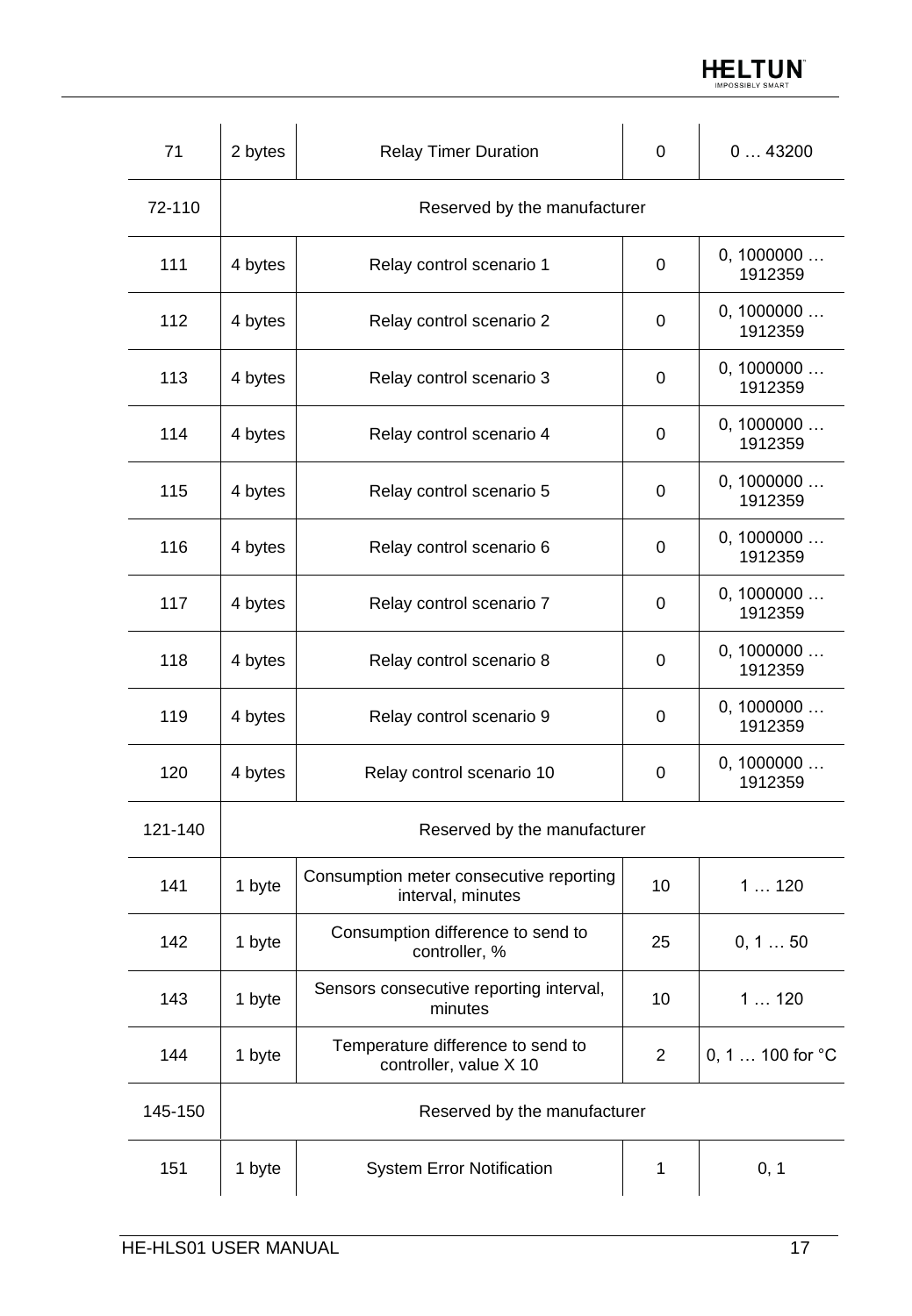| 152     | 2 bytes                      | <b>Temperature Rise Notification</b> |      | 50 for °C   0, 1  120 for °C                       |
|---------|------------------------------|--------------------------------------|------|----------------------------------------------------|
| 153     | 2 bytes                      | <b>Overheat Protection Level</b>     |      | 60 for ${}^{\circ}C$   0, 1  120 for ${}^{\circ}C$ |
| 154     | 1 byte                       | <b>Overcurrent Notification</b>      | 1    | 0, 1                                               |
| 155     | 2 bytes                      | <b>Overload Protection Level</b>     | 3500 | $0, 100 \ldots 4000$                               |
| 156     | 2 bytes                      | <b>Overvoltage Protection Level</b>  | 260  | 0, 120280                                          |
| 157     | 2 bytes                      | <b>Voltage Drop Protection Level</b> | 90   | 0, 80 240                                          |
| 158     | 1 byte                       | <b>Spark Protection</b>              | 1    | 0, 1                                               |
| 159     | 1 byte                       | Load On Notification                 | 0    | 0, 1                                               |
| 160     | 1 byte                       | Load Off Notification                | 0    | 0, 1                                               |
| 161-200 | Reserved by the manufacturer |                                      |      |                                                    |

# <span id="page-17-0"></span>Z-Wave Frequency

## **Parameter 01 – Frequency Region**

The HE-HLS01 has Z-Wave 700 series chip inside which allows to use the device in different Z-Wave frequencies. If there is a need to use the device in the frequency different from the factory default, change the value of this Parameter according to the frequency list below.

- ≡ **Note:** The factory default frequency differs depending on which region the device was intended for sale in. Check the factory default frequency on the device plate or on the packaging.
- ≡ **Note:** Do not change this Parameter value if there is no special need.
- ≡ **Note:** If change the value of this Parameter, the frequency change will be applied only after removing the device from Z-Wave network (the device will automatically reboot).
- ≡ **Note:** The change of this Parameter will result in inability to control the device, if the device was included to the controller/gateway which supports only one frequency.
- ≡ **Note:** Resetting the device to factory default settings will revert the frequency to the factory default value.
- ≡ **Note:** In most of countries it is not allowed to use the frequency different from the frequency intended for that country.

Frequency list for different regions: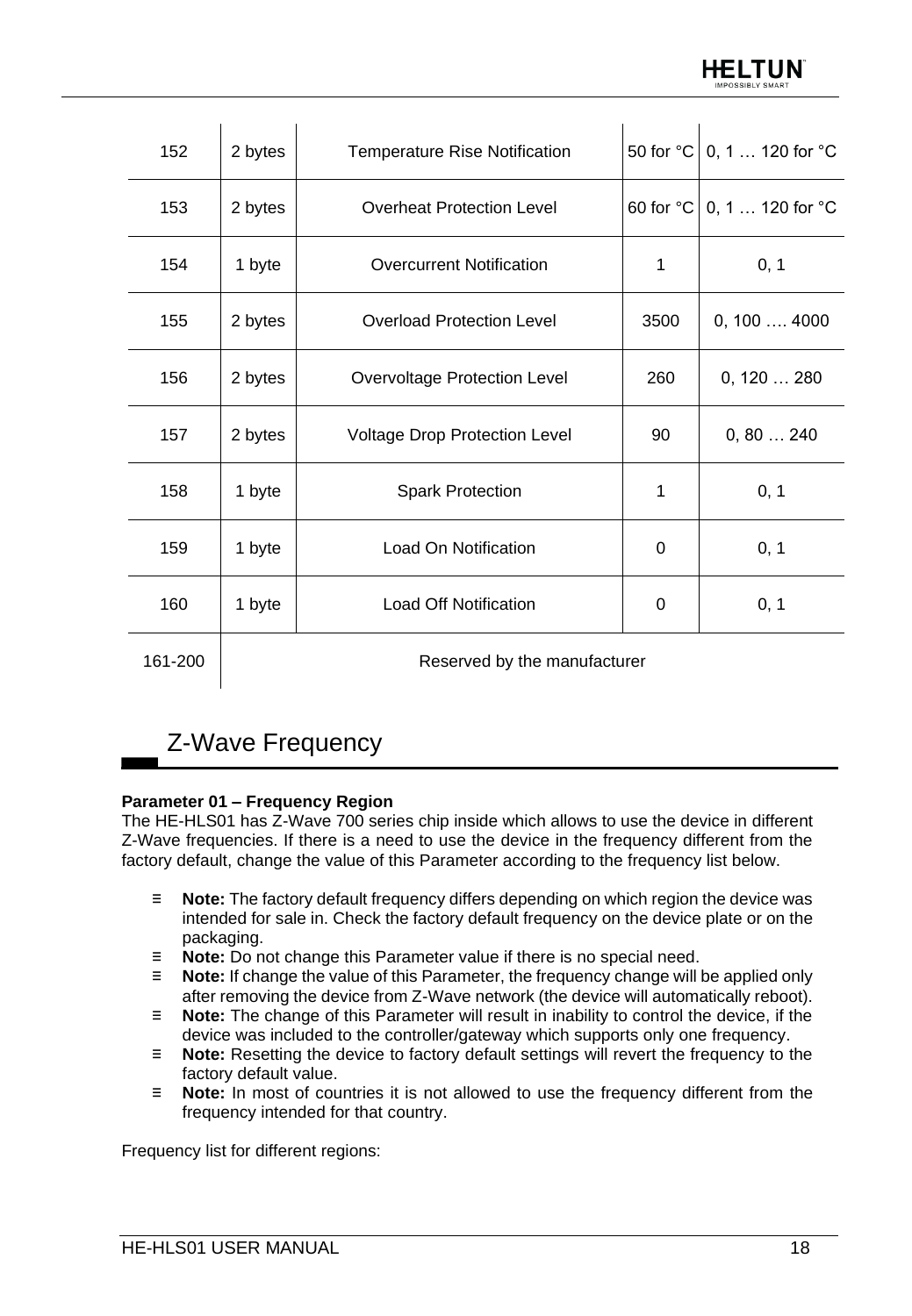0: EU (868.4 MHz, 869.85 MHz) 1: US (908.4 MHz, 916.0 MHz) 2: ANZ (919.8 MHz, 921.4 MHz) 3: HK (919.8 MHz) 4: IN (865.2 MHz)

5: IL (916.0 MHz) 6: RU (869.0 MHz) 7: CN (868.4 MHz) 8: JP (922.5 MHz, 923.9 MHz, 926.3 MHz) 9: KR (920.9 MHz, 921.7 MHz, 923.1 MHz)

The full list of Z-Wave global regions where Z-Wave works is available at Z-Wave Global Regions SiLabs page

## <span id="page-18-0"></span>Hardware & Software Versions

## **Parameter 03 – Hardware and Software Versions**

This Parameter allows to check the hardware and firmware versions of the device. The Parameter returns value in the format XXYYZZ, where XX is Hardware Version, YY is Firmware Major Version and ZZ is Firmware Minor Version.

≡ **Note:** This Parameter is read-only.

## <span id="page-18-1"></span>Power and Energy Consumption

HE-HLS01 monitors Real-Time and Cumulative power Energy Consumption and Voltage using advanced micro-controller technology which assures maximum accuracy (±1% for loads greater than 1000W). Real-Time Consumption, Cumulative Consumption, and network Voltage are periodically reported to the Z-Wave controller (according to the Parameters 141 and 142):

#### **Parameter 04 – Energy Consumption**

This Parameter allows you to check the Cumulative Energy Consumption of the connected load. Through the Z-Wave network this Parameter returns Total Cumulative Consumption value in kWh.

≡ **Note:** This Parameter is read-only.

Resetting Cumulative Consumption memory:

The HE-HLS01 allows to erase stored Consumption Data through Z-Wave network.

The HE-HLS01 enables you to erase stored Consumption Data through the Z-Wave network as follows:

- 1. Make sure the HE-HLS01 is powered.
- 2. If not already done so, include the device into Z-Wave Gateway network.
- <span id="page-18-2"></span>3. Reset memory consumption data using the Reset Command in COMMAND\_CLASS\_METER (see the Gateway owner's manual).
	- ≡ **Note:** Turning the device main power off/on will not erase the consumption data as it is stored in nonvolatile memory.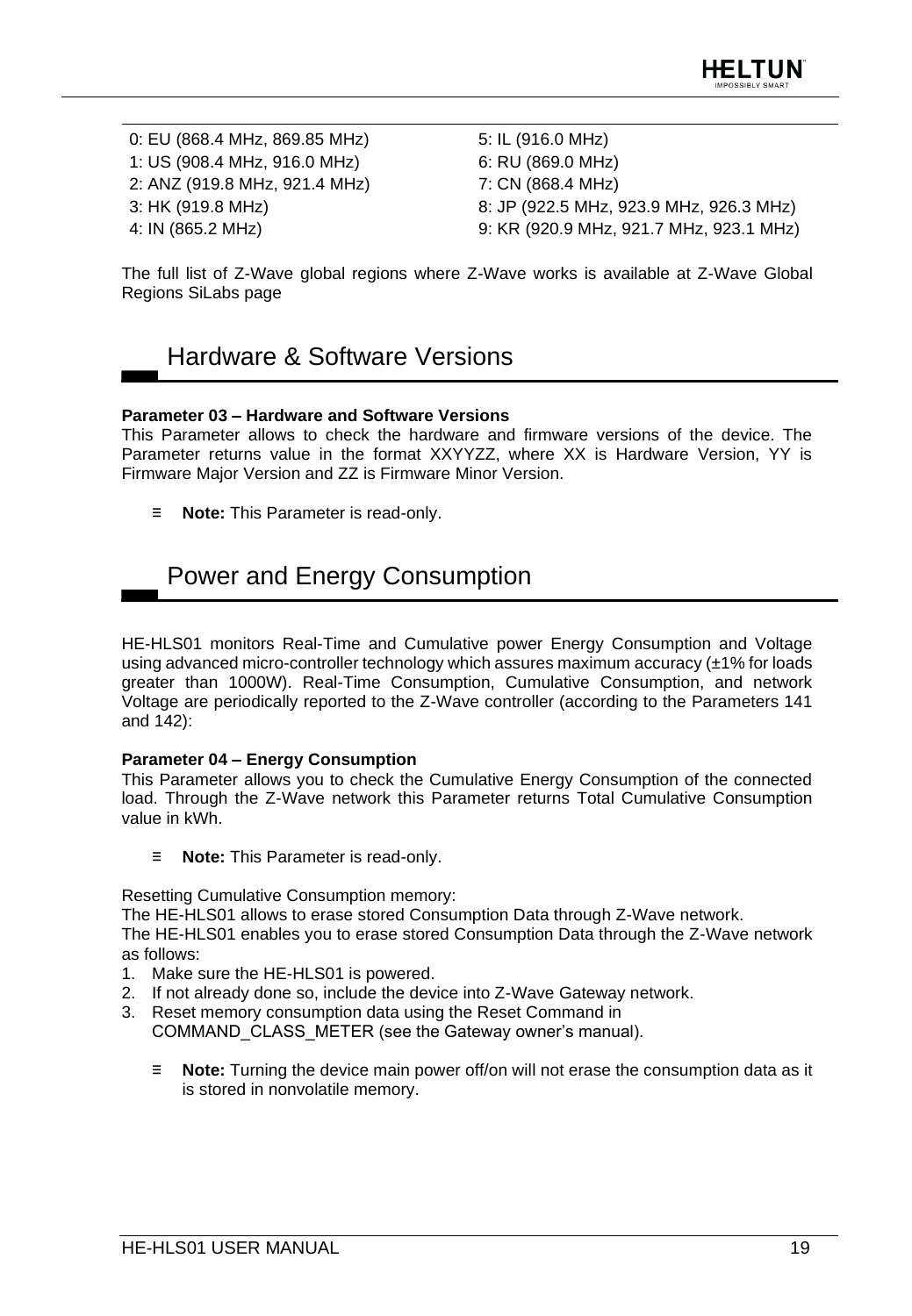# Input & Outputs Configurations

## **Parameter 07 – Relay output mode (NO / NC)**

This Parameter determines the type of load connected to the device relay output. The output type can be NO – normal open (no contact/voltage switch the load OFF) or NC - normal close (output is contacted / there is a voltage to switch the load OFF). Choose the value 0 if NO contact type is required or value 1 if NC type is required. The factory default value is 0.

## **Parameter 10 – Floor Sensor Resistance**

If the external floor NTC temperature sensor is used it is necessary to select the correct resistance value in Ohms ( $Ω$ ) of the sensor. The selection range is 1 to 100 kiloOhms ( $kΩ$ ). One 10kΩ NTC floor temperature sensor is included in the HE-HLS01 package with a 3-meter connection wire. The factory default value is 10kΩ.

## <span id="page-19-0"></span>Temperature Configurations

## **Parameter 17 – Temperature Sensor Calibration**

This Parameter defines the offset value for floor temperature. If the external floor temperature sensor is not calibrated properly, then manual calibration can be made by adjusting the values up to  $\pm 10.0^{\circ}$ C. This value will be added or subtracted from the floor temperature sensor reading. Through the Z-Wave network the value of this Parameter should be x10, e.g. for 1.5°C set the value 15. The factory default value is 0.

## <span id="page-19-1"></span>Time Configurations

## **Parameter 19 – Time Correction by Main Controller**

If this Parameter value = 1 and the HE-HLS01 is connected to a Z-Wave gateway, the HE-HLS01 time and day will be periodically polled and corrected from the gateway. To switch off auto-correction set the Parameter value to 0. The factory default value is 1.

## **Parameter 21 – Day of the Week Manual Adjustment**

This Parameter allows manual adjustment of the day of the week in case the HE-HLS01 is not connected to any Z-Wave gateway or auto-correction is disabled (Parameter 19 value is 0). 1 = Monday, 2 = Tuesday, 3 = Wednesday, 4 = Thursday, 5 = Friday, 6 = Saturday, 7 = Sunday. The factory default value is 1.

## **Parameter 22 – Time Manual Adjustment**

This Parameter allows manual adjustment of Time. The Parameter has the following format: HHMM, where HH is hours and MM is minutes. E.g. for 16:08 set the value 1608 and for 1:00 set the value 100.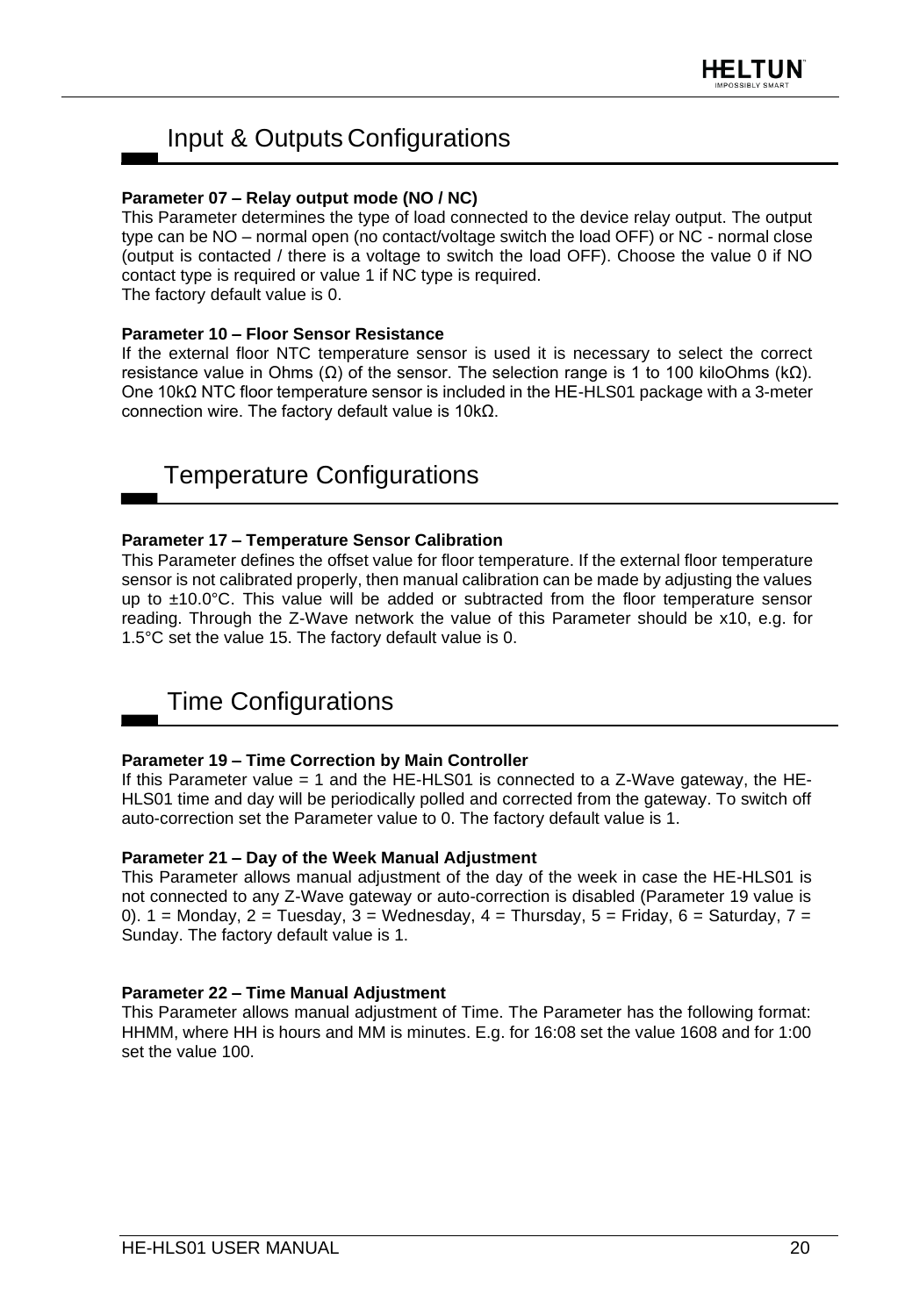# <span id="page-20-0"></span>Auto On/Off function

### **Parameter 23 – Auto On/Off**

If this function is enabled the device will switch Off the relay output when there is no consumption and switch On the output again when the load is reconnected. It is possible to set the delay for Auto Off function (in the Parameter 24) and for Auto On function (in the Parameter 25). To enable Auto On/Off function, set this Parameter value to 1 and use the value 0 if there is a need to disable the function.

The factory default value is 0 (the function is disabled).

- ≡ **Note:** If the output is manually switched Off (from Gateway or External Input toggle) Auto ON function will be blocked until the output switches back to ON manually or the load reconnected.
- ≡ **Note:** The function works only if the device is AC powered.

## **Parameter 24 – Auto Off Timeout**

If Auto On/Off function (the Parameter 23) is enabled, it is possible to delay the Auto Off function. The output will be switched Off when there is no consumption for the interval defined in this parameter in minutes. The value of this parameter can be set from 0 to 120 min. Set the parameter value to 0 if there is a need to switch Off the output immediately when consumption drops to 0W.

The factory default value is 5 min.

≡ **Note:** The function works only if the device is AC powered.

## **Parameter 25 – Auto On Reconnect Timeout**

If Auto On/Off function (the Parameter 23) is enabled, it is possible to delay the Auto On function. When the load is reconnected the relay output will be switched On after the time defined in this parameter in minutes. The value of this parameter can be set from 0 to 120 min. Set the parameter value to 0 if there is a need to switch On the output immediately when the load is reconnected.

The factory default value is 0 min.

≡ **Note:** The function works only if the device is AC powered.

#### **Parameter 26 – High Load Timeout Protection: Power Threshold**

If the HLS01 is used to control an electric socket, you can configure the device so that it automatically switch Off the socket if the potentially dangerous high load is connected longer than allowable time (time to be set in the Parameter 27), for example, if you left the iron switched On for too long. Set in this parameter the threshold value in watts, reaching which the connected load will be considered high. The value of this parameter can be set from 100 to 3500 in watts. Use the value 0 if there is a need to disable this function.

The factory default value is 0 (the function is disabled).

- ≡ **Note:** If the connected load power is less than value of this parameter, the protection will not be activated.
- ≡ **Note:** If the Parameter 27 (time threshold) value is set to 0, the protection will not be activated.
- ≡ **Note:** The time counter is reset every time when the load consumption drops to zero for 15 minutes, or the load is reconnected while the relay is off.
- ≡ **Note:** We recommend activating the Load Switched Off notification (the Parameter 160) to be informed when the device automatically switch Off the socket.
- ≡ **Note:** The protection works only if the device is AC powered.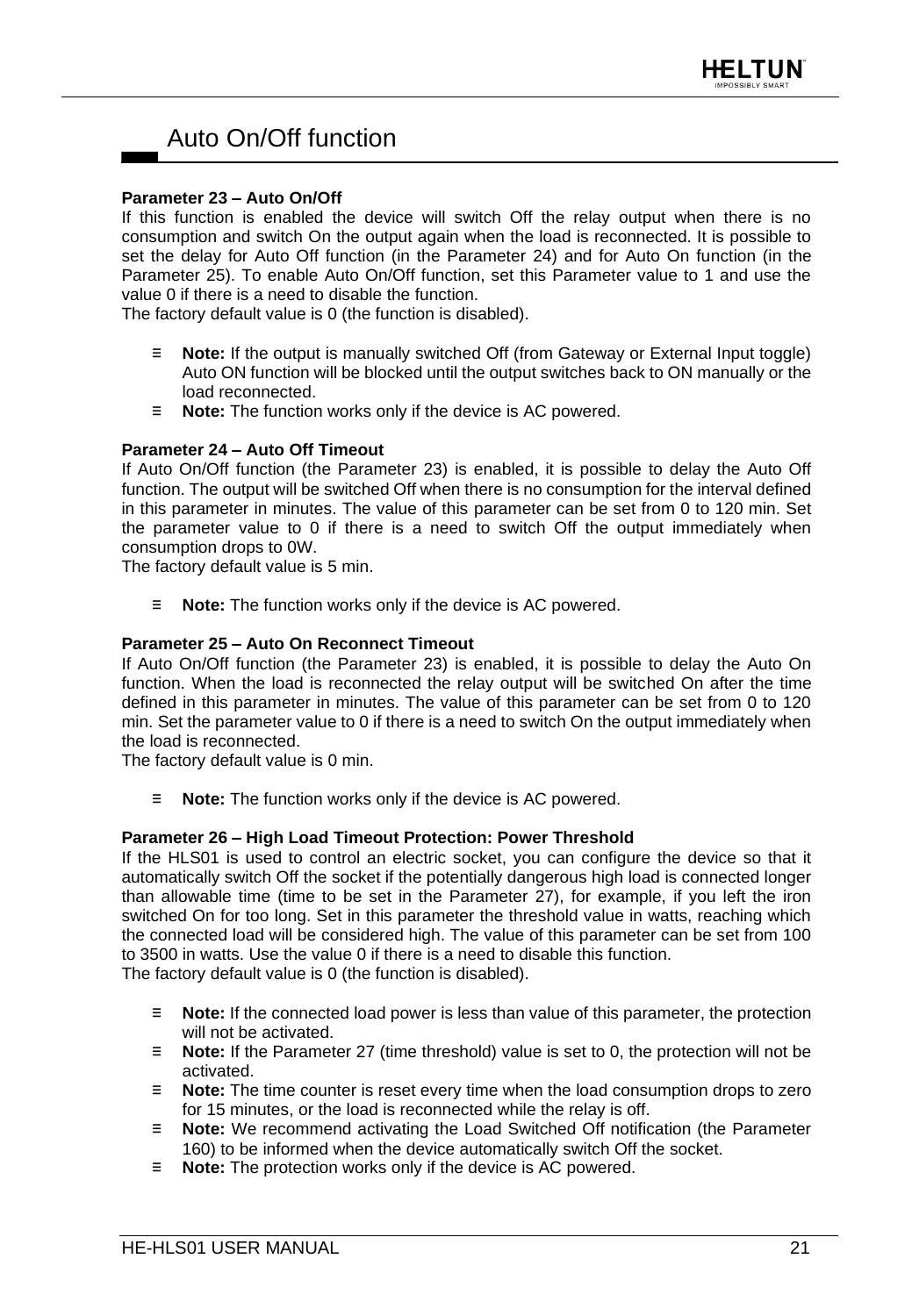

#### **Parameter 27 – High Load Timeout Protection: Time Threshold**

If High Load Timeout Protection is activated (the Parameter 26 is set) use this parameter to set the threshold value in minutes. If the load is connected longer than this value, the device will automatically switch Off the socket. The value of this parameter is in minutes and can be set from 1 to 1440. Use the value 0 if there is a need to disable this function.

The factory default value is 0 (the function is disabled).

- ≡ **Note:** If the value of this parameter is set 0, the protection will not be activated.
- ≡ **Note:** If the connected load power is less than value of the Parameter 26, the protection will not be activated.
- ≡ **Note:** The time counter is reset every time when the load consumption drops to zero. If the connected load may change its consumption, make sure that the time threshold will be reached before the load consumption drops.
- ≡ **Note:** We recommend activating the Load Switched Off notification (the Parameter 160) to be informed when the device automatically switch Off the socket.
- ≡ **Note:** The protection works only if the device is AC powered.

# <span id="page-21-0"></span>External Input Configuration

The HE-HLS01 can be connected to the dry output contacts of an external device (i.e. security system or wall switch) to control the Switch output state depending on the state of the external device.

Two different connection diagrams are possible for external input:

- 1. Connect S1 to Sx through dry contact switch
- 2. Connect S1 to electric network Line through dry contact switch
	- ≡ **Note:** In case of connecting S1 to electric network Line, it is MANDATORY to connect S1 terminal to the same wire connected to terminal N on the device (labeled as "IN").

#### **Parameter 41 – External Input: Hold Control Mode**

0 – Hold function is disabled

1 – Operate like click (the Parameter 51)

2 – Momentary Switch: When the button on switch connected to external input is held, (key closed) the relay output state is ON, as soon as the button is released (key opened) the relay output state changes to OFF.

3 – Reversed Momentary Switch: When the button on switch connected to external input is held, the relay output state is OFF, as soon as the button is released the relay output state changes to ON.

The factory default value is 2.

#### <span id="page-21-1"></span>**Parameter 46 – Hold Mode Duration for External Input S1**

This parameter specifies the time the device needs to recognize a hold mode when the button connected to an external input is held (key closed). The acceptable values are: 200 to 5000 milliseconds. The factory default value is 500 milliseconds.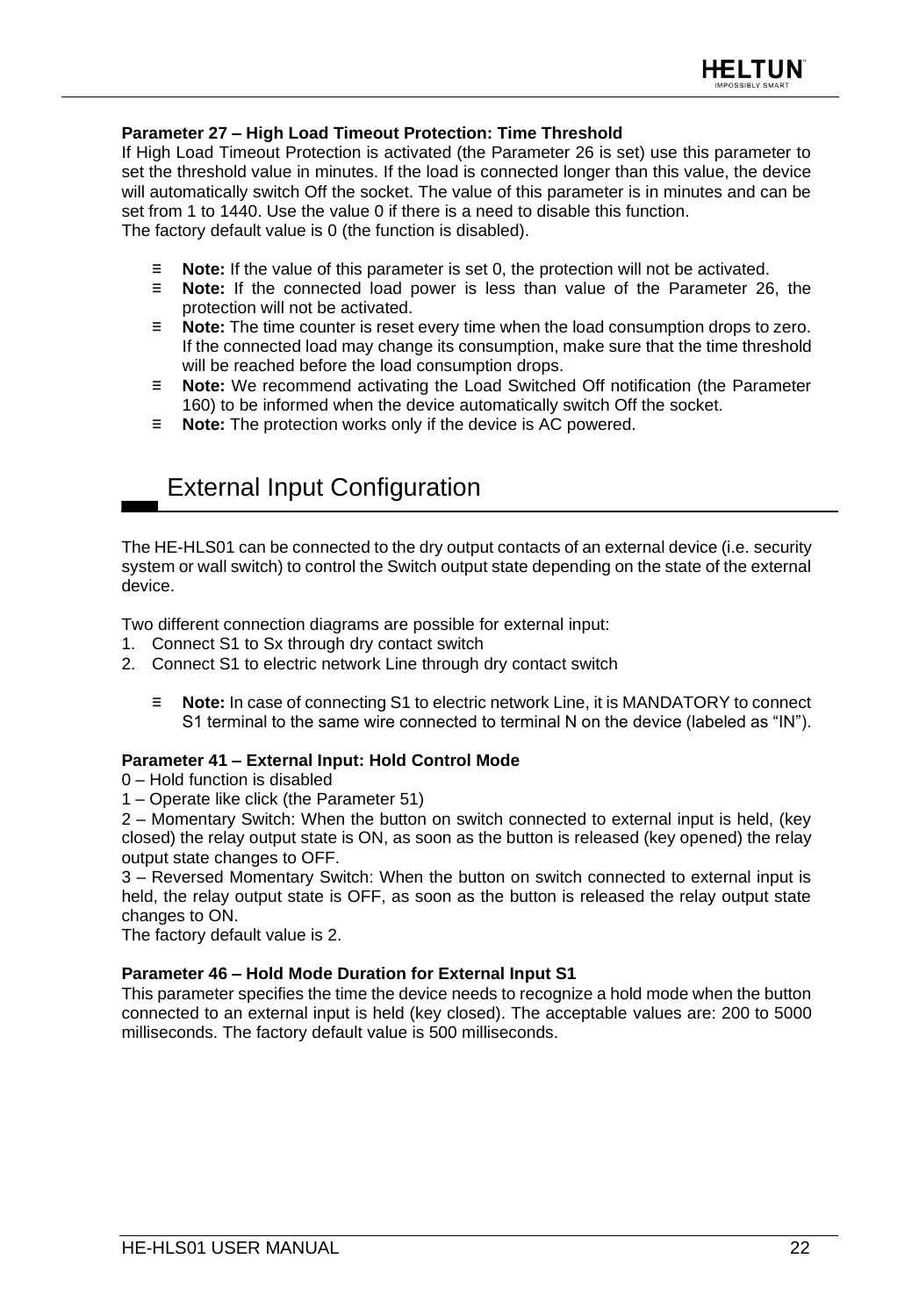## **Parameter 51 – External Input: Click Control Mode**

- 0 Click function disabled
- 1 Toggle switch: relay inverts state (ON to OFF, OFF to ON).
- 2 Relay switches to ON state only
- 3 Relay switches to OFF state only

4 – Timer: On>Off Mode: Relay output switches to ON state (contacts are closed) then after a specified time switches back to OFF state (contacts are open). The time is specified in the Parameter 71.

5 – Timer: OFF>ON Mode: Relay output switches to OFF state (contacts are open) then after a specified time switches back to ON state (contacts are closed). The time is specified in Parameter 71.

The factory default value is 1.

#### <span id="page-22-1"></span>**Parameter 66 – Retore Relay State**

This parameter determines if the last relay state should be restored after power failure or not. Use value 1 if there is a need to restore the last relay state, and value 0 for not restoring the last relay state. The relay state will always be off after power failure if value 0 is selected. The factory default value is 0

#### **Parameter 71 – Relay Timer Mode Duration**

These parameters specify the duration in seconds for the Timer mode (values 4 or 5 in the Parameter 51). Press the button on the switch connected to external input and the relay output goes to ON/OFF for the specified time then changes back to OFF/ON. The time value can be configured from 0 sec to 43200 sec (12 hours).

The factory default value is 0.

≡ **Note:** If the parameter value is set to "0" the relay output will operate as a short contact (duration is about 0.5 sec).

<span id="page-22-0"></span>

## **Parameters 111-120 – Relay Control by Scenario**

In these parameters, the relay state changes depending on day and time. For these configurations, parameter values are encoded as 7-digit numbers (ABCDEFG).

- A: State,  $0 = Disabeled$ ,  $1 = Enabeled$
- B: Day of week
	- $0 =$  every day
	- 1-7 = corresponding day (1 is Monday, 7 is Sunday)
	- 8 = every weekday (Monday Friday)
	- 9 = every weekend (Saturday and Sunday)
- C: Change state to
	- $0 =$  Switch OFF
	- $1 =$  Switch ON

DEFG: Time

DE represents Hour (from 0 to 23),

FG represents Minutes (from 0 to 59).

All other numbers are reserved and will not affect the operation. To disable this option simply set this parameter to 0.

The factory default value is 0.

**Example:** Parameter value 1210350 means A=1 (the scenario is enabled), B=2 (Tuesday), C=1 (switch the relay On), DEFG=0350 (time 03:50). In this case each Tuesday at 03:50 the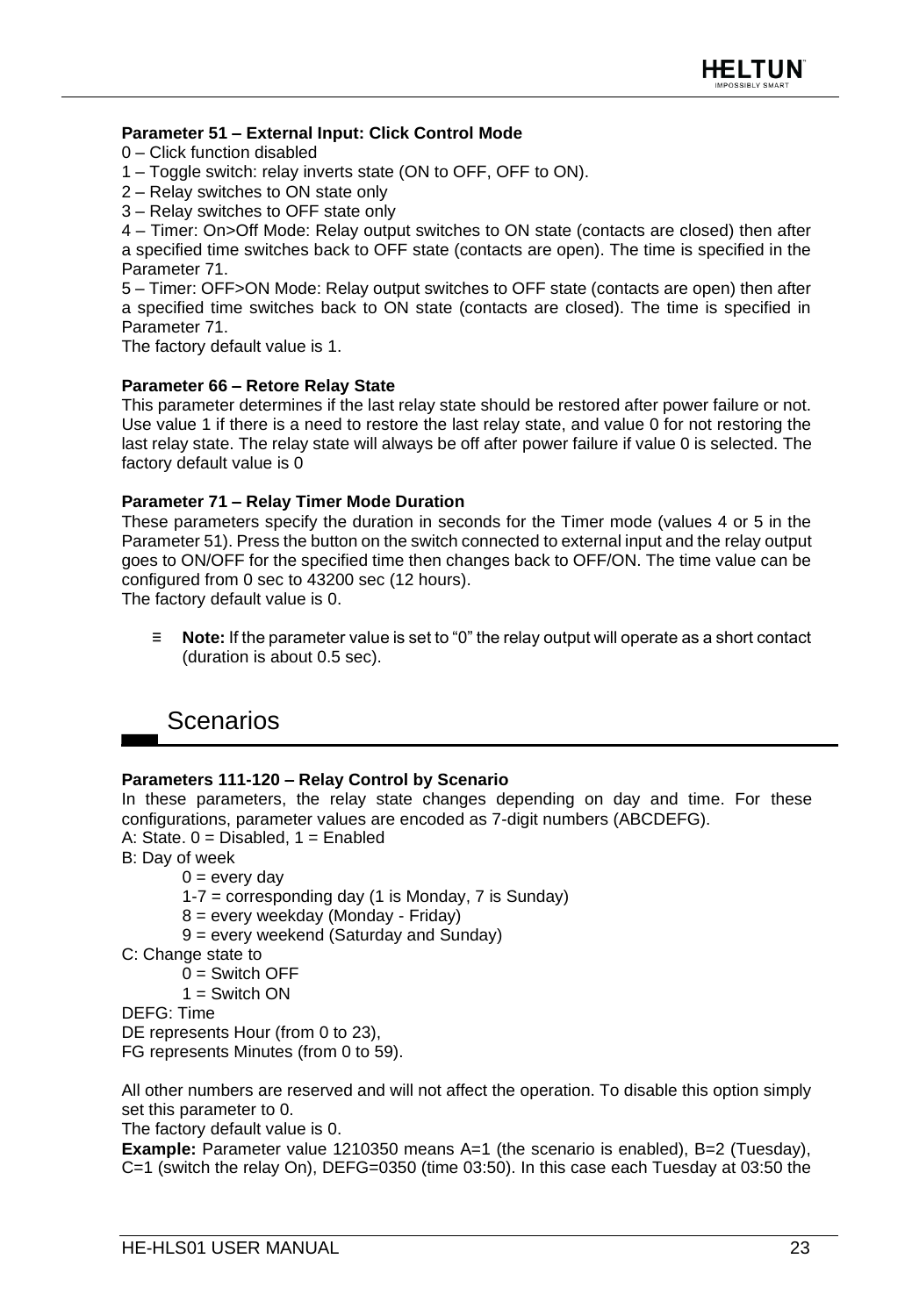relay output will be switched On. To disable the scenario, change the first digit to 0. In this example it will be 0210350.

- ≡ **Note:** The relays still can be controlled manually using External Inputs or via controller/gateway.
- ≡ **Note:** The logic will implement the operation when the time crosses the value in the Parameter. Meaning, that if the logic switches On the relay and you manually switch it Off, the relay will switch On next time when the value crosses the set parameter.
- ≡ **Note:** Parameters 111-120 are representing independent scenarios.

## <span id="page-23-0"></span>Energy and Sensor Report Interval

#### **Parameter 141 – Energy Consumption Meter Consecutive Report Interval**

When the device is connected to the Z-Wave gateway (controller), it periodically sends to the gateway reports from its energy consumption sensor even if there is no change in the value. This Parameter defines the interval between consecutive reports of real time and cumulative energy consumption data to the gateway. The value can be adjusted from 1 min to 120 min. The factory default value is 10 min.

- ≡ **Note:** If the consumption changes, the device will send the report to the gateway regardless of this Parameter value (the report will be sent according to value in Parameter 142).
- ≡ **Note:** It is not recommended to reduce the value of this Parameter in order not to increase the traffic on your network. We recommend to reduce the value of this Parameter only in case of poor connection, when reports from the device does not always reach the gateway.

#### **Parameter 142 – Energy Consumption Meter Report**

This Parameter determines the change in the load power resulting in the consumption report being sent to the gateway. From 1% to 50% can be selected. Use the value 0 if there is a need to stop sending the reports. The factory default value is 25.

≡ **Note:** When the HE-HLS01 is turning ON, the consumption data will be sent to the gateway once, even if the value of this Parameter is 0.

#### **Parameter 143 – Sensors Consecutive Report Interval**

When the device is connected to the Z-Wave gateway (controller), it periodically sends to the gateway reports from its external NTC temperature sensor even if there are not changes in the values. This Parameter defines the interval between consecutive reports. The value can be adjusted from 1 min to 120 min. The factory default value is 10 min.

- ≡ **Note:** If the sensor readings change, the device will send the report to the gateway regardless of this Parameter value (the report will be sent according to values in Parameter 144).
- ≡ **Note:** It is not recommended to reduce the value of this Parameter in order not to increase the traffic on your network. We recommend to reduce the value of this Parameter only in case of poor connection, when reports from the device does not always reach the gateway.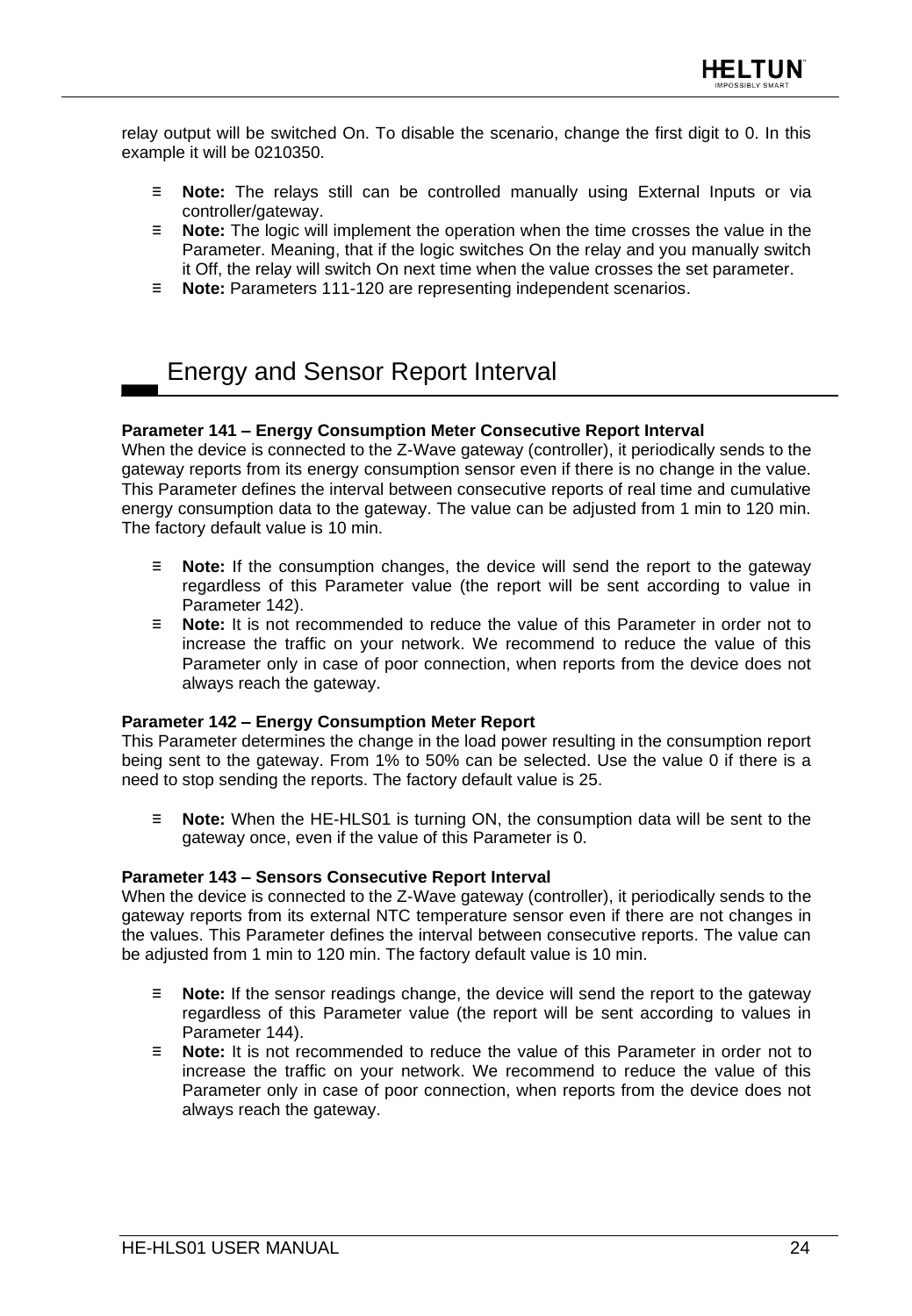#### **Parameter 144 – External Temperature Sensor Report Threshold**

This Parameter determines the change in temperature level resulting in temperature sensors report being sent to the gateway. The value of this Parameter should be x10 for °C, e.g. for 0.4°C use value 4. From 0.1°C (value 1) to 10°C (value 100) can be selected. Use the value 0 if there is a need to stop sending the reports. The factory default value is 2 ( $0.2^{\circ}$ C).

- ≡ **Note:** When the thermostat is turning ON, the sensor data will be sent to the gateway once, even if the value of this Parameter is 0.
- ≡ **Note:** It is not recommended to decrease the value of this Parameter, in order not to increase the load on your Z-Wave network traffic.

## <span id="page-24-0"></span>Protections and Notifications

#### **Parameter 151 – Device Failure Notifications**

If the HLS01 does not work properly it sends "System Failure" notification to the gateway with the error code. Set the value 1 to enable "System Failure" notification or the value 0 to disable. The factory default value is 1 (the notification is enabled).

Errors code list (sent with the notification):

0 – No Error (no issue is detected)

1 – Relay Off Error (when unable to switch Off the relay output).

- 2 Relay On Error (when unable to switch On the relay output).
- 3 Relay On & Off Error (when unable to switch On and Off the relay output).

4 – NTC Error (when no NTC sensor is detected or when it is damaged).

5 – NTC and Relay Off Error (when no NTC sensor is detected or when it is damaged and unable to switch Off the relay output).

6 – NTC and Relay On Error (when no NTC sensor is detected or when it is damaged and unable to switch On the relay output).

7 – NTC and Relay On & Off Error (when no NTC sensor is detected or when it is damaged and unable to switch On and Off the relay output).

#### **Parameter 152 – Temperature Rise Notification**

Use this parameter if you want to know about temperature rise before it reaches the critical value, defined in the "Overheat Protection" parameter. The device will send "Rapid Temperature Rise" notification to the gateway if the temperature sensor reading reaches the value defined in this parameter. The value can be set from 1 to 120 in °C scale mode. To disable the notification, set the value of this parameter to 0.

The factory default value is 50 in °C scale.

≡ **Note:** We recommend setting the value of this Parameter lower than value of Parameter 153 (Overheat Protection).

#### **Parameter 153 – Overheat Protection & Notification**

You can define the maximum limit of temperature, reaching which the device will automatically switch Off the load and send "Overheat Detected" notification to the gateway. The value of this parameter can be set from 1 to 120 in  $^{\circ}$ C scale mode. Use the value 0 if there is a need to disable this function.

The factory default value is 60 in °C scale.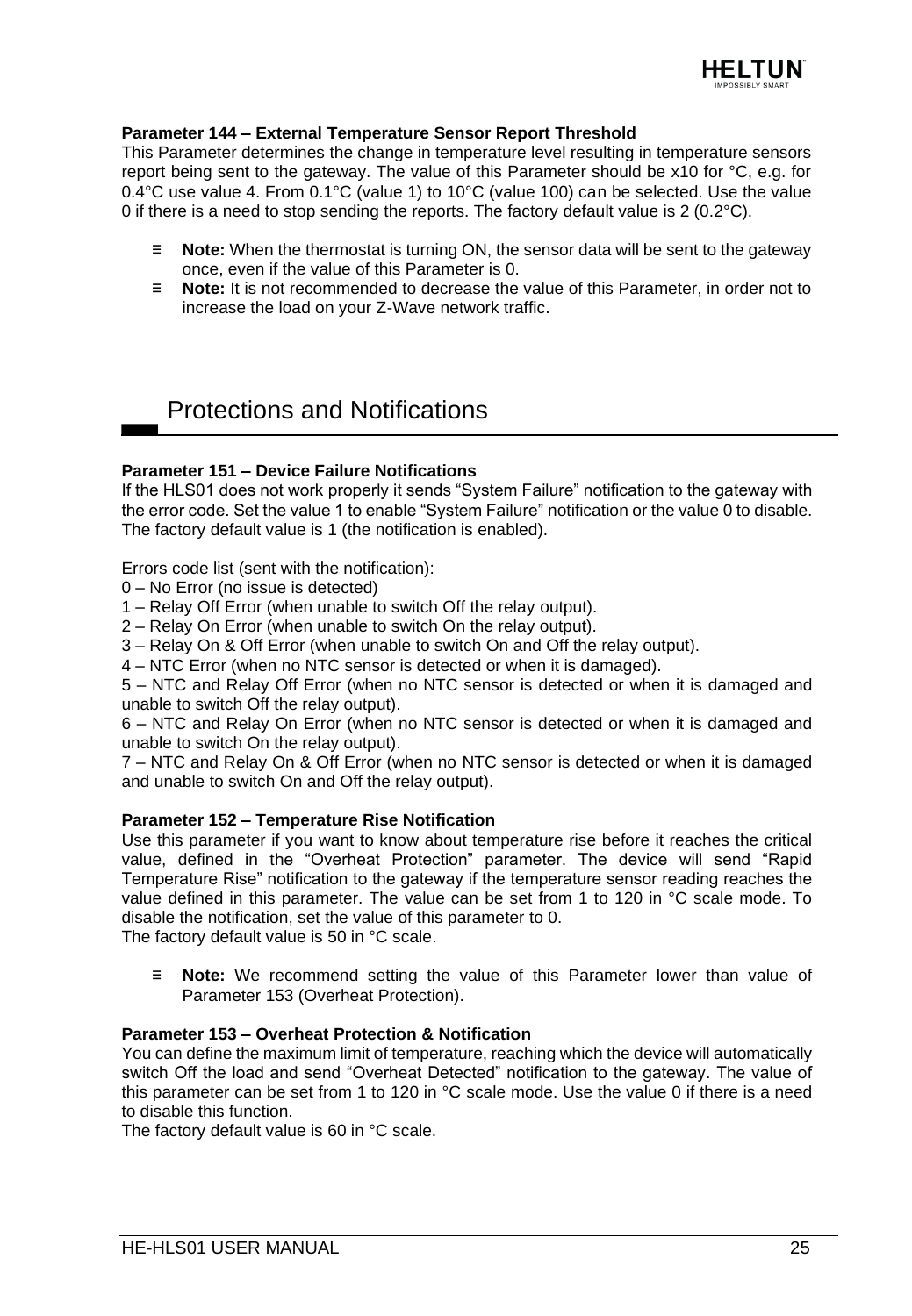

#### **Parameter 154 – Over-Current Protection & Notification**

The maximum load for the device is 16A. If the connected load current exceeds 16A the device will automatically switch Off the output and send the "Over-Current Detected" notification to the gateway. To disable sending the notification, set the value of this Parameter to 0. The factory default value is 1 (the notification is enabled).

- ≡ **Note:** Even if you turn off the notification, the device will switch Off the load when the current reaches 16A.
- ≡ **Note:** The protection works only if the device is AC powered.

#### **Parameter 155 – Over-Load Protection & Notification**

You can define the maximum power in Watt for connected load. The device will automatically switch off the output and send "Over-Load Detected" notification to the gateway if power consumed by the connected load exceeds this limit. The value of this parameter can be set from 100 to 4000 in watts. Use the value 0 if there is a need to disable this function. The factory default value is 3500W.

≡ **Note:** The protection works only if the device is AC powered.

#### <span id="page-25-0"></span>**Parameter 156 – Over-Voltage Protection & Notification**

The device constantly monitors the voltage of your electricity network. You can define the maximum voltage of network exceeding which the device will automatically switch off the output and send "Over-Voltage Detected" notification to the gateway. The value of this parameter can be set from 120 to 280 in volts. Use the value 0 if there is a need to disable this function.

The factory default value is 260V.

≡ **Note:** The protection works only if the device is AC powered.

#### **Parameter 157 – Voltage Drop Protection & Notification**

You can define the minimum voltage of your electricity network. If the voltage of the network drops determined level the device will automatically switch off the output and send "Voltage Drop Detected" notification to the gateway. The value of this parameter can be set from 80 to 240 in volts. Use the value 0 if there is a need to disable this function. The factory default value is 90V.

≡ **Note:** The protection works only if the device is AC powered.

#### **Parameter 158 – Sparks Protection & Notification**

If connected load fails it can create sparks that may cause a fire. The device constantly monitors the power consumption of connected load and can detect even a small surge in consumption and automatically switch off the output and send "Surge Detected" notification to the gateway. Set the value 1 to enable this function or the value 0 to disable. The factory default value is 1 (the protection is enabled).

≡ **Note:** The protection works only if the device is AC powered.

#### <span id="page-25-1"></span>**Parameter 159 – Load On Notification**

<span id="page-25-2"></span>Use this parameter if you want to get a "Power reconnected" notification every time the relay turns on. If you want to enable the notification set the parameter value to 1. The factory default value is 0 (Notification is disabled)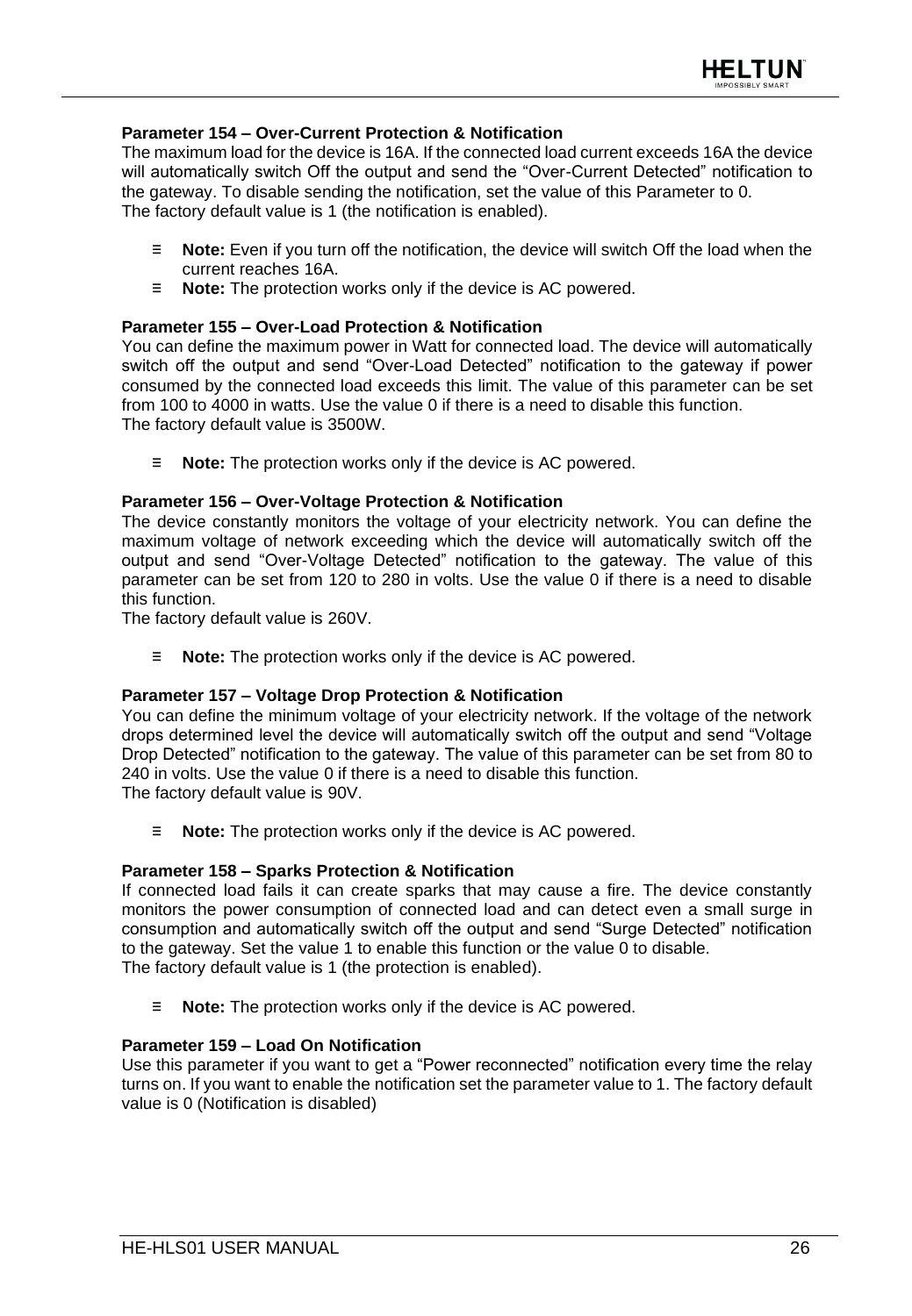#### **Parameter 160 – Load Off Notification**

Use this parameter if you want to get a "AC mains disconnected" notification every time the relay turns off. If you want to enable the notification set the parameter value to 1. The factory default value is 0 (Notification is disabled)

# <span id="page-26-0"></span>DEVICE TYPE "THERMOSTAT"

## **OPERATION MODES**

When the HE-HLS01 is included as Thermostat it has 6 Operating Modes:

- 1. Heat Comfort Mode
- 2. Auto Change Over Time Mode (schedule different Set Point per time and day)
- 3. Dry Floor Fast Drying Mode
- 4. Energy saving Power Efficient Mode
- 5. Away Vacation Mode
- 6. Off Thermostat IDLE Mode

Each operating mode has individual temperature Set Points. The HE-HLS01 will operate automatically depending on the current Set Point. You may control Set Points through your Z-Wave gateway software.

≡ **Note:** The minimum Set Point is 1.0°C and the maximum Set Point is 110.0°C.

## **Heat Mode**

This mode is recommended for normal comfort. The factory default set point is 25.0°C.

## **Auto Changeover Mode - Temperature Schedule Mode**

The Temperature Schedule Auto Mode can adjust home temperatures automatically to align with your personal habits, saving energy while you are away, and maintaining a comfortable temperature while you are active at home.

The HE-HLS01 can have different Schedules for Morning, Daytime, Evening and Night. For example, the "Morning" Schedule could be set to 25.0°C starting at 7:00. The "Day" Schedule could then be set to 11.0°C at 9:00 when everyone has gone to work or school, and so on. Here are recommended Scheduled Set Points for heating during the work week – you may wish to change these on weekends depending on your family's schedule (see example below):

| <b>Schedule Mode</b> | <b>Set Time</b>  | <b>Set Point Temperature</b> |
|----------------------|------------------|------------------------------|
| Morning              | 6:00(6:00 AM)    | $24^{\circ}$ C               |
| Day                  | 9:00 (9:00 AM)   | $20^{\circ}$ C               |
| Evening              | 18:00 (6:00 PM)  | $23^{\circ}$ C               |
| Night                | 23:00 (11:00 PM) | $18^{\circ}$ C               |

≡ **Note:** All four Schedules (Morning, Day, Evening, & Night) are the same for all seven days of the week.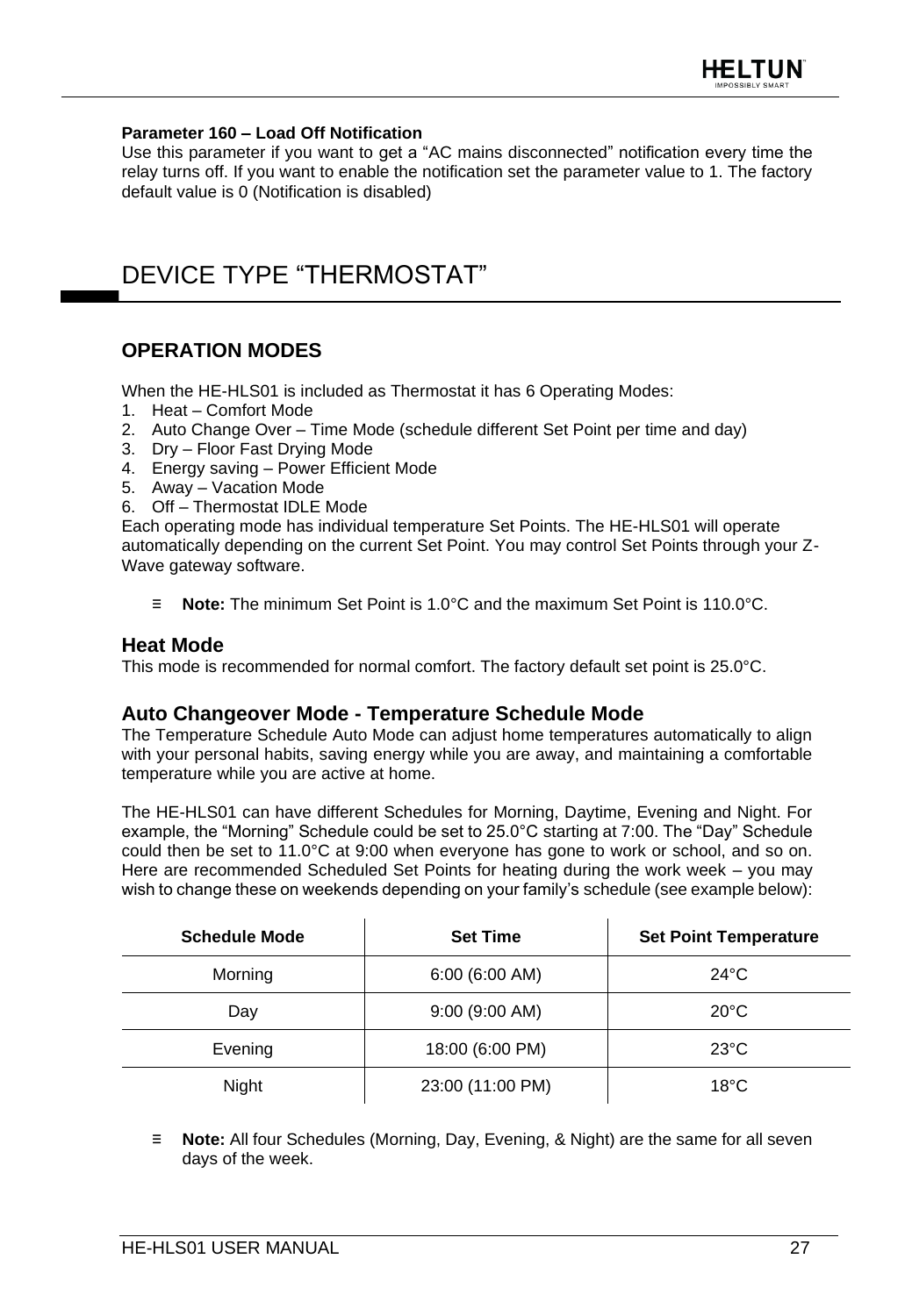- ≡ **Note:** Auto mode will only work properly if the correct current time and date have been set. The time can be automatically corrected from your Z-Wave gateway if the Parameter 19 value is set to 1. Or it can be set manually in Parameters 21 and 22.
- ≡ **Note:** In Auto mode, the temperature Set Point will be automatically changed depending on the Schedule. At any time, the Set Point can be adjusted but it will be effective only until the next Schedule.

## **Dry - Fast Floor Drying Mode**

This mode is recommended for use if a high floor temperature is required for a limited period of time. For example, after washing the floor. By choosing DRY Mode, the HE-HLS01 will increase the temperature to the selected Set Point for the time specified in the "Dry Time" parameter (Parameter 25). A time range from 1 to 720 minutes (12 hours) can be set. As the Dry Time passes, the HE-HLS01 will automatically change to the Mode set in Parameter 26.

≡ **Note:** Factory defaults for Dry Time are: 30 minutes at 30.0°C.

## **Energy Saving Mode**

This Mode can be used if lower temperature and energy consumption is desired. It can also be used at night or when the property is not occupied for prolonged period of time. The factory default Set Point is 20.0°C.

## **Away Mode**

Use Vacation Mode when you are planning to be away from home for some period. The factory default temperature Set Point is 15.0°C.

≡ **Note:** The minimum set point for each mode is 1.0°C and the maximum set point is 110.0°C.

# <span id="page-27-0"></span>Parameters List & Factory Defaults

These parameters will take affect only in case if the device is included in the Thermostat mode. For more information about the different inclusion process see the section Z-Wave Network.

| <b>Number</b> | <b>Size</b> | <b>Description</b>                                                                                                                   | <b>Default</b><br>Value | <b>Available Values</b> |
|---------------|-------------|--------------------------------------------------------------------------------------------------------------------------------------|-------------------------|-------------------------|
| 1             | 1 byte      | <b>Frequency Region</b><br>$0 = EU$ , $1 = US$ , $2 = ANZ$<br>$3 = HK$ , $4 = IN$ , $5 = IL$<br>$6 = RU, 7 = CN, 8 = JP$<br>$9 = KR$ | Read<br>Only            | 09                      |
| 2             | 1 byte      | Included Device Type<br>$1 = Binary Switch$<br>$2 =$ Thermostat                                                                      | Read<br>Only            | 1, 2                    |
| 3             | 4 bytes     | Hardware and Software Versions                                                                                                       | Read<br>Only            | <b>XXYYZZ</b>           |
| 4             | 4 bytes     | Energy Consumption, kW                                                                                                               | Read<br>Only            | Total consumption       |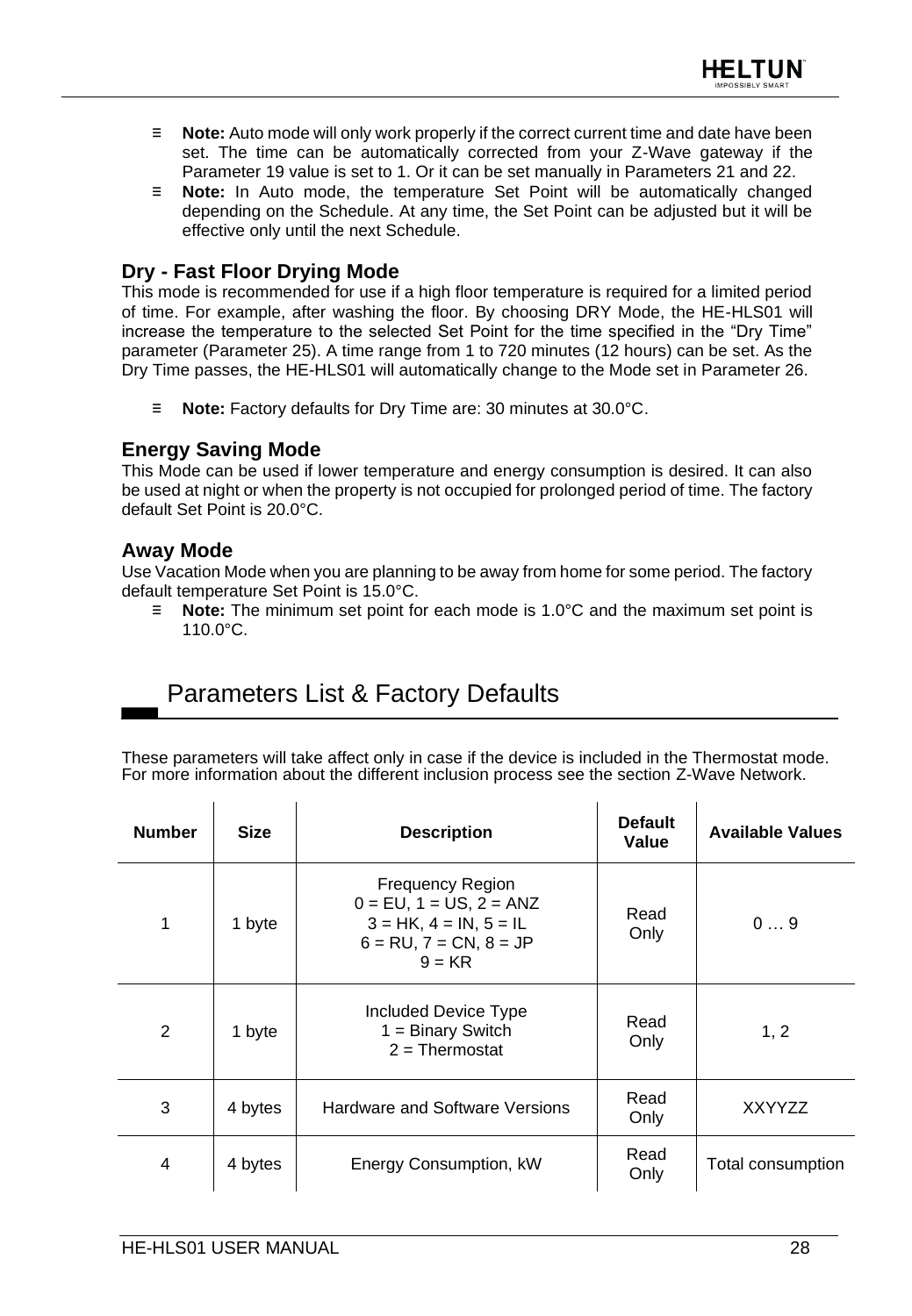| $5-6$          |                              | Reserved by the manufacturer                                             |      |                        |  |  |
|----------------|------------------------------|--------------------------------------------------------------------------|------|------------------------|--|--|
| $\overline{7}$ | 1 byte                       | Relay output NO or NC mode                                               | 0    | 0, 1                   |  |  |
| 8              | 1 byte                       | S1 Input Mode                                                            | 0    | 0, 1, 2, 3             |  |  |
| 9              | 1 byte                       | S1 Input Action                                                          | 1    | 1, 2, 3, 4, 5          |  |  |
| 10             | 1 byte                       | Floor Sensor Resistance, kΩ                                              | 10   | 1100                   |  |  |
| $11 - 16$      |                              | Reserved by the manufacturer                                             |      |                        |  |  |
| 17             | 1 byte                       | Temperature Sensor Calibration in<br>°C, value X 10, e.g. 1.5°C=15       | 0    | $-100100$ °C           |  |  |
| 18             | 1 byte                       | Temperature Hysteresis, value X<br>10, e.g. $0.5^{\circ}$ C=5            | 5    | 2  100 in °C           |  |  |
| 19             | 1 byte                       | Time correction by the controller                                        | 1    | 0, 1                   |  |  |
| 20             | Reserved by the manufacturer |                                                                          |      |                        |  |  |
| 21             | 1 byte                       | Week Day                                                                 | 1    | 1, 2, 3, 4,<br>5, 6, 7 |  |  |
| 22             | 2 bytes                      | Time: Hour and Minutes                                                   | 0    | 02359                  |  |  |
| 23-24          |                              | Reserved by the manufacturer                                             |      |                        |  |  |
| 25             | 2 bytes                      | Dry Time                                                                 | 30   | 1720                   |  |  |
| 26             | 1 byte                       | Dry Mode Switch                                                          | 1    | 1, 2, 4, 5, 6          |  |  |
| 27-40          | Reserved by the manufacturer |                                                                          |      |                        |  |  |
| 41             | 2 bytes                      | Morning start time. Format:<br>HHMM. e.g.08:00 should be sent as<br>0800 | 600  | 0000  2359             |  |  |
| 42             | 2 bytes                      | Day start time. Format: HHMM.                                            | 900  | 0000  2359             |  |  |
| 43             | 2 bytes                      | Evening start time. Format: HHMM.                                        | 1800 | 0000  2359             |  |  |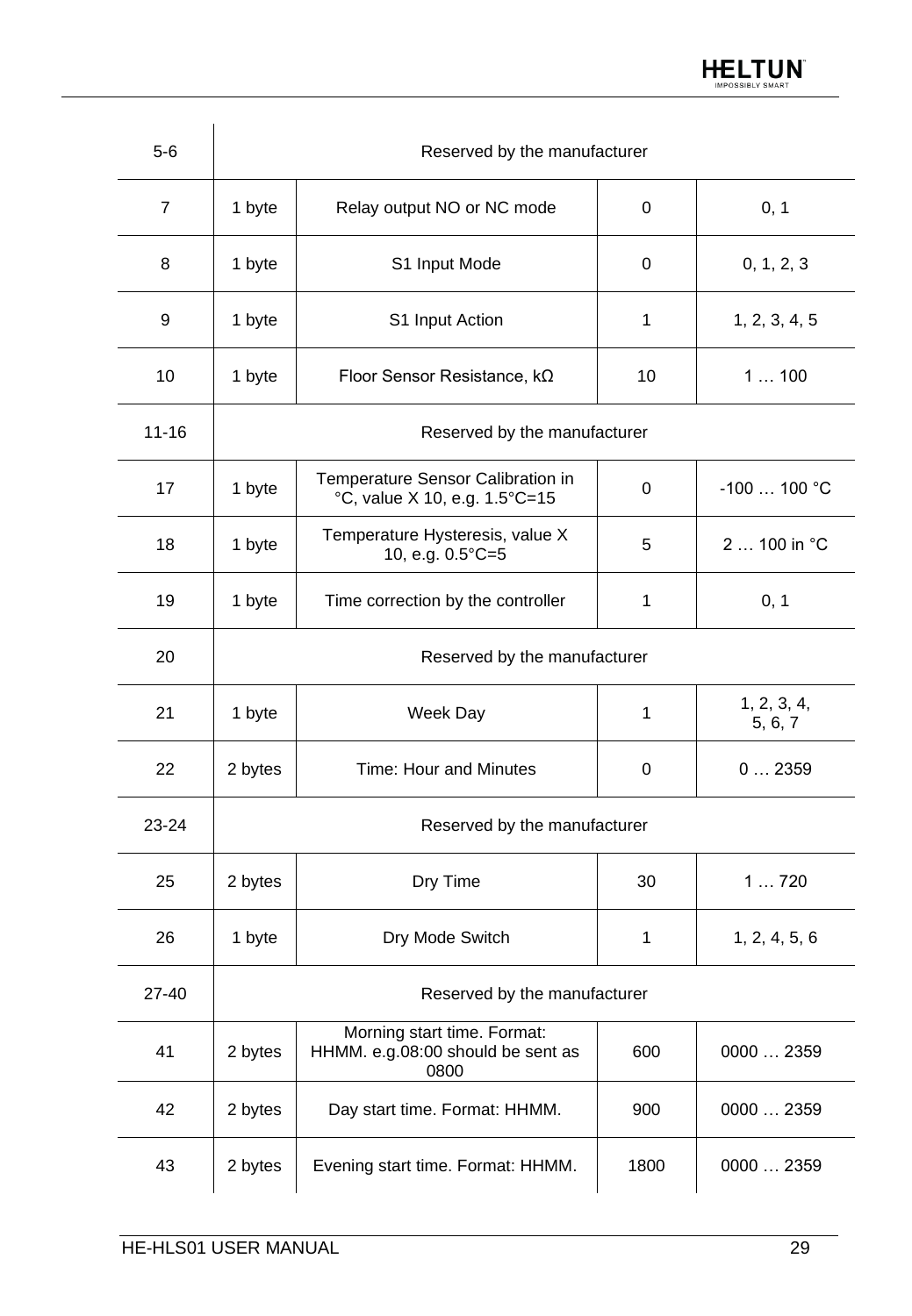| 44 | 2 bytes | Night start time. Format: HHMM.            | 2300       | 0000  2359      |
|----|---------|--------------------------------------------|------------|-----------------|
| 45 | 2 bytes | Monday Morning temperature,<br>valueX10    | 240 for °C | 10  1100 for °C |
| 46 | 2 bytes | Monday Day temperature, valueX10           | 200 for °C | 10  1100 for °C |
| 47 | 2 bytes | Monday Evening temperature,<br>valueX10    | 230 for °C | 10  1100 for °C |
| 48 | 2 bytes | Monday Night temperature,<br>valueX10      | 180 for °C | 10  1100 for °C |
| 49 | 2 bytes | Tuesday Morning temperature,<br>valueX10   | 240 for °C | 10  1100 for °C |
| 50 | 2 bytes | Tuesday Day temperature,<br>valueX10       | 200 for °C | 10  1100 for °C |
| 51 | 2 bytes | Tuesday Evening temperature,<br>valueX10   | 230 for °C | 10  1100 for °C |
| 52 | 2 bytes | Tuesday Night temperature,<br>valueX10     | 180 for °C | 10  1100 for °C |
| 53 | 2 bytes | Wednesday Morning temperature,<br>valueX10 | 240 for °C | 10  1100 for °C |
| 54 | 2 bytes | Wednesday Day temperature,<br>valueX10     | 200 for °C | 10  1100 for °C |
| 55 | 2 bytes | Wednesday Evening temperature,<br>valueX10 | 230 for °C | 10  1100 for °C |
| 56 | 2 bytes | Wednesday Night temperature,<br>valueX10   | 180 for °C | 10  1100 for °C |
| 57 | 2 bytes | Thursday Morning temperature,<br>valueX10  | 240 for °C | 10  1100 for °C |
| 58 | 2 bytes | Thursday Day temperature,<br>valueX10      | 200 for °C | 10  1100 for °C |
| 59 | 2 bytes | Thursday Evening temperature,<br>valueX10  | 230 for °C | 10  1100 for °C |
| 60 | 2 bytes | Thursday Night temperature,<br>valueX10    | 180 for °C | 10  1100 for °C |
| 61 | 2 bytes | Friday Morning temperature,<br>valueX10    | 240 for °C | 10  1100 for °C |
| 62 | 2 bytes | Friday Day temperature, valueX10           | 200 for °C | 10  1100 for °C |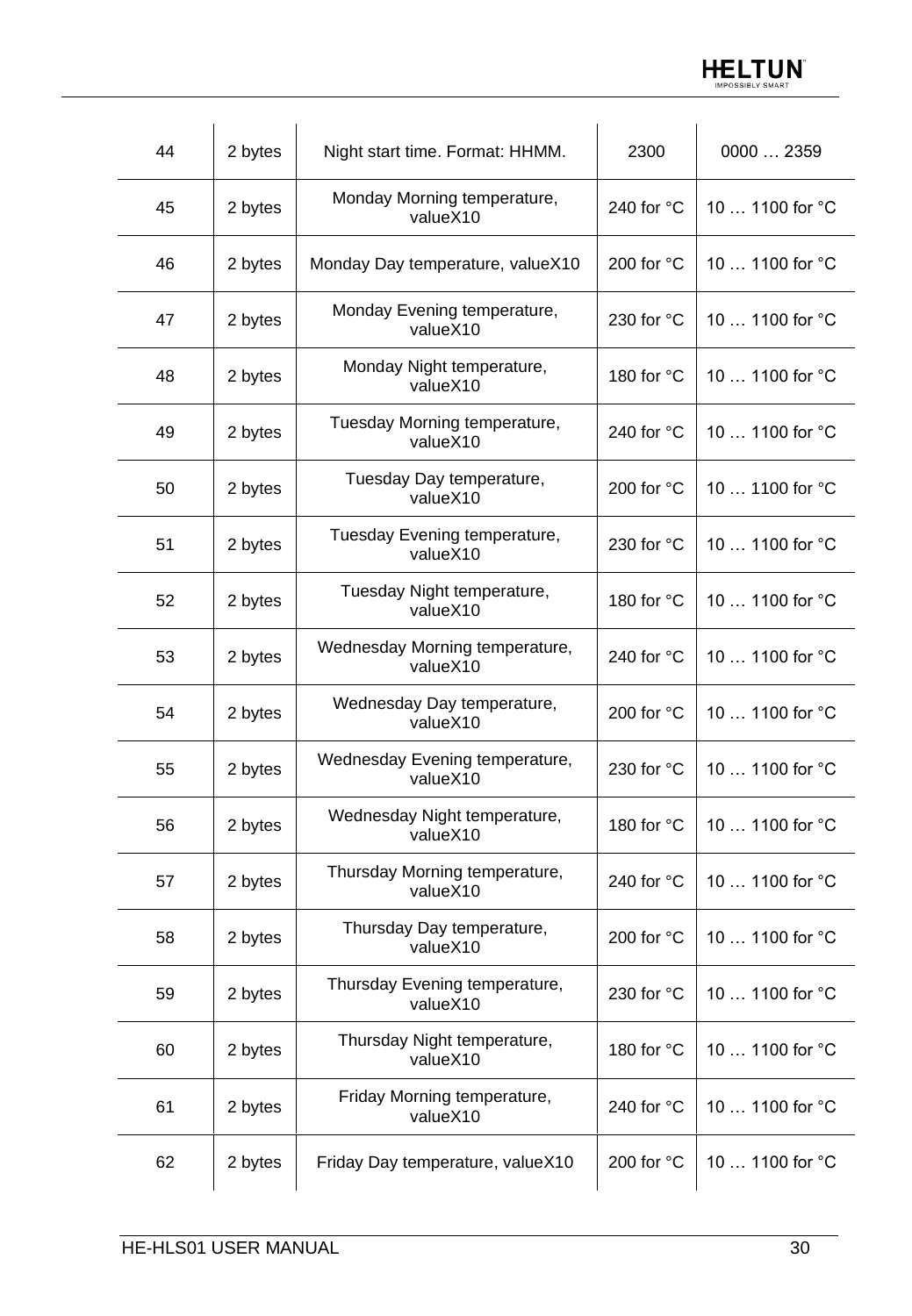| 63      | 2 bytes                      | Friday Evening temperature,<br>valueX10                      | 230 for °C           | 10  1100 for °C            |  |
|---------|------------------------------|--------------------------------------------------------------|----------------------|----------------------------|--|
| 64      | 2 bytes                      | Friday Night temperature, valueX10                           | 180 for °C           | 10  1100 for °C            |  |
| 65      | 2 bytes                      | Saturday Morning temperature,<br>valueX10                    | 240 for °C           | 10  1100 for °C            |  |
| 66      | 2 bytes                      | Saturday Day temperature,<br>valueX10                        | 200 for °C           | 10  1100 for °C            |  |
| 67      | 2 bytes                      | Saturday Evening temperature,<br>valueX10                    | 230 for °C           | 10  1100 for °C            |  |
| 68      | 2 bytes                      | Saturday Night temperature,<br>valueX10                      | 180 for °C           | 10  1100 for °C            |  |
| 69      | 2 bytes                      | Sunday Morning temperature,<br>valueX10                      | 240 for °C           | 10  1100 for °C            |  |
| 70      | 2 bytes                      | Sunday Day temperature, valueX10                             | 200 for $^{\circ}$ C | 10  1100 for °C            |  |
| 71      | 2 bytes                      | Sunday Evening temperature,<br>valueX10                      | 230 for °C           | 10  1100 for °C            |  |
| 72      | 2 bytes                      | Sunday Night temperature,<br>valueX10                        | 180 for °C           | 10  1100 for °C            |  |
| 73-140  | Reserved by the manufacturer |                                                              |                      |                            |  |
| 141     | 1 byte                       | Consumption meter consecutive<br>reporting interval, minutes | 10                   | 1120                       |  |
| 142     | 1 byte                       | Consumption difference to send to<br>controller, %           | 25                   | 0, 150                     |  |
| 143     | 1 byte                       | Sensors consecutive reporting<br>interval, minutes           | 10                   | 1120                       |  |
| 144     | 1 byte                       | Temperature difference to send to<br>controller, value X 10  | $\overline{c}$       | 0, 1  100 in $^{\circ}$ C  |  |
| 145-150 | Reserved by the manufacturer |                                                              |                      |                            |  |
| 151     | 1 byte                       | <b>System Error Notification</b>                             | 1                    | 0, 1                       |  |
| 152     | 2 bytes                      | <b>Temperature Rise Notification</b>                         | 50 for °C            | 0, 1  120 for °C           |  |
| 153     | 2 bytes                      | <b>Overheat Protection Level</b>                             | 60 for °C            | 0, 1  120 for $^{\circ}$ C |  |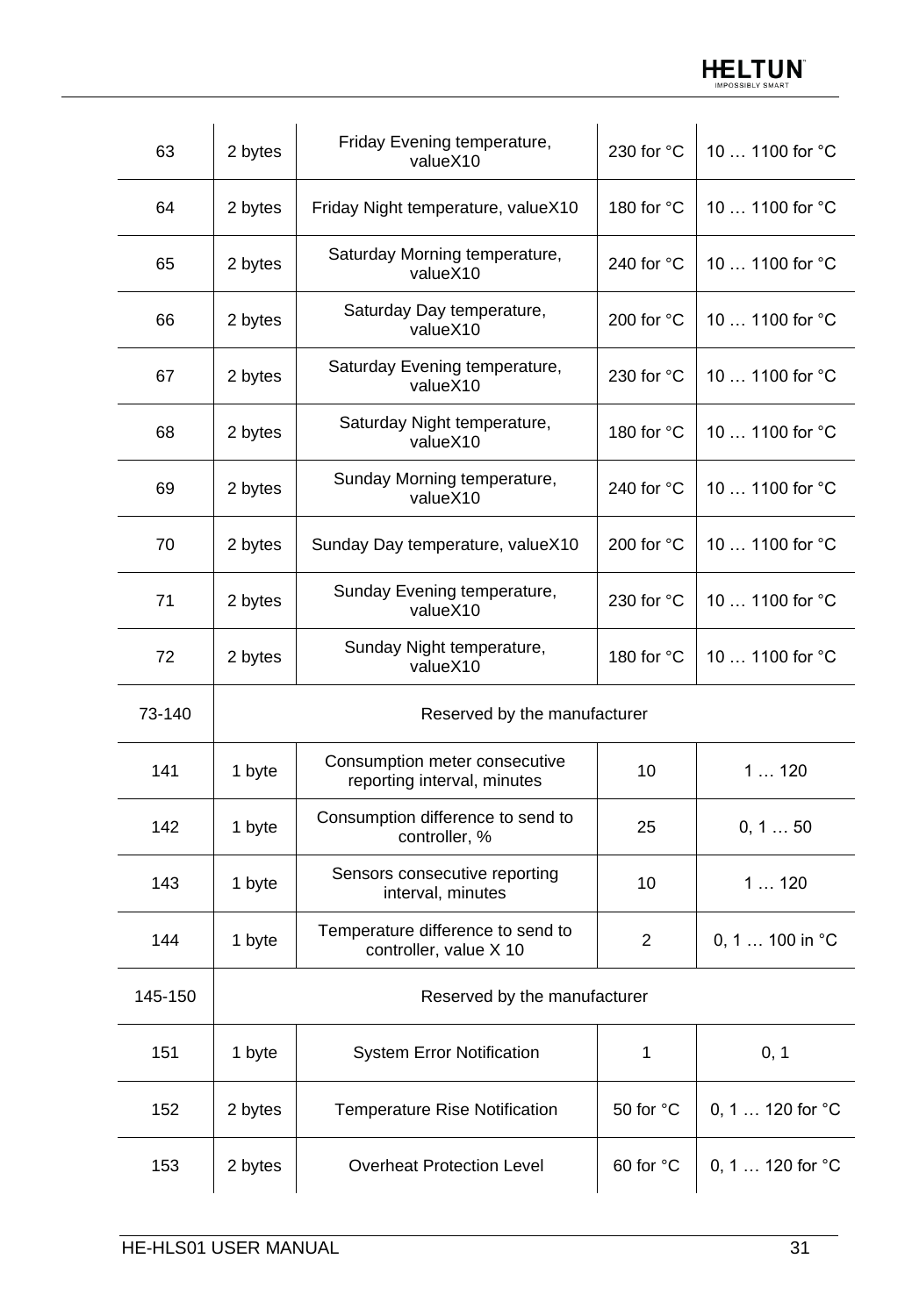| 154     | 1 byte                       | <b>Overcurrent Notification</b>      | 1           | 0, 1                 |  |
|---------|------------------------------|--------------------------------------|-------------|----------------------|--|
| 155     | 2 bytes                      | <b>Overload Protection Level</b>     | 3500        | $0, 100 \ldots 4000$ |  |
| 156     | 2 bytes                      | <b>Overvoltage Protection Level</b>  | 260         | 0, 120280            |  |
| 157     | 2 bytes                      | <b>Voltage Drop Protection Level</b> | 90          | 0, 80 240            |  |
| 158     | 1 byte                       | <b>Spark Protection</b>              | 1           | 0, 1                 |  |
| 159     | 1 byte                       | <b>Load Error Notification</b>       | $\mathbf 0$ | 0, 1                 |  |
| 160-170 | Reserved by the manufacturer |                                      |             |                      |  |
| 171     | 1 byte                       | <b>Basic Set Mode</b>                | $\mathbf 0$ | 1, 2, 3, 4, 5        |  |
| 172-200 | Reserved by the manufacturer |                                      |             |                      |  |
|         |                              |                                      |             |                      |  |

# <span id="page-31-0"></span>Z-Wave Frequency

## **Parameter 01 – Frequency Region**

The HE-HLS01 has Z-Wave 700 series chip inside which allows to use the device in different Z-Wave frequencies. If there is a need to use the device in the frequency different from the factory default, change the value of this Parameter according to the frequency list below. Modification is possible only while the HE-HLS01 is not included to Z-Wave network.

- ≡ **Note:** The factory default frequency differs depending on which region the device was intended for sale in. Check the factory default frequency on the device plate or on the packaging.
- ≡ **Note:** Do not change this Parameter value if there is no special need.
- ≡ **Note:** If change the value of this Parameter, the frequency change will be applied only after removing the device from Z-Wave network (the device will automatically reboot).
- ≡ **Note:** The change of this Parameter will result in inability to control the device, if the device was included to the controller/gateway which supports only one frequency.
- ≡ **Note:** Resetting the device to factory default settings will revert the frequency to the factory default value.
- ≡ **Note:** In most of countries it is not allowed to use the frequency different from the frequency intended for that country.

Frequency list for different regions: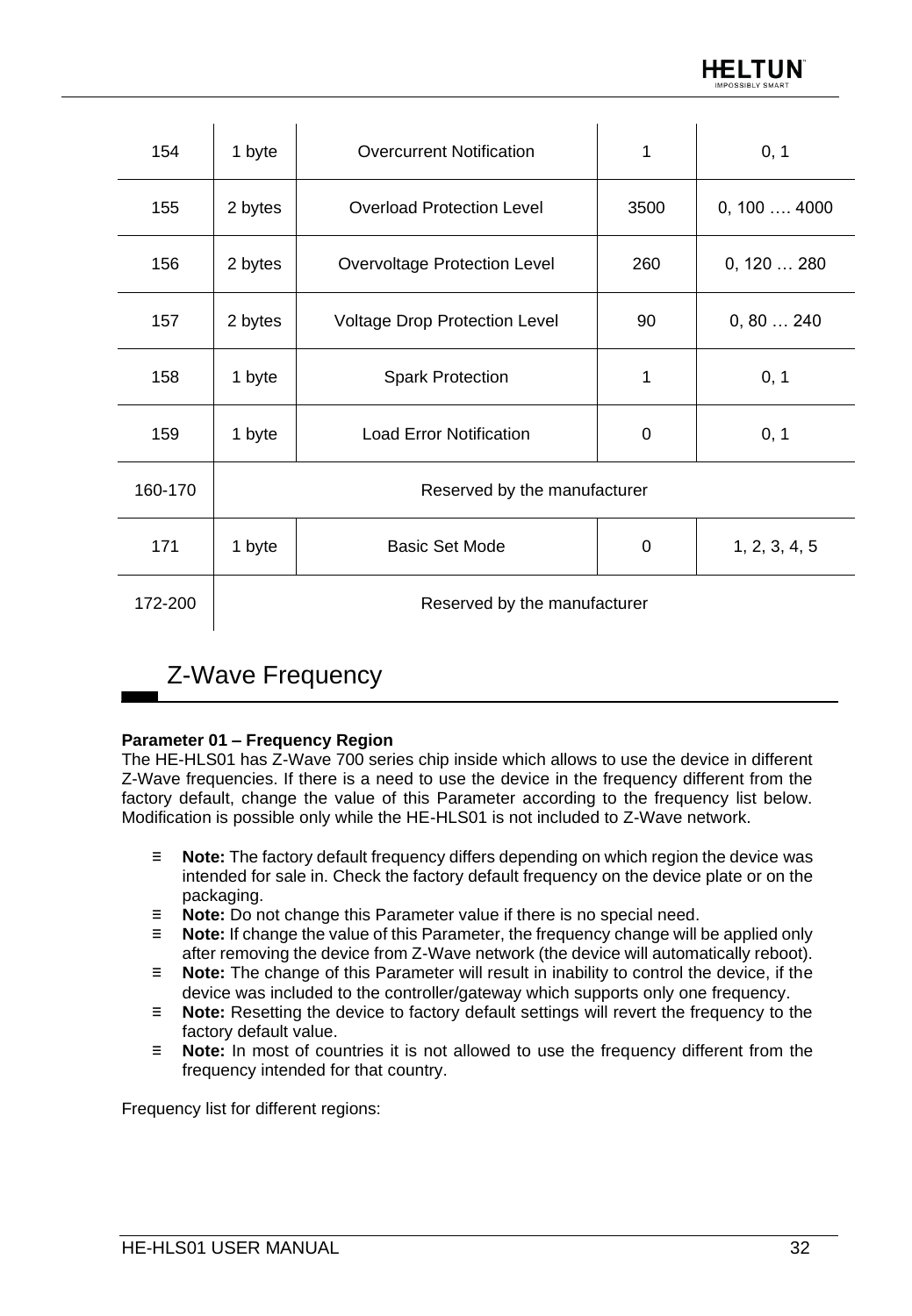0: EU (868.4 MHz, 869.85 MHz) 1: US (908.4 MHz, 916.0 MHz) 2: ANZ (919.8 MHz, 921.4 MHz) 3: HK (919.8 MHz) 4: IN (865.2 MHz)

5: IL (916.0 MHz) 6: RU (869.0 MHz) 7: CN (868.4 MHz) 8: JP (922.5 MHz, 923.9 MHz, 926.3 MHz) 9: KR (920.9 MHz, 921.7 MHz, 923.1 MHz)

The full list of Z-Wave global regions where Z-Wave works is available at Z-Wave Global Regions SiLabs page

## <span id="page-32-0"></span>Hardware & Software Versions

#### **Parameter 03 – Hardware and Software Versions**

This Parameter allows to check the hardware and firmware versions of the device. The Parameter returns value in the format XXYYZZ, where XX is Hardware Version, YY is Firmware Major Version and ZZ is Firmware Minor Version.

≡ **Note:** This Parameter is read-only.

## <span id="page-32-1"></span>Power and Energy Consumption

HE-HLS01 monitors Real-Time and Cumulative power Energy Consumption and Voltage using advanced micro-controller technology which assures maximum accuracy  $(\pm 1\%$  for loads greater than 1000W). Real-Time Consumption, Cumulative Consumption, and network Voltage are periodically reported to the Z-Wave controller (according to the Parameters 141 and 142):

## **Parameter 04 – Energy Consumption**

This Parameter allows you to check the Cumulative and Real-Time Energy Consumption of the connected load. Through the Z-Wave network this Parameter returns Total Cumulative Consumption value in kW.

≡ **Note:** This Parameter is read-only.

Resetting Cumulative Consumption memory: The HE-HLS01 allows to erase stored Consumption Data through Z-Wave network.

The HE-HLS01 enables you to erase stored Consumption Data through the Z-Wave network as follows:

- 1. Make sure the HE-HLS01 is powered.
- 2. If not already done so, include the device into Z-Wave Gateway network.
- <span id="page-32-2"></span>3. Reset memory consumption data using the Reset Command in COMMAND\_CLASS\_METER (see the Gateway owner's manual).
	- ≡ **Note:** Turning the device main power off/on will not erase the consumption data as it is stored in nonvolatile memory.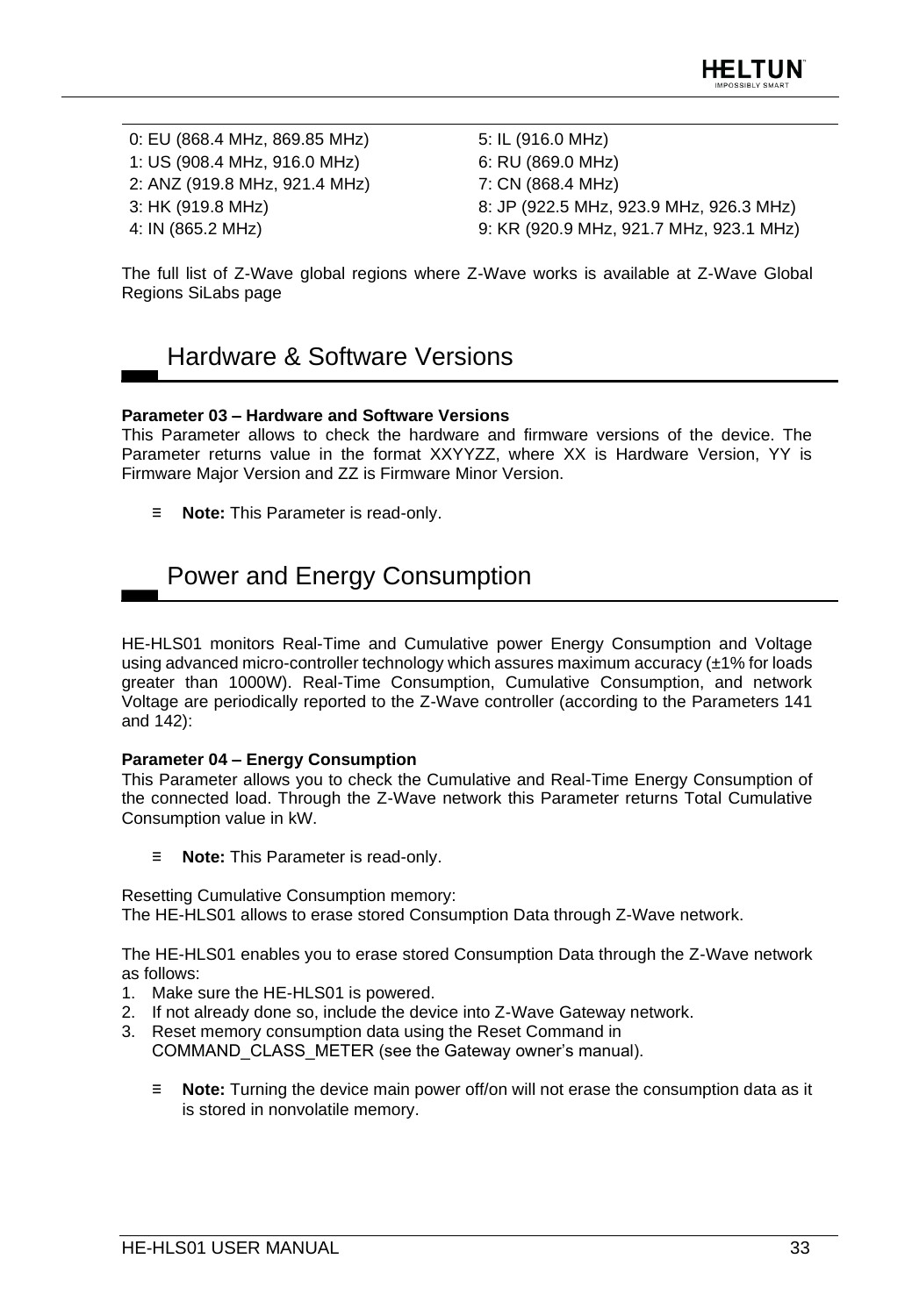# Input & Outputs Configurations

## **Parameter 07 – Relay output mode (NO / NC)**

This Parameter determines the type of load connected to the device relay output. The output type can be NO – normal open (no contact/voltage switch the load OFF) or NC - normal close (output is contacted / there is a voltage to switch the load OFF). Choose the value 0 if NO contact type is required or value 1 if NC type is required.

The factory default value is 0.

## **Parameter 08 – External Input Mode**

0 – the input state changes will be ignored by the Thermostat logic.

1 – the external input will operate in "Toggle Switch" mode: if the external input is shorted (with Sx or Line) the Thermostat switches to the operating mode selected in the Parameter 09 and switches to OFF mode when the external input is open.

2 – the external input will operate in "Toggle Switch Reverse" mode: if the external input is shorted the Thermostat switches to OFF mode and switches to the operating mode selected in the Parameter 09 when the input is open.

3 – the external input will operate in "Push Button (Momentary Switch)" mode: each press of button (shorten of input) will consistently change the mode to the operating mode selected in the Parameter 09.

The factory default value is 0.

## **Parameter 09 – External Input Action**

This Parameter allows selection of which Operating Mode the HE-HLS01 should revert to when the external input is shorted.  $1 =$  Heat,  $2 =$  Auto,  $3 =$  Dry,  $4 =$  Energy Saving,  $5 =$  Away. The factory default value is 1.

## **Parameter 10 – Floor Sensor Resistance**

If the external floor NTC temperature sensor is used it is necessary to select the correct resistance value in Ohms ( $Ω$ ) of the sensor. The selection range is 1 to 100 kiloOhms ( $kΩ$ ). One 10kΩ NTC floor temperature sensor is included in the HE-HLS01 package with a 3-meter connection wire. The factory default value is 10kΩ.

# <span id="page-33-0"></span>Temperature Configurations

## **Parameter 17 – Temperature Sensor Calibration**

This Parameter defines the offset value for floor temperature. If the external floor temperature sensor is not calibrated properly, then manual calibration can be made by adjusting the values up to  $\pm 10.0^{\circ}$ C. This value will be added or subtracted from the floor temperature sensor reading. Through the Z-Wave network the value of this Parameter should be x10, e.g. for 1.5°C set the value 15. The factory default value is 0.

## **Parameter 18 – Temperature Hysteresis**

This Parameter defines the hysteresis value for temperature control. The HE-HLS01 will stabilize the temperature with selected hysteresis. For example, if the SET POINT is set for 25°C and HYSTERESIS is set for 0.5°C the HE-HLS01 will change the state to IDLE when the temperature reaches 25.0°C, but it will change the state to HEATING if the temperature drops lower than 24.5°C. The hysteresis can be changed from 0.2°C to 10.0°C range in Celsius mode. Through the Z-Wave network the value of this Parameter should be x10 e.g. for 0.5°C set the value 5.The factory default value for °C is 5.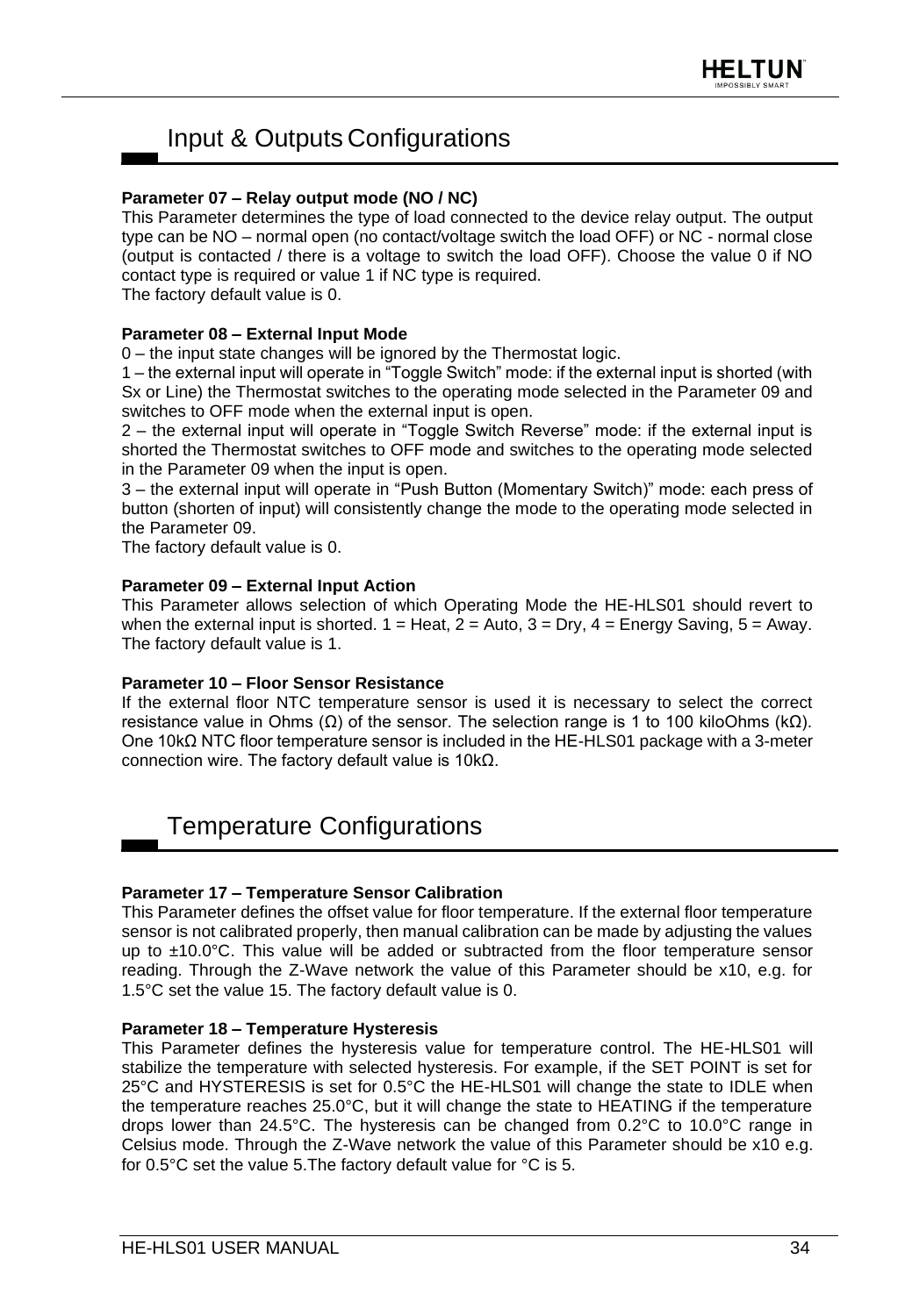# <span id="page-34-0"></span>Time Configurations

## **Parameter 19 – Time Correction by Main Controller**

If this Parameter value  $=$  1 and the HE-HLS01 is connected to a Z-Wave gateway, the HE-HLS01 time and day will be periodically polled and corrected from the gateway. To switch off auto-correction set the Parameter value to 0. The factory default value is 1.

## **Parameter 21 – Day of the Week Manual Adjustment**

This Parameter allows manual adjustment of the day of the week in case the HE-HLS01 is not connected to any Z-Wave gateway or auto-correction is disabled (Parameter 19 value is 0).  $1 =$  Monday,  $2 =$  Tuesday,  $3 =$  Wednesday,  $4 =$  Thursday,  $5 =$  Friday,  $6 =$  Saturday,  $7 =$ Sunday. The factory default value is 1.

## **Parameter 22 – Time Manual Adjustment**

This Parameter allows manual adjustment of Time. The Parameter has the following format: HHMM, where HH is hours and MM is minutes. E.g. for 16:08 set the value 1608 and for 1:00 set the value 100.

## **Parameter 25 – Dry Mode Timeout**

By choosing Dry Mode, the device will increase the temperature to the selected Set Point and keep it for the time specified in this parameter. A time range of 1 to 720 minutes (12 hours) can be set. As the Dry Time passes, the Thermostat will automatically change to the Mode set in the Parameter 37.

The factory default value is 30 minutes.

## **Parameter 26 – Mode to Switch After Dry Mode Operation Complete**

This Parameter indicates the mode that will be set after Dry Time:  $1 =$  Heat,  $2 =$  Auto,  $4 =$ Energy Saving,  $5 =$  Away,  $6 =$  Off.

The factory default value is 1.

≡ **Note:** The value 3 (Dry mode) will be ignored for this parameter

# <span id="page-34-1"></span>Time Mode Schedule

## **Parameters 41-44 – Schedule Time**

Use these Parameters to set the Morning, Day, Evening and Night times manually for the Temperature Schedule.

The value of these Parameters has format HHMM, e.g. for 08:00 use value 0800 (time without a colon). From 00:00 to 23:59 can be selected.

The factory default value for Morning (Parameter 41) is 0600.

The factory default value for Day (Parameter 42) is 0900.

The factory default value for Evening (Parameter 43) is 1800.

The factory default value for Night (Parameter 44) is 2300.

## **Parameters 45-72 – Schedule Temperature**

Use these Parameters to set the temperature for each day Schedule manually (see the Parameters table on the page 18 of this manual). The value of this Parameter should be x10, e.g., for 22.5°C set value 225. From 1°C (value 10) to 110°C (value 1100) can be selected.

The factory default Morning temperature for all 7 days (Parameters 45, 49, 53, 57, 61, 65, 69) is 24.0°C (value 240).

The factory default Day temperature for all 7 days (Parameters 46, 50, 54, 58, 62, 66, 70) is 20.0°C (value 200).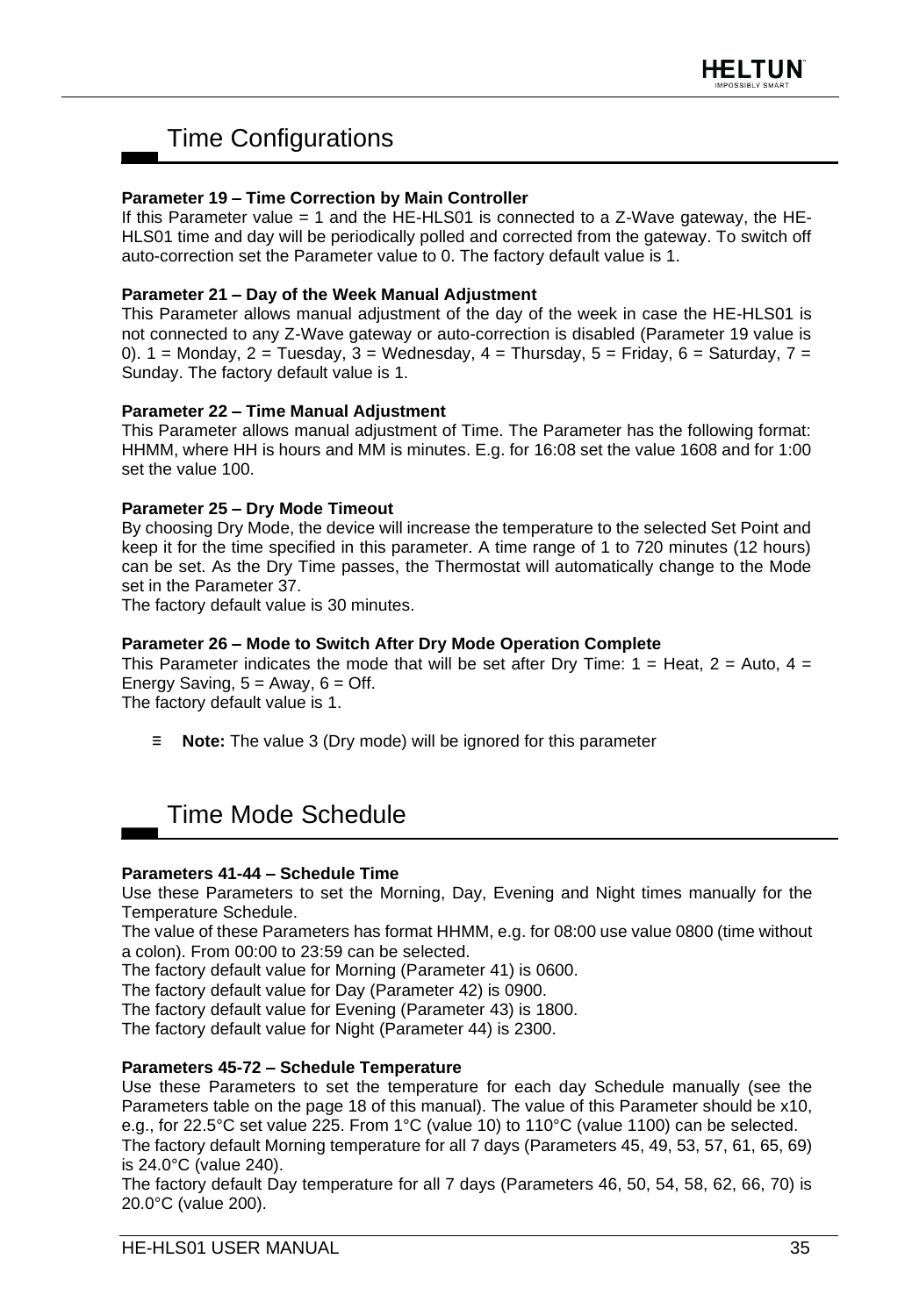The factory default Evening temperature for all 7 days (Parameters 47, 51, 55, 59, 63, 67, 71) is 23.0°C (value 230).

The factory default Nigh temperature for all 7 days (Parameters 48, 52, 56, 60, 64, 68, 72) is 18.0°C (value 180).

## <span id="page-35-0"></span>Energy and Sensor Report Interval

#### **Parameter 141 – Energy Consumption Meter Consecutive Report Interval**

When the device is connected to the Z-Wave gateway (controller), it periodically sends to the gateway reports from its energy consumption sensor even if there is no change in the value. This Parameter defines the interval between consecutive reports of real time and cumulative energy consumption data to the gateway. The value can be adjusted from 1 min to 120 min. The factory default value is 10 min.

- ≡ **Note:** If the consumption changes, the device will send the report to the gateway regardless of this Parameter value (the report will be sent according to value in Parameter 142).
- ≡ **Note:** It is not recommended to reduce the value of this Parameter in order not to increase the traffic on your network. We recommend to reduce the value of this Parameter only in case of poor connection, when reports from the device does not always reach the gateway.

#### **Parameter 142 – Energy Consumption Meter Report**

This Parameter determines the change in the load power resulting in the consumption report being sent to the gateway. From 1% to 50% can be selected. Use the value 0 if there is a need to stop sending the reports. The factory default value is 25.

≡ **Note:** When the HE-HLS01 is turning ON, the consumption data will be sent to the gateway once, even if the value of this Parameter is 0.

#### **Parameter 143 – Sensors Consecutive Report Interval**

When the device is connected to the Z-Wave gateway (controller), it periodically sends to the gateway reports from its external temperature sensor even if there are not changes in the values. This Parameter defines the interval between consecutive reports. The value can be adjusted from 1 min to 120 min. The factory default value is 10 min.

- ≡ **Note:** If the sensor readings change, the device will send the report to the gateway regardless of this Parameter value (the report will be sent according to values in Parameter 144).
- ≡ **Note:** It is not recommended to reduce the value of this Parameter in order not to increase the traffic on your network. We recommend to reduce the value of this Parameter only in case of poor connection, when reports from the device does not always reach the gateway.

#### **Parameter 144 – External Temperature Sensor Report Threshold**

This Parameter determines the change in temperature level resulting in temperature sensors report being sent to the gateway. The value of this Parameter should be x10 for °C, e.g. for  $0.4^{\circ}$ C use value 4. From  $0.1^{\circ}$ C (value 1) to  $10^{\circ}$ C (value 100) can be selected. Use the value 0 if there is a need to stop sending the reports. The factory default value is 2 (0.2°C).

- ≡ **Note:** When the thermostat is turning ON, the sensor data will be sent to the gateway once, even if the value of this Parameter is 0.
- ≡ **Note:** It is not recommended to decrease the value of this Parameter, in order not to increase the load on your Z-Wave network traffic.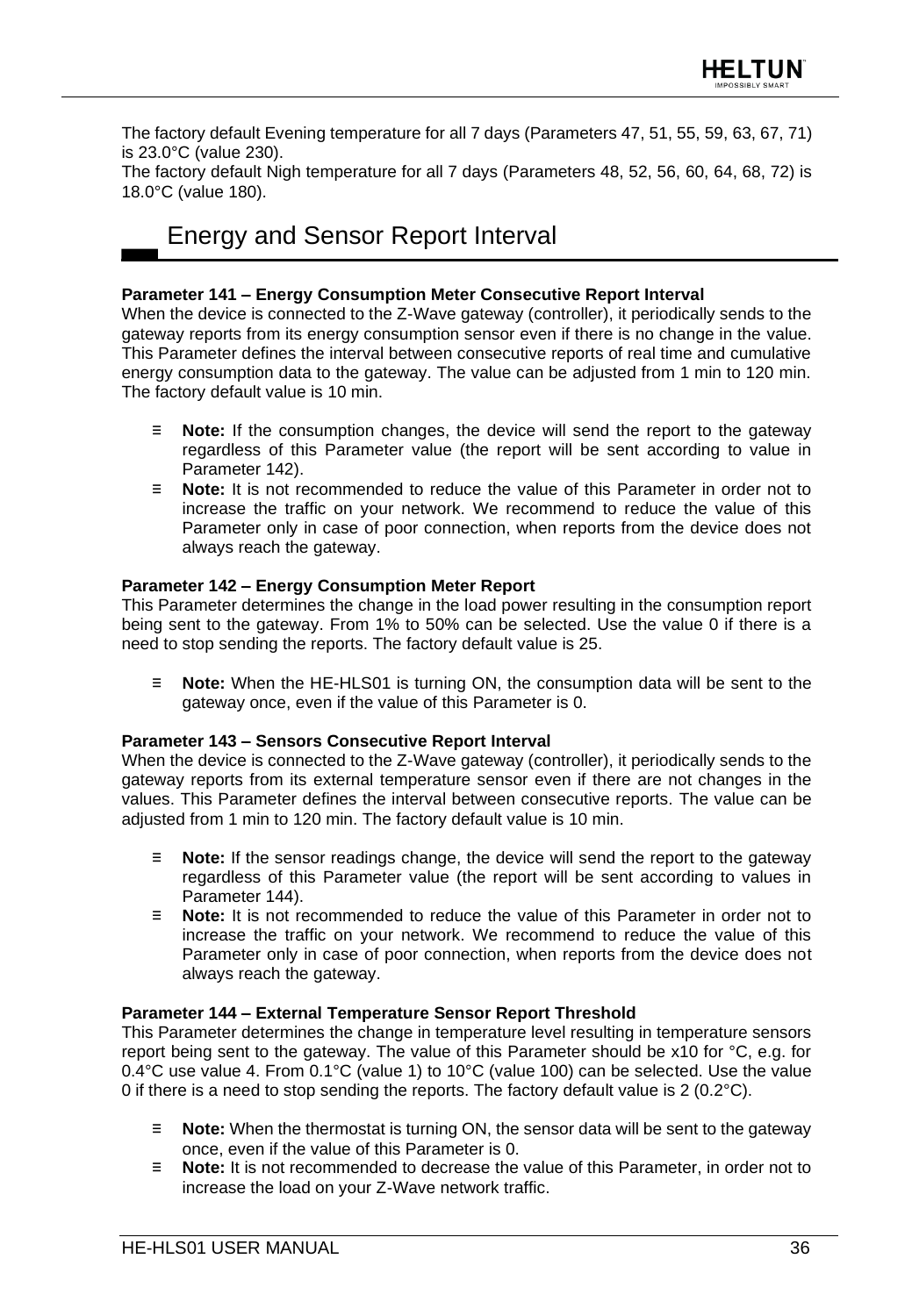# <span id="page-36-0"></span>Protections and Notifications

## **Parameter 151 – Device Failure Notifications**

If the HLS01 does not work properly it sends "System Failure" notification to the gateway with the error code. Set the value 1 to enable "System Failure" notification or the value 0 to disable. The factory default value is 1 (the notification is enabled).

Errors code list (sent with the notification):

- 0 No Error (no issue is detected)
- 1 Relay Off Error (when unable to switch Off the relay output).
- 2 Relay On Error (when unable to switch On the relay output).
- 3 Relay On & Off Error (when unable to switch On and Off the relay output).
- 4 NTC Error (when no NTC sensor is detected or when it is damaged).

5 – NTC and Relay Off Error (when no NTC sensor is detected or when it is damaged and unable to switch Off the relay output).

6 – NTC and Relay On Error (when no NTC sensor is detected or when it is damaged and unable to switch On the relay output).

7 – NTC and Relay On & Off Error (when no NTC sensor is detected or when it is damaged and unable to switch On and Off the relay output).

## **Parameter 152 – Temperature Rise Notification**

Use this parameter if you want to know about temperature rise before it reaches the critical value, defined in the "Overheat Protection" parameter. The device will send "Rapid Temperature Rise" notification to the gateway if the temperature sensor reading reaches the value defined in this parameter. The value can be set from 1 to 120 in °C scale mode. To disable the notification, set the value of this parameter to 0.

The factory default value is 50 in °C scale.

≡ **Note:** We recommend setting the value of this Parameter lower than value of Parameter 153 (Overheat Protection).

## **Parameter 153 – Overheat Protection & Notification**

You can define the maximum limit of temperature, reaching which the device will automatically go to "Off" mode, switch Off the load and send "Overheat Detected" notification to the gateway. The value of this parameter can be set from 1 to 120 in °C scale mode. Use the value 0 if there is a need to disable this function.

The factory default value is 60 in °C scale.

## **Parameter 154 – Over-Current Protection & Notification**

The maximum load for the device is 16A. If the connected load current exceeds 16A the device will automatically go to "Off" mode, switch Off the output and send the "Over-Current Detected" notification to the gateway. To disable sending the notification, set the value of this Parameter to 0.

The factory default value is 1 (the notification is enabled).

- ≡ **Note:** Even if you turn off the notification, the device will switch Off the load when the current reaches 16A.
- ≡ **Note:** The protection works only if the device is AC powered.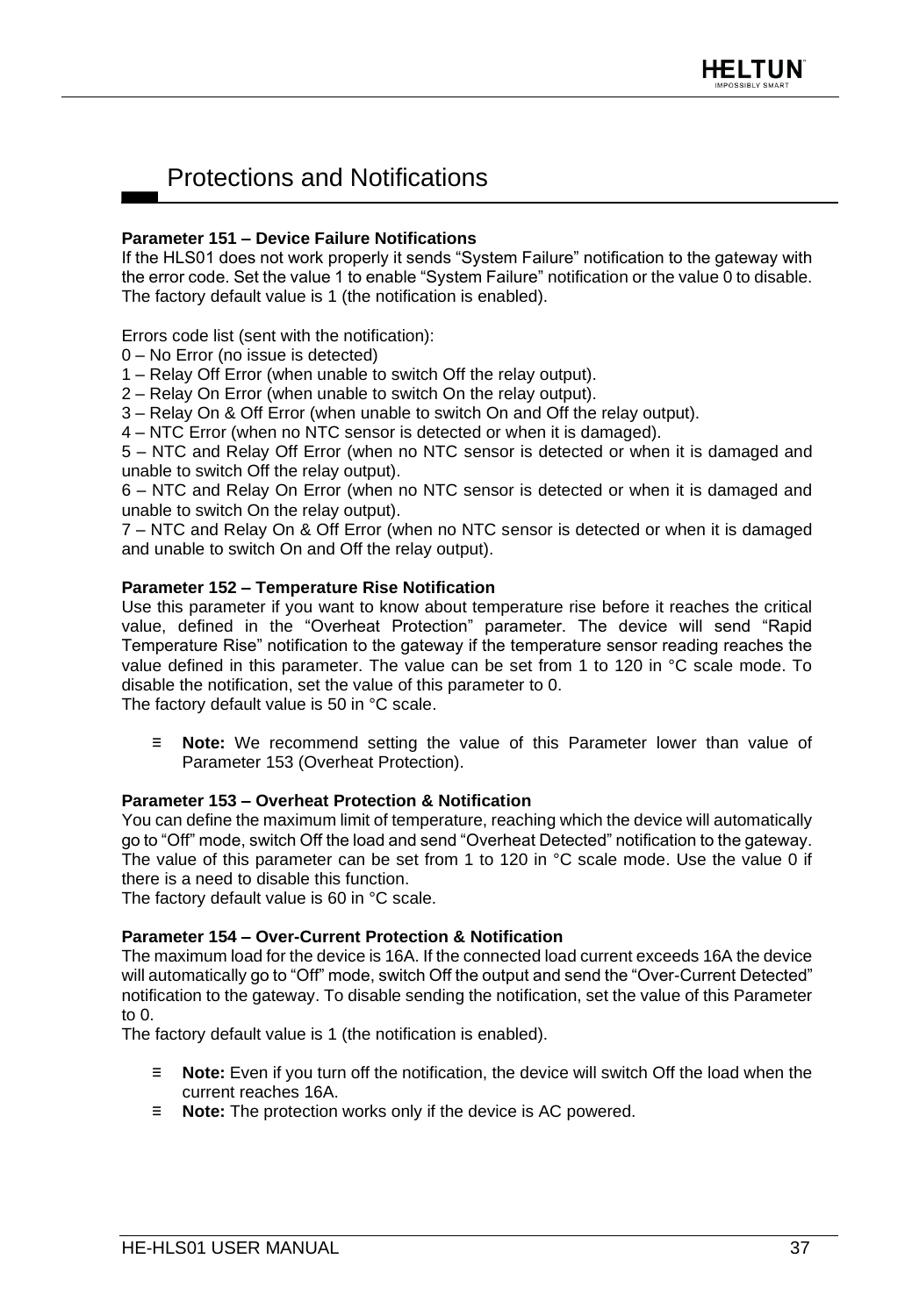

#### **Parameter 155 – Over-Load Protection & Notification**

You can define the maximum power in Watt for connected load. The device will automatically go to "Off" mode, switch off the output and send "Over-Load Detected" notification to the gateway if power consumed by the connected load exceeds this limit. The value of this parameter can be set from 100 to 4000 in watts. Use the value 0 if there is a need to disable this function.

The factory default value is 3500W.

≡ **Note:** The protection works only if the device is AC powered.

#### **Parameter 156 – Over-Voltage Protection & Notification**

The device constantly monitors the voltage of your electricity network. You can define the maximum voltage of network exceeding which the device will automatically go to "Off" mode, switch off the output and send "Over-Voltage Detected" notification to the gateway. The value of this parameter can be set from 120 to 280 in volts. Use the value 0 if there is a need to disable this function.

The factory default value is 260V.

**Note:** The protection works only if the device is AC powered.

#### **Parameter 157 – Voltage Drop Protection & Notification**

You can define the minimum voltage of your electricity network. If the voltage of the network drops determined level the device will automatically go to "Off" mode, switch off the output and send "Voltage Drop Detected" notification to the gateway. The value of this parameter can be set from 80 to 240 in volts. Use the value 0 if there is a need to disable this function. The factory default value is 90V.

≡ **Note:** The protection works only if the device is AC powered.

#### **Parameter 158 – Sparks Protection & Notification**

If connected load fails it can create sparks that may cause a fire. The device constantly monitors the power consumption of connected load and can detect even a small surge in consumption and automatically go to "Off" mode, switch off the output and send "Surge Detected" notification to the gateway. Set the value 1 to enable this function or the value 0 to disable.

The factory default value is 1 (the protection is enabled).

≡ **Note:** The protection works only if the device is AC powered.

## **Parameter 159 – Load Error Notification**

The device can send the "Load Error" notification to the gateway when the relay is On but there is no power consumption (meaning possible problems with the heating system). Set the value 1 to enable "Load Error" notification or the value 0 to disable. The factory default value is 1 (the notification is enabled).

<span id="page-37-0"></span>≡ **Note:** The function works only if the device is AC powered.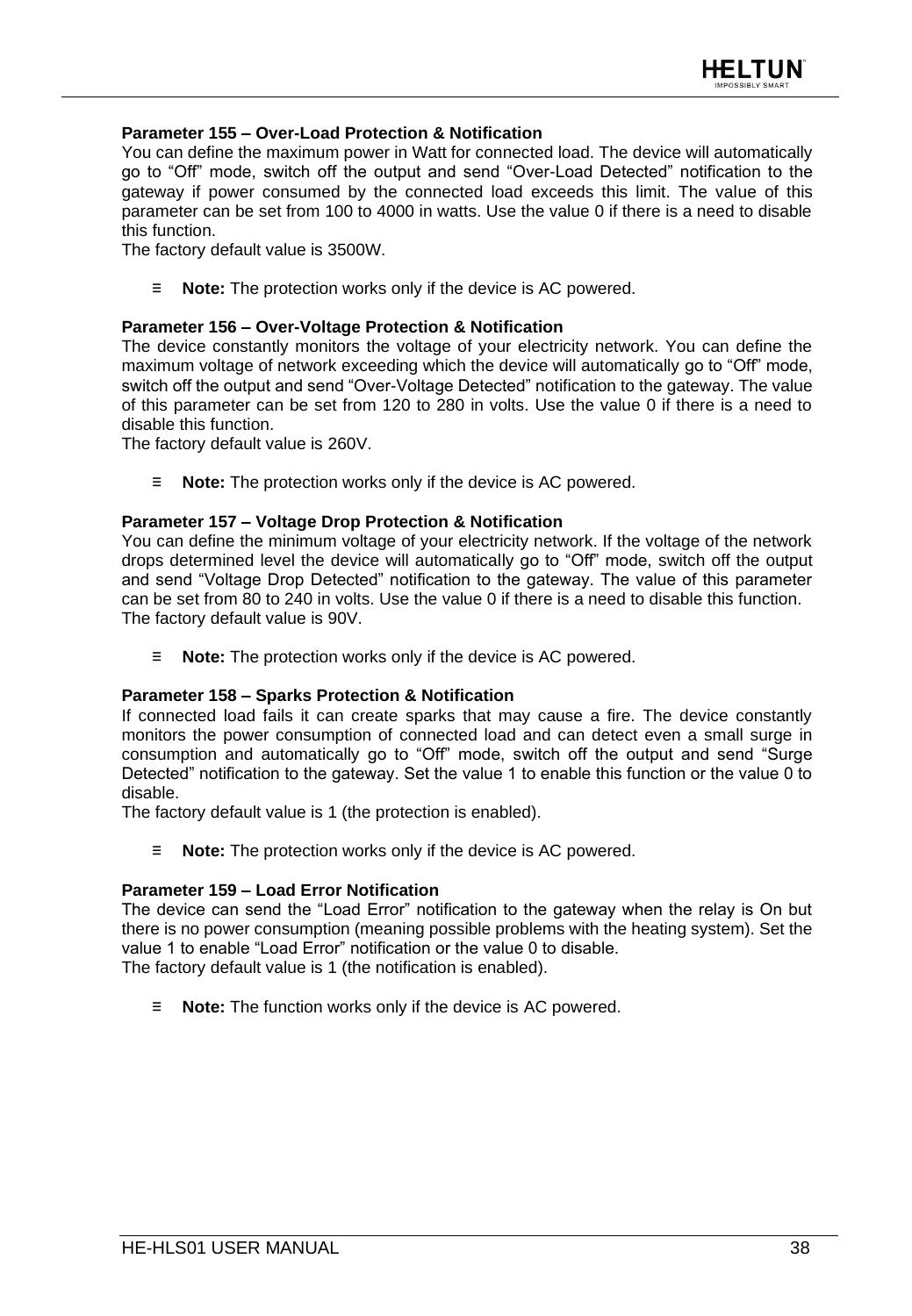# Basic Set Command

## **Parameter 171 – Basic Set Action**

This Parameter defines which Operating Mode the HE-HLS01 reverts to if the Basic Set command is received. If the Basic Set command value is 0 (OFF state) the HE-HLS01 will go to Manual mode and switch Off the heating element (IDLE mode). If the Basic Set command is value is 0xFF (ON state) the HE-HLS01 will change the Mode to the corresponding Parameter value as follows.

- 1: Heat Mode
- 2: Auto Mode
- 3: Dry Mode
- 4: Energy Saving Mode
- 5: Away Mode

<span id="page-38-0"></span>The factory default value is 1.